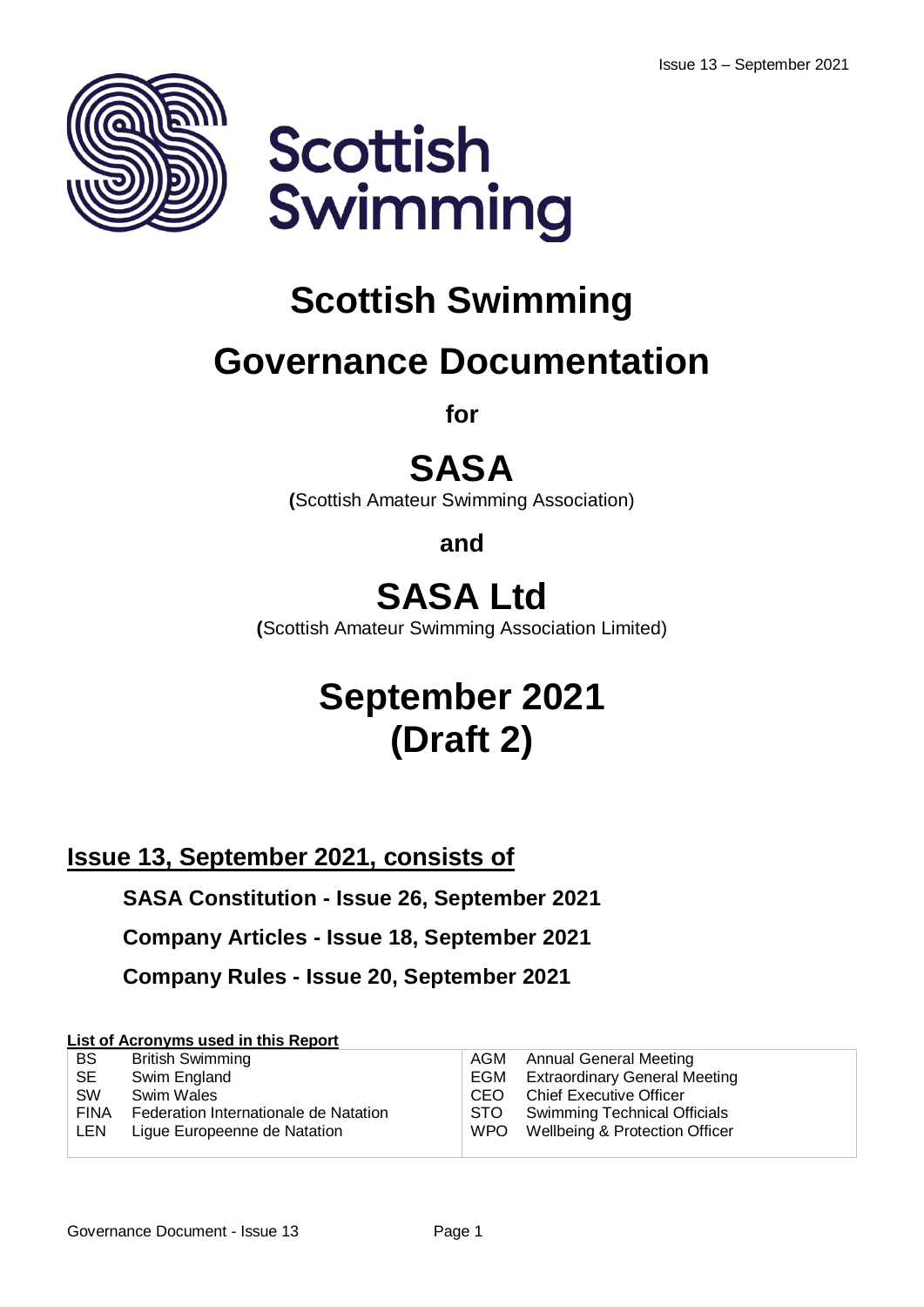#### **Index**

- C<sub>1</sub> NAME
- C2 OBJECTIVES
- C3 MEMBERSHIP and ANNUAL RETURNS
	- C3.1 Membership Groups
	- C3.2 SASA Life Members
	- C3.3 Affiliated Clubs
	- C3.4 Affiliated Swim Schools
	- C3.5 Athletes not Members of Scottish Clubs
	- C3.6 Associate Members
	- C3.7 Honorary Members
	- C3.8 Temporary Competitor Members
- C4 GOVERNANCE
- C5 SCOTTISH SWIMMING ANNUAL GENERAL MEETING (AGM)
- C6 SCOTTISH SWIMMING EXTRAORDINARY GENERAL MEETING (EGM)
- C7 SASA MANAGEMENT
	- C7.1 SASA Council
	- C7.2 SASA President
	- C7.3 SASA Vice Presidents
	- C7.4 SASA Appointments Panels
- C8 COMPANY BOARD
	- C8.1 Company Board Appointments
	- C8.2 Delegation
- C9 DISTRICTS
	- C9.1 District Clubs
	- C9.2 Duties and Responsibilities of the Districts<br>C9.3 Annual General Meeting (AGM)
	- C9.3 Annual General Meeting (AGM)<br>C9.4 Delegates Meeting(s)
	- Delegates Meeting(s)
	- C9.5 Special Meeting(s)
	- C9.6 Meeting Attendance
	- C9.7 District Office Bearers<br>C9.8 Other District Appointr
	- **Other District Appointments/Nominations**
	- C9.9 Committees
	- C9.10 Scottish Swimming Governance
- C10 CLUBS
	- C10.1 Affiliation
	- C10.2 Constitution/Bye-Laws
	- C10.3 Donations
	- C10.4 Membership See Company Rules Section R5.
	- C10.5 Eligibility See Company Rules Section R4.5.
	- C10.6 Wellbeing and Protection Officer (WPO)
	- C10.7 Meetings
- C11 AWARDS and HALL of FAME
	- C11.1 General
	- C11.2 SASA Life Membership
	- C11.3 National and District Awards
	- C11.4 Discipline Awards
	- C11.5 General Scottish Swimming Awards
	- C11.6 Achievement and Commendation Awards
	- C11.7 Scottish Swimming Hall of Fame
- C12 FINANCES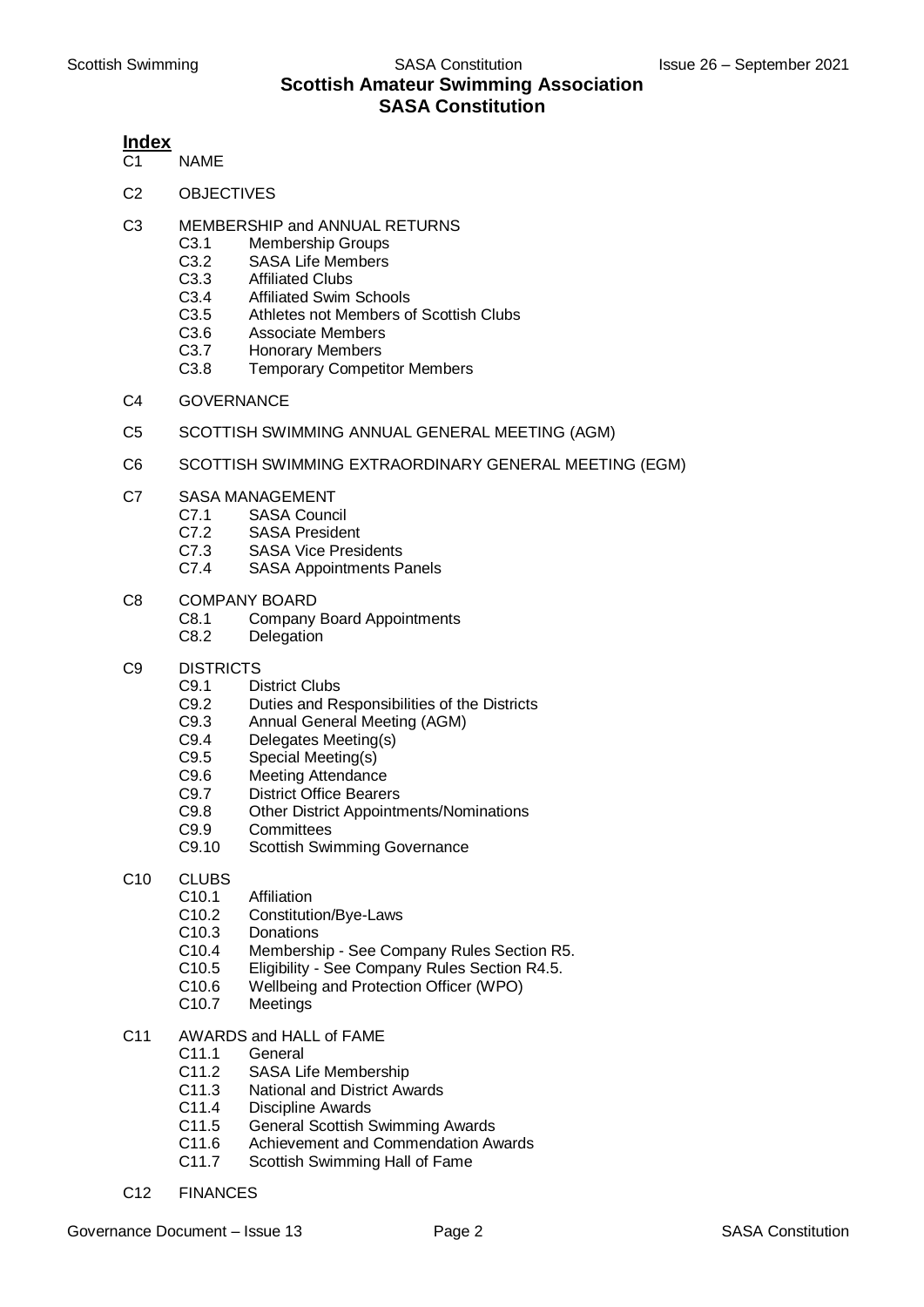## **C1.0 NAME**

- C1.1 The Association shall be called the "Scottish Amateur Swimming Association" hereafter referred to as the "SASA".
- C1.2 The Company shall be called "Scottish Amateur Swimming Association Limited" hereafter referred to as "the Company".
- C1.3 Scottish Swimming is the trading name of the Company (as defined in C1.2) and is the generic term associated with SASA and the Company.

#### **C2.0 OBJECTIVES**

- C2.1 The objectives of Scottish Swimming shall be to:
	- a) Advance the public participation in Aquatic Sports by promoting and managing the teaching, knowledge and practice of swimming, diving, high diving, open water swimming, water polo, artistic swimming (hereinafter referred to as either artistic swimming or synchronised swimming) and masters swimming.
	- b) Advance the public participation in aquatic sports based competitive, educational and recreational activities, including life saving.
	- c) Promote and deliver aquatic sports based initiatives that support wellbeing and a healthy lifestyle.
	- d) Promote and develop all aspects of aquatic sports in an inclusive, equitable, safe and fair way and respect the characteristics protected under equalities legislation.
- C2.2 Scottish Swimming shall formulate, publish and enforce uniform Company Rules relating to the conduct of its business as set out in this, the Scottish Swimming Governance Documentation.
- C2.3 The SASA shall delegate to and vest in the Company the power to establish the standardisation of rules for all international competitions in aquatic sports and for the management of competitions through consultation with the British Swimming (BS).
- C2.4 Scottish Swimming opposes the use of drugs in sport. Members shall be subject to doping controls and may be subject to random testing. If any Member is found to have committed an Anti-doping Rule Violation (ADRV) of any organisation having the requisite lawful authority, such member may be penalised by BS or such organisations, (e.g. FINA).
- C2.5 The SASA will be the sole member of the Company Limited by guarantee incorporated for the purposes of running the day to day management and affairs of the SASA.

#### **C3.0 MEMBERSHIP and ANNUAL RETURNS**

#### **C3.1 Membership Groups**

- C3.1.1 SASA Membership Groups with voting rights.
	- a) SASA Life Members
		- b) Affiliated Clubs
	- c) Affiliated Swim Schools
- C3.1.2 SASA Membership Groups with no voting rights.
	- a) Athletes not Members of Scottish Clubs
	- b) Associate Members
	- c) Honorary Members
	- d) Temporary Competitor Members
- C3.1.3 Members will be given a unique registration number.

#### **C3.2 SASA Life Members**

- C3.2.1 Each recipient of SASA Life Membership shall be presented with a memento. A copy of the Scottish Swimming Governance Documentation can be obtained by the recipient free of charge by sending a request to the Company.
- C3.2.2 Recommendation for SASA Life Membership should be made as per Section C11.2.
- C3.2.3 A person who is a SASA Life Member is not required to pay any membership fee.
- C3.2.4 SASA Life Members are covered by Third Party and Personal Accident Insurance effected by the Company for the protection of members.

#### **C3.3 Affiliated Clubs**

- C3.3.1 It is a requirement for a Club affiliating to SASA to register all members, including Life Members, of the Club with SASA and for them to pay the appropriate membership fee.
- C3.3.2 A registered member of an Affiliated Club is any individual who has been accepted into membership by a club and whose membership has neither lapsed nor been subsequently terminated.
- C3.3.3 There are two categories of members of Affiliated Clubs "Swimmer" and "Non-Swimmer". Members must register in all applicable categories. Those members who register in both categories must pay the higher fee only.
	- a) Swimmer a member of any age who participates in any aquatic discipline
	- b) Non-Swimmer as defined by the following classifications: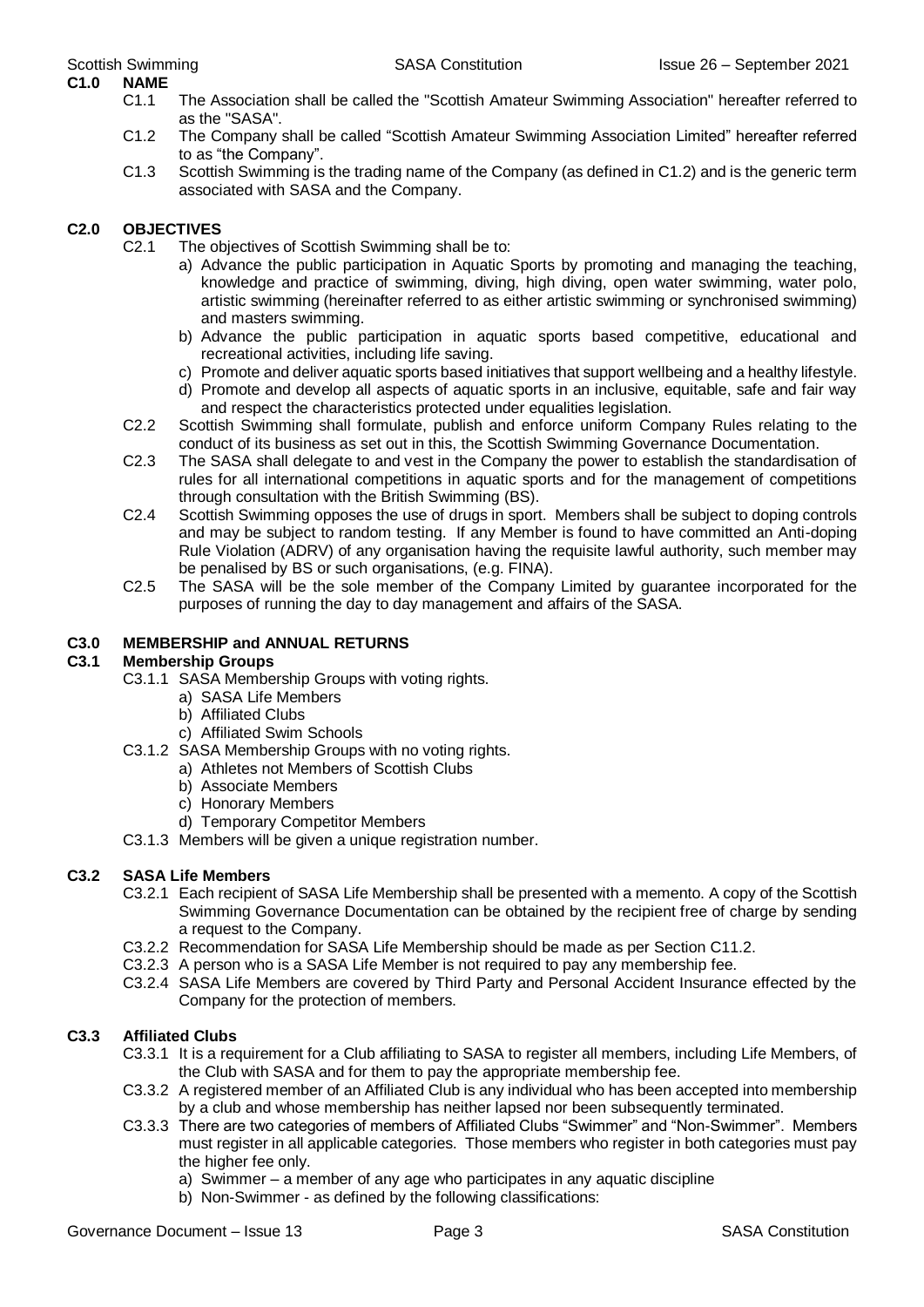- i) Club Volunteer A member 14 years and over who volunteers for their club in any capacity at any time.
- ii) Club Volunteer Technical Official A member who volunteers for their club and who holds a current technical official qualification issued by a recognised governing body for aquatics i.e. Scottish Swimming, BS or international equivalent.
- iii) Teacher and Coach A member who holds a current teaching or coaching qualification issued by a recognised governing body for aquatics i.e. SASA, SE, SW, BS, an international equivalent, or S/NVQ in coaching.
- iv) Club Life Member A member who has been awarded life membership of the club.
- C3.3.4 Each Affiliated Club shall by the 31 March complete the on-line Annual Return of their membership for the Company.
- C3.3.5 The Annual Return shall include all categories and classification of members as set out in Section C3.3.3. Those persons included on the Annual Return shall pay an annual membership fee to the Company which is entitled to receive all membership fees. The annual club affiliation fee to SASA must be paid within 14 days of completing the online Annual Return.
- C3.3.6 A person joining a Club after completion of the Annual Return to the Company is required to pay a SASA Annual Membership Fee, which should be paid to the Company, if they have not already done so. The Club shall register them using the on-line membership system and pay the appropriate fee to the Company within 28 days.
- C3.3.7 A Club failing to provide an Annual Return and appropriate payment in accordance with Sections C3.3.4 and C3.3.5 may be suspended by the Chief Executive Officer (CEO), on the recommendation of the Company, provided the club is given an opportunity to be heard in their defence.
- C3.3.8 SASA Affiliated Clubs, and Registered Members are covered by the Third Party and Personal Accident Insurance effected by the Company for the protection of members thereof.
- C3.3.9 A Club failing to ensure that all volunteers that assist the club, no matter how irregularly, are members of the SASA, will be deemed to be operating outside the Association's remit. As this remit forms the basis of the Company Insurance Policy the insurance cover for the club may be affected.
- C3.3.10 New Clubs affiliating to SASA must have a minimum of 4 Executive Officers at outset and a minimum of 10 swimming members within 6 months. Failure to comply with these minimum numbers will result in their affiliation being cancelled.
- C3.3.11 Any Club failing to meet the number criteria in Section C3.3.10 must apply to the CEO to be allowed to remain an affiliated Club. Such application must state the grounds for an exception being made and will not be unreasonably refused.

#### **C3.4 Affiliated Swim Schools**

- C3.4.1 An organisation, other than a Club, that teaches swimming and has staff who would benefit from registering with SASA as Teachers or Coaches and have paid a fee to the Company, in accordance with Company Rules Section R3.3.
- C3.4.2 Members of a Swim School can register with the SASA as a Non-Swimmer as defined in Section C3.3.3.
- C3.4.3 Swim Schools as defined in Section C3.4.1 shall affiliate directly to SASA (i.e. not through Districts) and before they can affiliate must satisfy the following criteria:
	- Adequate public liability insurance for their swimmers, teachers & coaches.
	- An adequate wellbeing and protection policy and method of undertaking Disclosure Scotland checks and wellbeing and protection training.
	- Run a learn to swim programme that is overseen by at least one teacher or coach who is certificated at UKCC level 2 or above.
- C3.4.4 Each affiliated Swim School shall by the 31 March complete the on-line Annual Return for the Company. The Annual Return shall include all Members registered in accordance with Section C3.4.2. The annual Swim School affiliation fee must be paid within 14 days of completing the online Annual Return.
- C3.4.5 A Swim School failing to provide an Annual Return in accordance with Section C3.4.4 may be suspended by the by the CEO, on the recommendation of the Company, provided the Swim School is given an opportunity to be heard in their defence.
- C3.4.6 SASA registered members of Swim Schools are covered by the Third Party and Personal Accident Insurance affected by the Company for the protection of members thereof.
- C3.4.7 Swim Schools should have their own Complaints and Appeals procedures. Their staff and clients, who are not members of Scottish Swimming, are not covered by Scottish Swimming's Complaints and Appeals procedures as set out in Company Rules.

#### **C3.5 Athletes not Members of Scottish Clubs**

C3.5.1 Any athlete, eligible to represent Scotland in accordance with Company Rules Section R4.5, who is not a member of a club affiliated to SASA, who wishes to be recognised as "Scottish" must register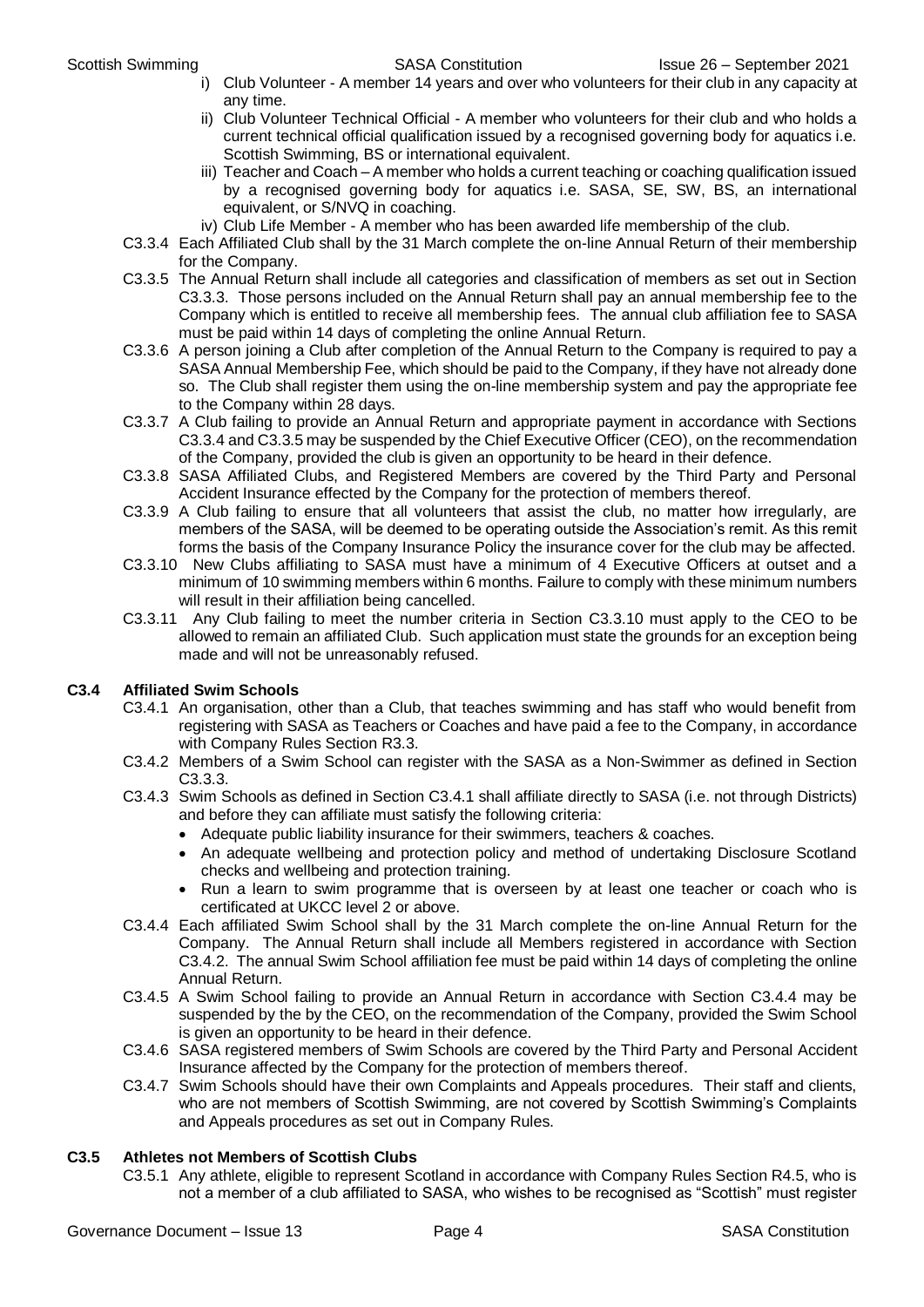with SASA. The appropriate form can be obtained from the Company Office. For the registration to be/remain valid an annual Swimmer membership fee shall be paid and the athlete must be a member of a Club affiliated to FINA.

#### **C3.6 Associate Members**

- C3.6.1 An associate member is an Individual/Organisation/Partner that is a member of the Scotswim Club.
- C3.6.2 Membership of the Scotswim Club may be granted by the Company, provided the activities of the Individual/Organisation/Partner does not directly impact upon Affiliated Clubs and Swim School activities, on receipt of a fee in accordance with Company Rules Section R3.3.
- C3.6.3 Associate Members are not covered by the Company insurance arrangements.
- C3.6.4 Associate Members should have their own Complaints and Appeals procedures. Their staff and clients, who are not members of Scottish Swimming, are not covered by Scottish Swimming's Complaints and Appeals procedures as set out in Company Rules.

#### **C3.7 Honorary Members**

- C3.7.1 Honorary Membership may be granted by the Company for a single Meet or to a group of individuals, for a membership year, when it is deemed necessary in the "spirit of the sport".
- C3.7.2 Honorary Members are not covered by the Company insurance arrangements.

#### **C3.8 Temporary Competitor Members**

- C3.8.1 A Temporary competitor membership will be available to anyone who wishes to take part in a Scottish Swimming licensed Open Water or licensed Masters Swimming event and who is not a member of an affiliated SASA club or other Federation affiliated to FINA.
- C3.8.2 The competition promoter can decide to apply for permission to accept entries from temporary members and, if so and if granted, must include details of temporary membership in the meet information.
- C3.8.3 The CEO must give permission for the competition to accept entries from temporary members.
- C3.8.4 The temporary membership forms must be completed by the individual and returned along with the competition entry to the promoter along with the entry and temporary membership fees.
- C3.8.5 The promoter is responsible for considering the applications to compete in the event and forwarding the corresponding temporary membership applications to the Chair of the relevant discipline a minimum of one week before the event. The Chair will consider applications and confirm, or otherwise, to the promoter whether the application is acceptable given the limits set out in C3.8.6. The promoter is responsible for confirming to the applicant that temporary membership has been granted.
- C3.8.6 An applicant can only apply for 2 temporary memberships in a calendar year in a given discipline.
- C3.8.7 The temporary membership fee is applicable to only one event and shall not be refundable against a full membership if one is subsequently taken out.
- C3.8.8 Swimmers competing in an event as a temporary member will not be representing a club but will swim as "unattached".
- C3.8.9 Temporary Competitor Members in an event will be entitled to awards, medals, etc. as defined in the event information.

#### **C4.0 GOVERNANCE**

- C4.1. Scottish Swimming shall be governed by the SASA Constitution, the Company Articles, the Company Rules the Company Regulations and the Company Codes of Practice.
- C4.1.1 Amendments to the SASA Constitution shall only be made at a Scottish Swimming Annual General Meeting (AGM) or a Scottish Swimming Extraordinary General Meeting (EGM). At least a two thirds majority of those present and voting must be secured before an alteration can be adopted.
- C4.1.2 Amendments to the Company Articles shall only be made at a Scottish Swimming AGM or a Scottish Swimming EGM. At least a two thirds majority of those present and voting must be secured before an alteration can be adopted.
- C4.1.3 Amendments to the Company Rules shall only be made at a Scottish Swimming AGM or a Scottish Swimming EGM. A simple majority of those present and voting must be secured before an alteration can be adopted.
- C4.1.4 Amendments to the Company Regulations and the Company Codes of Practice shall be approved by the Company Board.
- C4.2 Scottish Swimming considers that the use or administration of substances and methods contained in the List of Prohibited Classes of Substances and Prohibited Methods published from time to time by the International Olympic Committee and World Anti Doping Agency (WADA) (together with any FINA/WADA modifications thereto) generally known as doping may be contrary to the ethics of sport.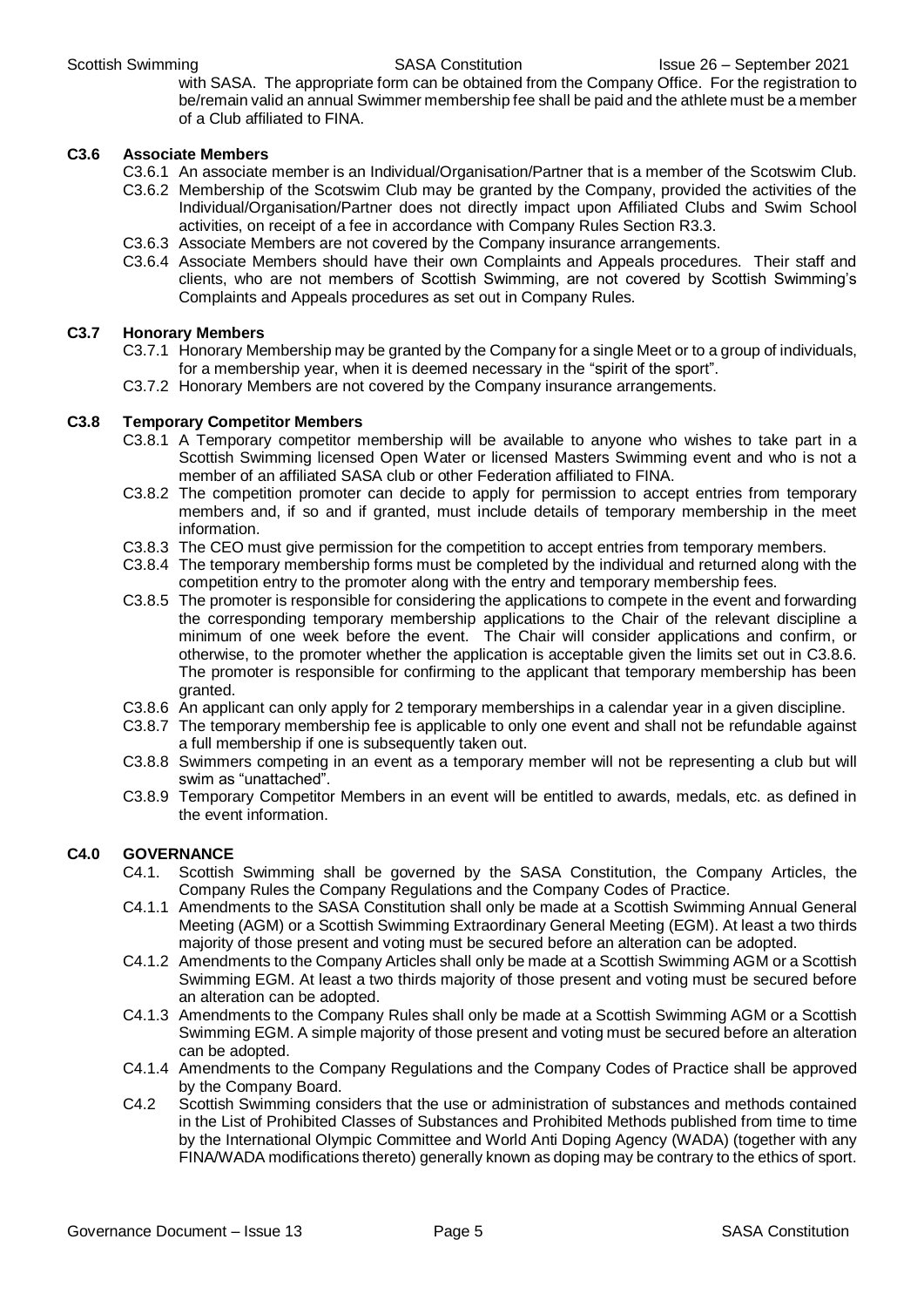- C4.3 Scottish Swimming is subject to and bound by the Memorandum and Articles of BS and any SASA Affiliated Club, body or organisation and the individual members thereof, shall be subject to and bound by any Rules of BS which may from time to time apply to them.
- C4.4 BS shall within its jurisdiction be the body responsible for regulating, maintaining and enforcing doping control in the sport of Artistic Swimming, Diving, High Diving, Masters Swimming, Open Water Swimming, Swimming and Water Polo. BS may adopt (and from time to time amend) and publish Doping Control Laws.
- C4.5 Scottish Swimming will work to ensure:

The prevention, elimination or regulation of discrimination between persons on grounds of sex, marital (or civil partnership) status, on racial grounds, or on grounds of disability, age, sexual orientation, language or social origin, or of other personal attributes, including beliefs or opinions, such as religious beliefs or political opinions.

- C4.6 Scottish Swimming has adopted and will take steps to abide by policies and Codes of Practice as appropriate, which set out its commitment to upholding and implementing ethical standards and procedures which address equity, anti-doping and wellbeing and protection.
- C4.7 Scottish Swimming has a disciplinary policy and procedures in place to enable
	- a) discrimination on any grounds referred to in Section C4.5 and
	- b) misconduct in relation to any other ethical issues
	- to be addressed and eliminated.
- C4.8 The following may amount to "misconduct" and may give rise to disciplinary action:
	- a) A breach of the Company Articles, Company Rules, Company Regulations or the Company Codes of Practice or policies made hereunder:
	- b) The commission of a "doping offence" as defined in the Company's Anti-Doping Agreement with BS and/or WADA.
	- c) A breach of any of the conditions of any Code of Conduct adopted by the Company and published as such;
	- d) Any conduct, act or omission which in the view of the Company Board or the appropriate committee is or was detrimental to the interests of the sport.

#### **C5.0 SCOTTISH SWIMMING ANNUAL GENERAL MEETING (AGM)**

- C5.1 Scottish Swimming will hold an Annual General Meeting (AGM) which incorporates the AGM business requirements of the SASA and the Company as well as the Company's reports as per Company Articles A5.1.1.
- C5.2 The AGM will take place on one of the last two Saturdays in September or one of the first two Saturdays in October, 12 months' notice would be given. The venue shall be arranged by the Company.
- C5.3 Individuals in Membership Groups with voting rights, in accordance with Section C3.1.1, are permitted to vote for one group only, on any proposal/motion.
- C5.4 Three delegates from each Affiliated Club shall be entitled to attend, take part in the proceedings and vote.
- C5.5 One delegate from each affiliated Swim School shall be entitled to attend take part in the proceedings and vote.
- C5.6 Delegates from Affiliated Clubs and affiliated Swim Schools must be 16 years or over and registered members of SASA.
- C5.7 Clubs and Swim Schools must have affiliated to SASA, by not later than 1 June, failing which they cannot take part.
- C5.8 SASA Life Members and SASA Council Members shall be entitled to attend, take part in the proceedings and vote.
- C5.9 Company Board Members and Chairs of National Committees of the Company shall be entitled to attend and take part in the proceedings. They are also entitled to vote if they are members of SASA.
- C5.10 Forty individuals, entitled to vote as set out in Sections C5.3 to C5.9, shall form a quorum provided there is a representation from the lesser of 10 or 25% Affiliated Clubs of SASA.
- C5.11 The AGM shall have the right to exclude from all or part of the proceedings all but those entitled to attend, take part in the proceedings and vote as set out in Sections C5.3 to C5.9.
- C5.12 The following Office Bearers, who must be Delegates or SASA Life Members, shall be elected/appointed at the AGM:
	- a) President.
	- b) Vice President(s).
	- c) Members of the SASA Council.
- C5.13 On the recommendation of the Company Board, the following shall be appointed.
	- a) Auditor.
	- b) Honorary Legal Adviser.
	- c) Honorary Medical Adviser.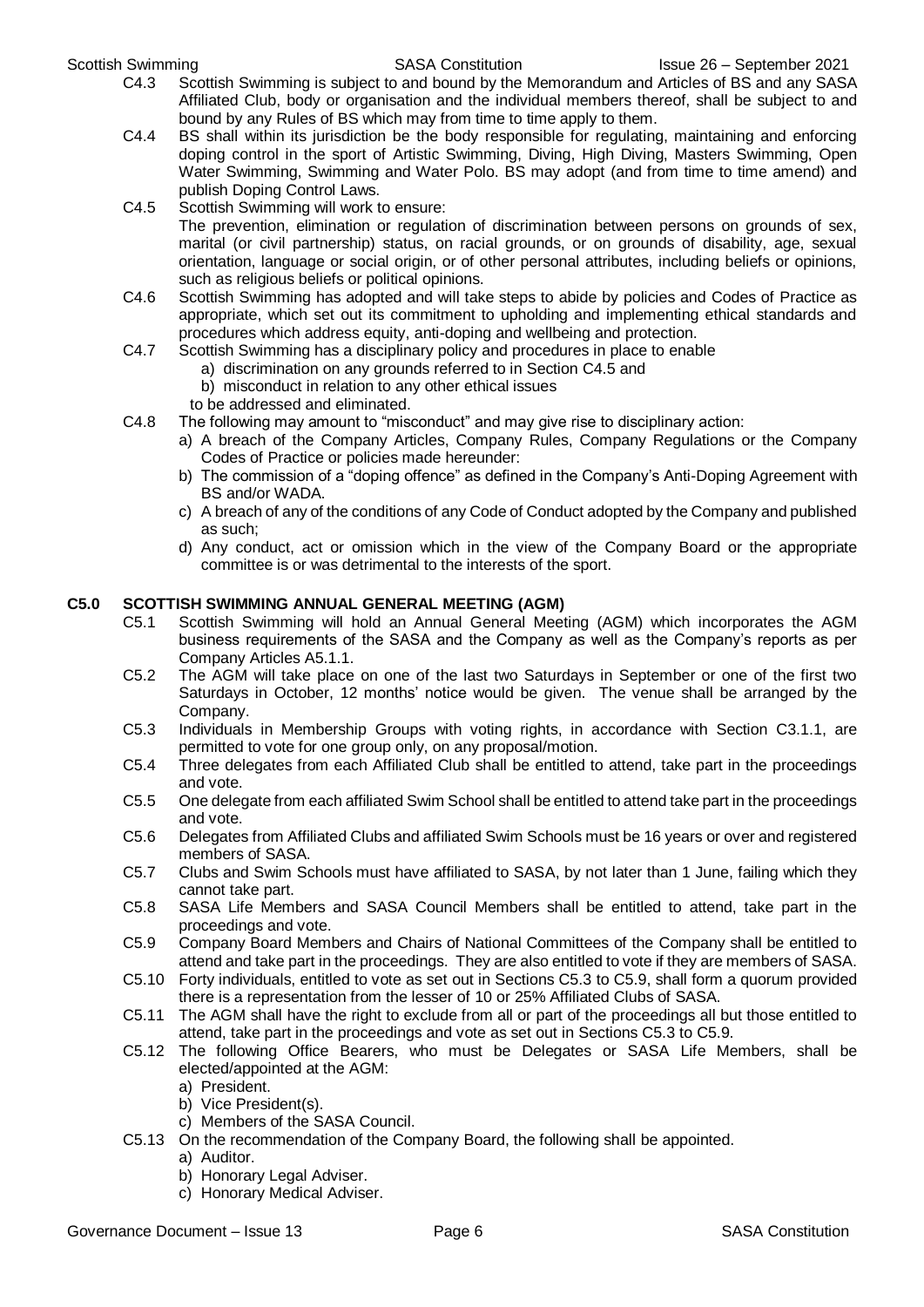- C5.14 a) Nominations for Office and other appointments must be received by the Company not later than 15 June prior to the AGM.
	- b) Nominations for Office, as set out in Section C5.12, shall be submitted by SASA Districts, in accordance with procedures in Sections C9.8.3 and C9.8.4.
- C5.15 a) Proposed alterations to Governance Documentation and notices of motion must be received by the Company not later than 1 June prior to the AGM.
	- b) Proposed alterations to Governance Documentation and notices of motion may be submitted by the SASA Council, SASA Life Members, an Affiliated Club or an Affiliated Swim School. Proposed alterations may also be submitted by Company Board Members or Chairs of National Committees of the Company provided they are members of SASA.
	- c) An alteration to Governance Documents shall take immediate effect unless otherwise decided by a simple majority.
- C5.16 The Business Document which will include the Agenda, Annual Report, Financial Report for the past year and proposed alterations to the Governance Documents shall be emailed to SASA Council Members, SASA Life Members, Affiliated Clubs, Affiliated Swim Schools, Company Board Members and Chairs of National Committees not less than 21 days before the AGM and will be posted on the Scottish Swimming website. Individuals not able to receive e-mails will receive a hard copy document.
- C5.17 The business for the AGM shall include (but not necessarily in this order):
	- a) President's Address
	- b) Apologies for absence
	- c) Minutes of previous AGM/EGM
	- d) Business from Minutes
	- e) Correspondence
	- f) Address by Company Chair/CEO
	- g) Company's Annual Report, which will include reports from National Committees.
	- h) Financial Report, Budget / Membership Fees.
	- i) Company Fees and Fines
	- j) Alterations to Governance Documentation
	- k) Matters the SASA needs to consider as sole member of the Company
	- l) Notices of Motion
	- m) Appointment of Members of SASA Council
	- n) Endorsement of Members of National Committees
	- o) Confirmation of Appointments
	- p) Installation of President
	- q) Presentation of SASA Life Membership
- C5.18 The Chair shall be taken in the following order of preference depending on attendance.
	- a) The President.
	- b) The longer serving Vice President.
	- c) The newer Vice President.
	- d) The most immediate Past President in attendance.
- C5.19 The conduct of business shall be in accordance with Company Rules Section R16.
- C5.20 When adjourning an AGM the Chair of the meeting must
	- a) either specify the time and place to which it is adjourned or state that it is to continue at a time or place to be fixed by the Company.
	- b) have regard to any directions as to time and place of any adjournment which have been given by the AGM.
- C5.21 If the continuation of an adjourned AGM is to take place more than 14 days after it was adjourned, the Company must give at least seven clear days notice of it to the same persons to whom notice of the AGM is required to be given and containing the same information which such notice is required to contain.

#### **C6.0 SCOTTISH SWIMMING EXTRAORDINARY GENERAL MEETING (EGM)**

- C6.1 An Extraordinary General Meeting (EGM) shall be called at the request of the SASA Council, the Company Board or two SASA Districts supported by the signatures of not less than one third of the Affiliated Clubs in each of the SASA Districts concerned.
- C6.2 Notice of the EGM shall specify the business to be transacted and shall be e-mailed to SASA Council Members, SASA Life Members, Affiliated Clubs, Affiliated Swim Schools, Company Board Members and Chairs of National Committees not less than 21 days before the date of the Meeting and will be posted on the Scottish Swimming website. Individuals not able to receive e-mails will receive a hard copy document
- C6.3 Sections C5.3 to C5.11, paragraphs C5.15(b) & (c) and section C5.18 shall apply to an EGM.
- C6.4. The order of business for an EGM shall be: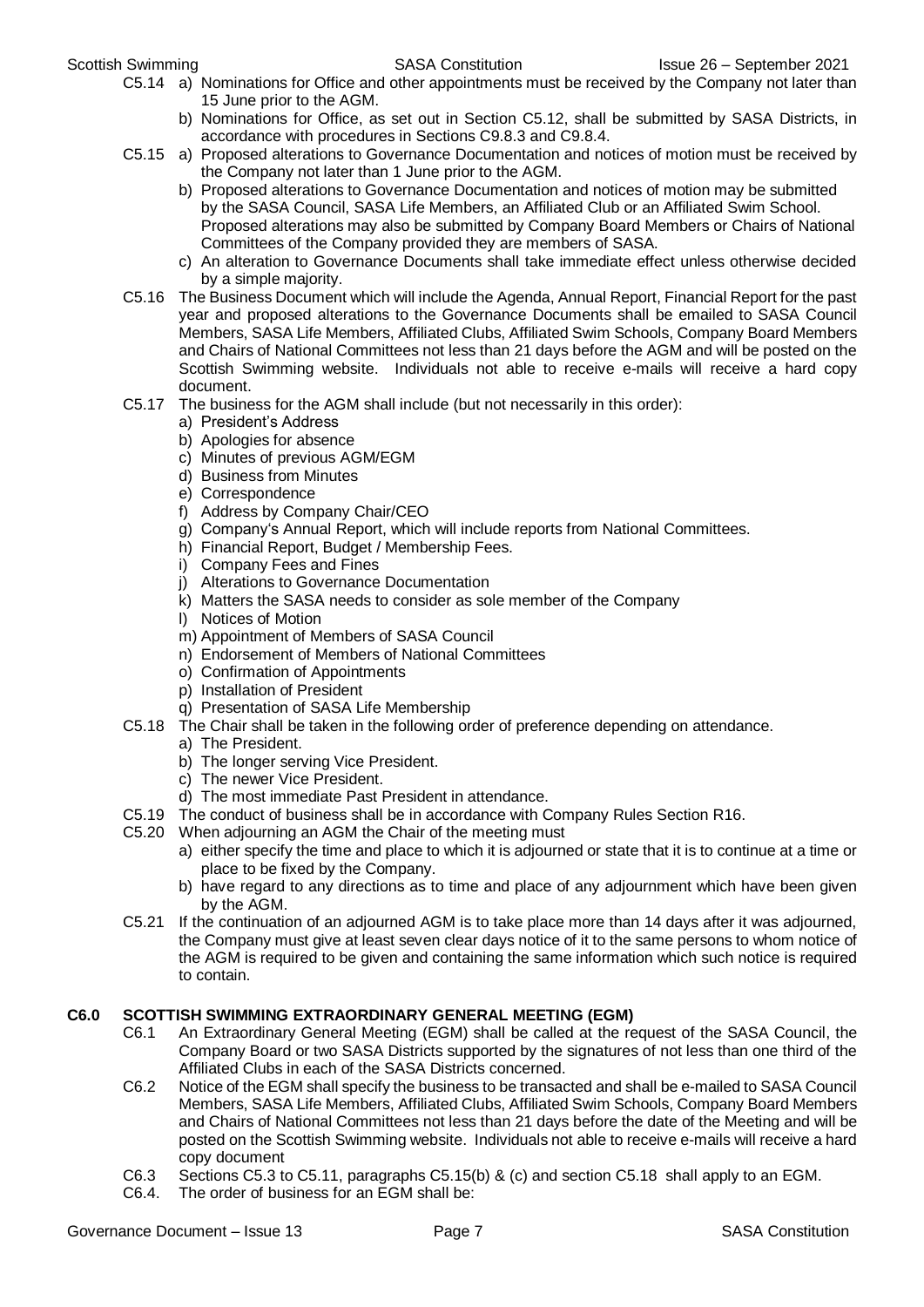- a) President's Address
- b) Apologies for absence
- c) Business to be transacted of which due notice has been given in accordance with Section C6.2.
- C6.5 No business shall be transacted at the EGM other than business of which due notice has been given in accordance with Section C6.2.
- C6.6 The conduct of business shall be in accordance with Company Rules Section R16.

#### **C7.0 SASA MANAGEMENT**

#### **C7.1 SASA Council**

- C7.1.1 The following shall be members of the SASA Council
	- a) President of the SASA
		- b) Two Vice Presidents of the SASA
		- c) Two representatives of each SASA District elected in accordance with Section C9.8.3. If an elected representative(s) is unable to attend then a deputy from the appropriate District should attend, participate and vote.
		- d) The Company Chair
- C7.1.2 A quorum at a SASA Council Meeting shall be seven.

#### **C7.1.3 The Duties and Powers of the SASA Council are:**

- C7.1.3.1 To delegate and vest in the Company the day to day running of the business of the SASA and to transact all SASA business.
- C7.1.3.2 To be responsible for the governance documentation for Scottish Swimming.
- C7.1.3.3 To approve payments of Honoraria to the Company Board Members.
- C7.1.3.4 To be responsible for the annual re-appointment of Company Board members following the annual review carried out by the Company Chair.
- C7.1.3.5 To enact the reserve powers of the Member in accordance with the Company Articles Section A4.2.

#### **C7.1.4 Additional responsibilities of the SASA Council are:**

- C7.1.4.1 To liaise between Districts and Council ensuring that the District's viewpoints, on all relevant matters, are put forward to Council and that the Districts are updated on Council matters.
- C7.1.4.2 To maintain a financial overview of the Company through the receipt of finance reports.
- C7.1.4.3 To be responsible for approving changes to the Club "Model" documents as per Section C10.1.1.
- C7.1.4.4 To make recommendations to the Scottish Swimming AGM for Patrons and SASA Life Members.
- C7.1.4.5 To award the Nancy Riach Medal and the J Y Coutts Memorial Award.
- C7.1.4.6 To approve the inductees to the Hall of Fame.

#### **C7.1.5 SASA Council Meetings**

- C7.1.5.1. The SASA Council shall meet at least three times per year. One of the meetings will be a joint meeting with the Company Board in June or July each year.
- C7.1.5.2 SASA Council shall meet as and when required, subject to C7.1.5.1, at venues to be arranged by the Company with the agreement of the President.
- C7.1.5.3 The Council may, with the agreement of the President, make decisions without the need to hold a Council Meeting should the business be able to be transacted satisfactorily in any other suitable manner.
- C7.1.5.4 Business to be considered at a SASA Council Meeting must be received by the Company not later than 14 days prior to the meeting and sent to SASA Council members not less than seven days prior to the meeting.
- C7.1.5.5 The Chair shall be taken in the following order of preference depending on attendance.
	- a) The President.
	- b) The longer serving Vice President.
	- c) The newer Vice President.
	- d) One of the District representatives as decided by the meeting.
- C7.1.5.6 The CEO and/or their nominee(s) shall normally be in attendance.
- C7.1.5.7 Procedures for the conduct of business shall conform to Company Rules Section R16.

#### **C7.2 SASA President**

- C7.2.1 The SASA President shall be elected for a term of one year.
- C7.2.2 The SASA President is responsible for carrying out the annual review of the Company Chair.
- C7.2.3 The SASA President is responsible for ensuring that appropriate representative(s) of SASA Council are in attendance at all Company Board Meetings.
- C7.2.4 The SASA President is responsible for ensuring that an appropriate representative is in attendance at all National Championships/Meets organised by the Company.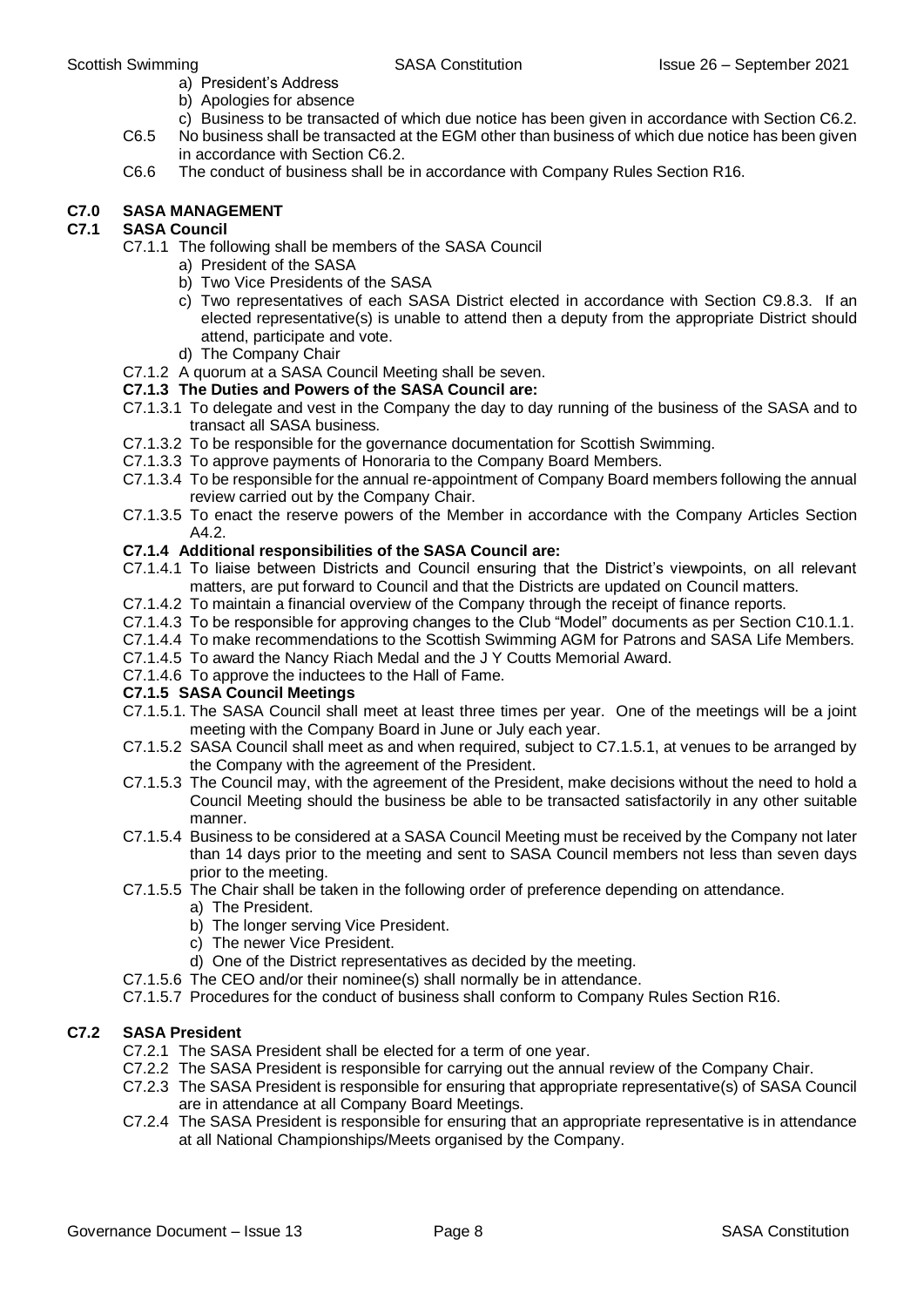#### **C7.3 SASA Vice Presidents**

- C7.3.1 One SASA Vice President shall normally be elected each year for a term of two years, subject to re-appointment at the Scottish Swimming AGM, and will normally be elected as the SASA President after the two year term.
- C7.3.2 One SASA Vice President shall be the Scottish Swimming representative to the Scottish Schools Swimming Association as per Company Rules Section R1.3.1(e).
- C7.3.3 The SASA Vice Presidents will be nominated from a District annually in the following order North, Midland, West, and East. If a District is unable to make a suitable nomination in their appointed year the nomination will be offered to the next District in the order and the rotation will then continue on from that point.

#### **C7.4 SASA Appointments Panels**

#### **C7.4.1 The Company Chair Appointments Panel**

- C7.4.1.1 The Appointments Panel has the following membership
	- a) President of the SASA.
	- b) One of the Vice Presidents of the SASA.
	- c) A representative of sportscotland.
- C7.4.1.2 The CEO acts as secretary to the Appointments Panel.

#### **C7.4.2 Company Board Members Appointments Panel**

- C7.4.2.1 The Appointments Panel has the following membership
	- a) President of the SASA.
	- b) One of the Vice Presidents of the SASA.
	- c) Company Chair.
- C7.4.2.2 The CEO acts as secretary to the Appointments Panel.
- C7.4.2.3 The Appointments Panel must ensure that not all members of the Company Board retire at the same time. Appointments shall be made from nomination and applications submitted, in accordance with Section C8.1, for a term of normally four years, subject to annual review.

#### **C7.4.3 Chief Executive Officer Appointments Panel**

- C7.4.3.1 The Appointments Panel has the following membership
	- a) President of the SASA.
	- b) One of the Vice Presidents of the SASA.
	- c) Company Chair.
	- d) A member of the Company Board
	- e) A representative of sportscotland.

#### **C8.0 COMPANY BOARD**

#### **C8.1 Company Board Appointments**

C8.1.1 The Company Board, whose membership shall be as per Company Articles, shall be appointed as per Section C7.4, following an open recruitment process.

#### **C8.2 Delegation**

#### **C8.2.1 Championships and Meets**

- C8.2.1.1 SASA shall delegate the right to organise Scottish Championships and Scottish Meets for Artistic Swimming, Diving, High Diving, Masters Swimming, Open Water Swimming, Swimming and Water Polo (collectively "competitions"). The right to organise competitions shall vest in the Company. The words Scottish and SASA may not be used in connection with any Artistic Swimming, Diving, High Diving, Masters Swimming, Open Water Swimming, Swimming or Water Polo Meet without the consent of the Company.
- C8.2.1.2 The Management of all Scottish Championships and Scottish Meets shall be in accordance with Company Rules Section R4.
- C8.2.2 The right to deal with all disciplinary and regulatory matters with regard to aquatic sports has been delegated to and has been vested in the Company.
- C8.2.2.1 All Protests must be made to the Company in accordance with Company Rules Section R11.
- C8.2.2.2 All Complaints shall be made and dealt with in accordance with Company Rules Sections R12 to R15.
- C8.2.2.3 The Company shall be the sole body entitled to impose such suspensions, fines or other sanctions in accordance with Company Rules Section R13.
- C8.2.2.4 The Company shall be the sole body entitled to hear appeals. An Appeal must be made in accordance with Company Rules Sections R12 to R15.
- C8.2.3 SASA has delegated all financial matters to the Company in accordance with Company Rules Section R3.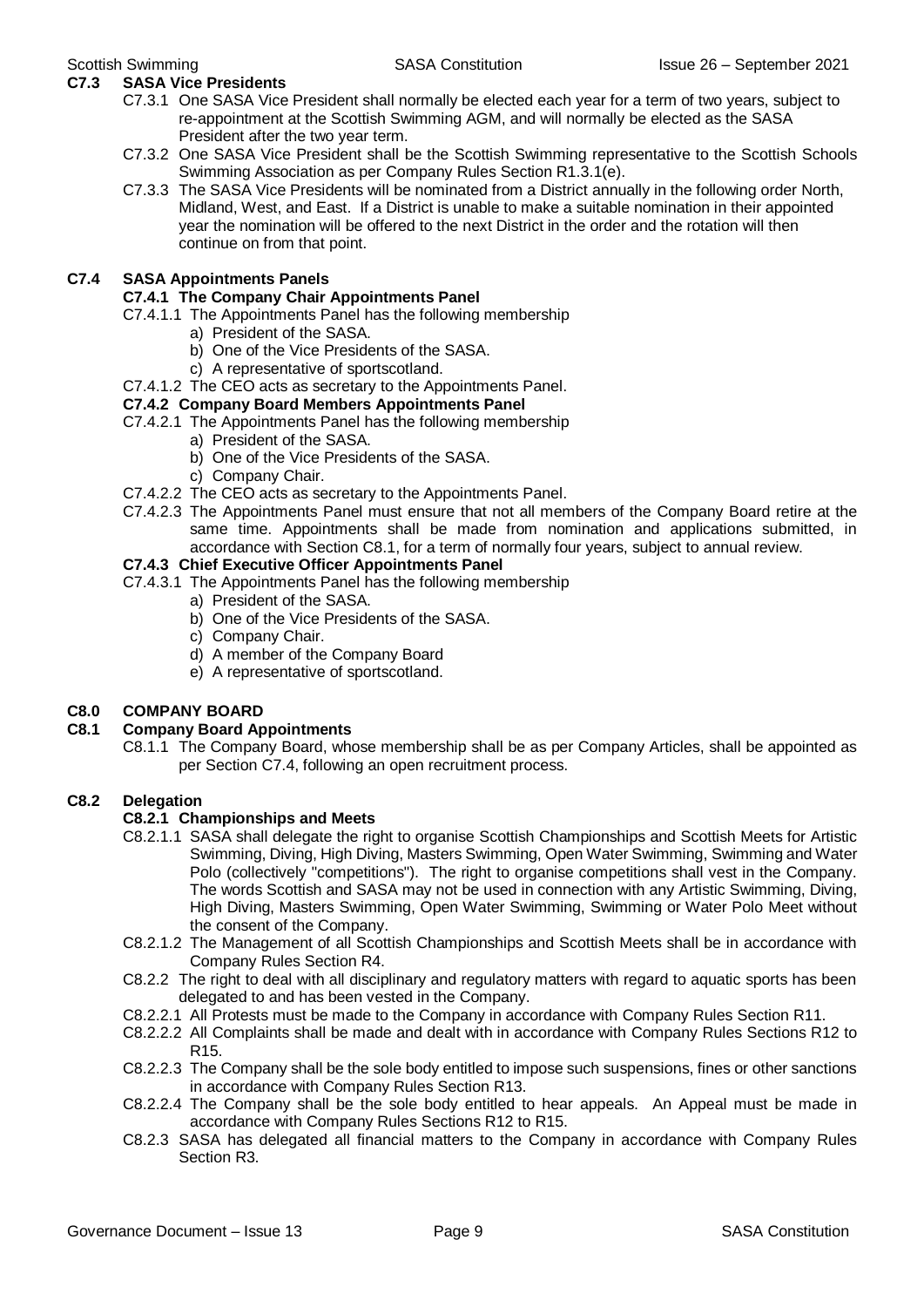#### **C9.0 DISTRICTS C9.1 District Clubs**

- C9.1.1 The SASA shall be divided into four Districts known as East, Midland, North and West.
- C9.1.2 Each SASA District shall be comprised of the Affiliated Clubs within the Scottish local government units as follows:
- C9.1.2.1 **East District** City of Edinburgh, Midlothian, East Lothian, West Lothian, Fife and the Borders.
- C9.1.2.2 **Midland District** Angus, City of Dundee, Perthshire and Kinross.
- C9.1.2.3 **North District** Highland, Aberdeenshire, City of Aberdeen, Moray, Shetland Islands, Orkney Islands and the Western Isles.
- C9.1.2.4 **West District** City of Glasgow, Renfrewshire, East Renfrewshire, Inverclyde, North Ayrshire, East Ayrshire, South Ayrshire, South Lanarkshire, North Lanarkshire, East Dunbartonshire, Dumbarton and Clydebank, Argyll and Bute, Dumfries and Galloway, Falkirk, Stirling, and Clackmannan.

#### **C9.2 Duties and Responsibilities of the Districts**

- C9.2.1 The Main Duties of the Districts are:
- C9.2.1.1 To hold, as far as possible, District Championships, with an equivalent programme to Scottish Championships, in each discipline.
- C9.2.1.2 To train Technical Officials in all Disciplines in accordance with the approach followed by National Committees.
- C9.2.1.3 To recruit and train personnel for all District Positions, including putting in place succession planning.
- C9.2.1.4 To put in place a mechanism that will ensure that all the Districts operate in a consistent manner and share their Best Practices.
- C9.2.2 The additional Responsibilities of the Districts are:
- C9.2.2.1 To appoint SASA Vice Presidents as per sections C7.3.3 and C9.8.4
- C9.2.2.2 To appoint SASA Council members as per section C9.8.3
- C9.2.2.3 To appoint SASA National Committee members as per section C9.3.3
- C9.2.2.4 To liaise with Council, Scottish Swimming Staff, National Committees and their Clubs on relevant matters.

#### **C9.3 Annual General Meeting (AGM)**

- C9.3.1 Each District shall hold an AGM in either the last two weeks in May or the beginning of June. The date, time, venue and quorum shall be in accordance with District Governance Documentation
- C9.3.2 The Agenda sent to Affiliated Clubs and District Life Members shall include the Annual Report, nominations for office and other business to be transacted in accordance with District Governance Documentation.
- C9.3.3 Nominations for office, proposed alterations to District Governance Documentation and notices of motion must be in the hands of the District Secretary, in writing as determined by the District's Governance Documentation.
- C9.3.4 Procedures for the conduct of business shall conform to Company Rules Section R16.

#### **C9.4 Delegates Meeting(s)**

- C9.4.1 Meetings will be held at least twice a year. The date, time, venue and quorum for each meeting shall be in accordance with District Governance Documentation.
- C9.4.2 Procedures for the conduct of business shall conform to Company Rules Section R16.

#### **C9.5 Special Meeting(s)**

- C9.5.1 A special meeting shall be called.
	- a) At the request of the District Executive or
	- b) On the call of a majority voting at a general meeting or
	- c) Within 14 days of receipt of a written request signed on behalf of at least 25% of the registered clubs in the District. The request must state the reason for calling the meeting and be accompanied by the appropriate fee. The fee may be retained or returned at the discretion of the District.
- C9.5.2 Procedures for the conduct of business shall conform to Company Rules Section R16.

#### **C9.6 Meeting Attendance**

- C9.6.1 Delegates from each Affiliated Club and ex-officio delegates shall be entitled to attend, take part in the proceedings and vote. District Life Members shall be entitled to attend and take part in the proceedings and are also entitled to vote if they are members of the SASA.
- C9.6.2 The meeting shall have the right to exclude from all or part of the proceedings all but those mentioned in Section C9.6.1.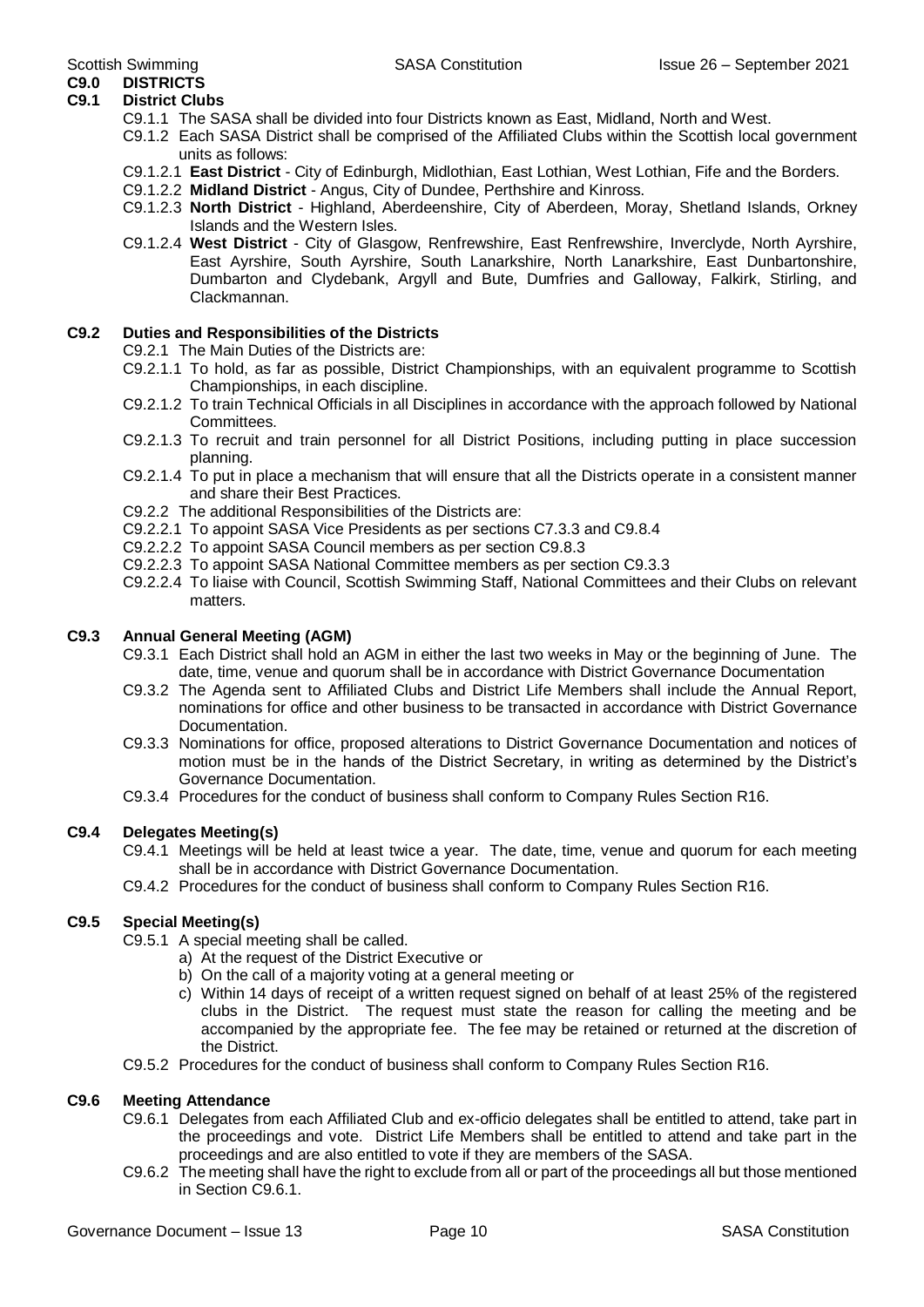C9.6.3 Each Affiliated Club shall be allowed three delegates who must be registered with SASA as a member of that Club.

#### **C9.7 District Office Bearers**

- C9.7.0 All individuals elected as District Office Bearers as per Section C9.7.1 must be a member of SASA at the time of taking up their appointment.
- C9.7.1 Each District shall have a President, Vice President, Secretary, Treasurer and Committees who shall be elected/appointed at the District AGM in accordance with Company Rules Section R16
- C9.7.2 Those elected/appointed shall hold office for one year and be eligible for re-election. In the event of vacancies arising during the year, the vacancy may be filled by election or appointment at a subsequent District General or Delegates meeting. Subject to Section C9.7.5, all individuals elected or appointed as President, Vice President, Secretary, Treasurer or Convenor of a Committee must be a delegate or a District Life Member at the time of election or appointment.
- C9.7.3 The President, Vice President, Secretary and Treasurer shall be ex-officio delegates at all meetings.
- C9.7.4 The Convenor of a District Committee cannot be removed from the list of delegates during the year except with the authority of the District.
- C9.7.5 Convenors of Committees may be appointed from outwith those eligible to attend a District AGM in accordance with Section C9.6.1 if no nominations in accordance with Section C9.7.2 have been received. Such appointments shall be without delegate status and the appointee shall report only on the business of their Committee at District meetings.
- C9.7.6 Each District shall have a District Executive made up of such Office Bearers as District Governance Documentation shall specify but must in all cases include at least the President, Vice President, Secretary and Treasurer. The powers and duties of the District Executive shall be specified in District Governance Documentation.

#### **C9.8 Other District Appointments/Nominations**

- C9.8.1 A District may in accordance with Company Rules Section R16 appoint at a District AGM:
	- a) Life Members
	- b) Patron
	- c) Any honorary office bearers deemed necessary (eg Honorary Legal Adviser)
	- d) Two Auditors/Examiners, who must not be office bearers covered by Section C9.7.1.
- C9.8.2 Those appointed need not be delegates.
- C9.8.3 A District will nominate two representatives, in accordance with Section C9.2.2, for the SASA Council at a District AGM.
- C9.8.4 A District will nominate a SASA Vice President in accordance with the following criteria:
	- a) Nominations from Clubs and District Life Members shall be submitted to the appropriate District Secretary by 15 April. The District Executive may add other candidates and present the list of all candidates who satisfy the SASA Criteria to their District AGM for a candidate to be identified for notification to the Company by 30 June.
	- b) Nominations should satisfy the skills matrix for SASA President obtainable from the Company.

#### **C9.9 Committees**

- C9.9.1 Each District shall, as far as possible, have equivalent Committees to that of the Company but shall be permitted to have such additional Committees as deemed necessary for the management of the **District**
- C9.9.2 Members other than co-opted members shall be elected / appointed at the District AGM.
- C9.9.3 The President, Vice President, Secretary and Treasurer shall be ex-officio members of all Committees.
- C9.9.4 The frequency of meetings, order of business and standing orders shall be in accordance with District Governance Documentation.
- C9.9.5 Standing Orders shall, as appropriate, be in accordance with those set out in Company Rules Section R16.

#### **C9.10 Scottish Swimming Governance**

- C9.10.1 Districts shall be subject to and bound by, the Scottish Swimming Governance Documentation (SASA Constitution, Company Articles and Company Rules), the Company Regulations and the Company Codes of Practice.
- C9.10.2 In terms of the application of the Scottish Swimming Governance procedures for Protests, Complaints, Suspensions & Fines and Appeals, Districts are treated as being the same as an Affiliated Club.
	- a) Protests Section R11 of Company Rules shall apply.
	- b) Complaints Sections R12 to R15 of Company Rules shall apply.
	- c) Suspensions and Fines Section R13 of Company Rules shall apply.
	- d) Appeals Sections R12 to R15 of Company Rules shall apply.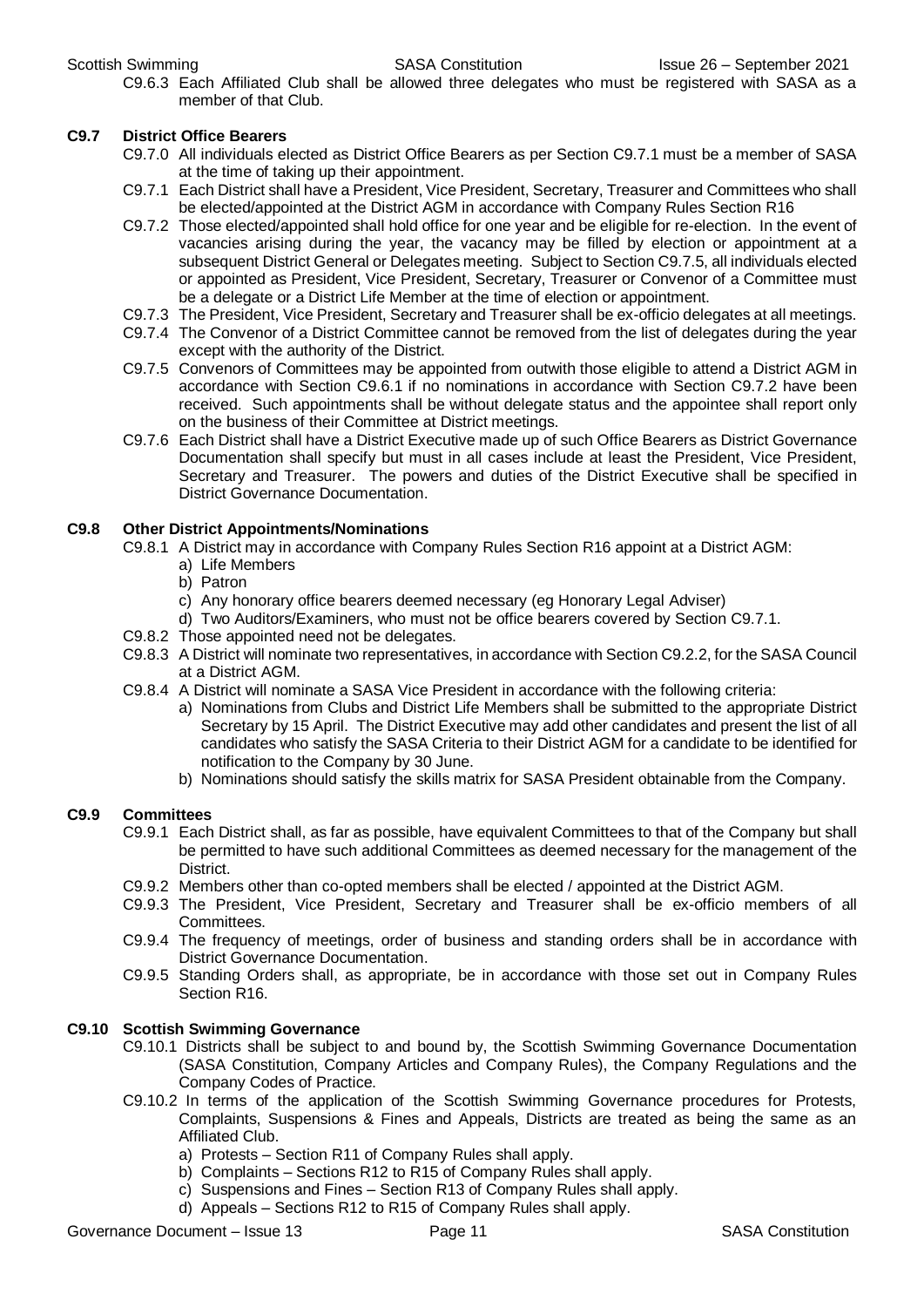#### **C10 CLUBS**

#### **C10.1 Affiliation**

- C10.1.1 Clubs applying for affiliation must do so, to the appropriate District Secretary on a form available from the Company Office enclosing their Governance Documentation and appropriate District affiliation fee. A Club's governance documentation must be based on the "Model" and guidance available from the Company.
- C10.1.2 District Executives shall confirm acceptance or rejection of an application by a Club to affiliate within 21 days. If an application is rejected the applying club must be informed of the reason and they have the right to appeal to Scottish Swimming, in accordance with Company Rules Sections R12 to R15.
- C10.1.3 Refer to C3.3.10 for the criteria for minimum number of members required for new Clubs to affiliate to SASA.

#### **C10.2 Constitution/Bye-Laws**

- C10.2.1 Clubs, and their members, shall be subject to and bound by, the Scottish Swimming Governance Documentation (SASA Constitution, Company Articles and Company Rules), the Company Regulations, the Company Codes of Practice and the appropriate SASA District Rules.
- C10.2.2 The Constitution/Bye-Laws of a Club must not conflict with the SASA Constitution, the Company Articles, the Company Rules, the Company Regulations or District Governance Documentation. In the event of such conflict the SASA Constitution, the Company Articles, the Company Rules, the Company Regulations or District Governance Documentation in that order shall prevail over that of the Club.
- C10.2.3 Affiliated Clubs must ensure that a copy of their Constitution/Bye-Laws is forwarded to the appropriate District Secretary by 31 January each year or within 28 days following the adoption of change(s).
- C10.2.4 A Club Constitution/Bye-Laws must include all mandatory sections/paragraphs, identified in the Club "Model" documents, referenced in Section C10.1.1.

#### **C10.3 Donations**

- C10.3.1 Clubs may accept donations to funds for services given by their members at Meets/Galas, but the members concerned shall receive expenses only.
- **C10.4 Membership - See Company Rules Section R5.**
- **C10.5 Eligibility - See Company Rules Section R4.5.**

#### **C10.6 Wellbeing and Protection Officer (WPO)**

- C10.6.1 Clubs must comply with the Company wellbeing and protection policies and are required to have a fully trained WPO who has completed the Company approved training. This includes attending repeat workshops, as required by the Company, to remain fully trained.
- C10.6.2 When Clubs appoint a new WPO they must ensure that the WPO completes the Company approved training within six months of their appointment in order for them to be regarded as fully trained.
- C10.6.3 Clubs who do not comply with C10.6.1 and C10.6.2 are subject to disciplinary action by the CEO on the recommendation of the Company.

#### **C.10.7 Meetings**

C10.7.1 Procedures for the conduct of business in Club's meetings shall conform to Company Rules Section R16.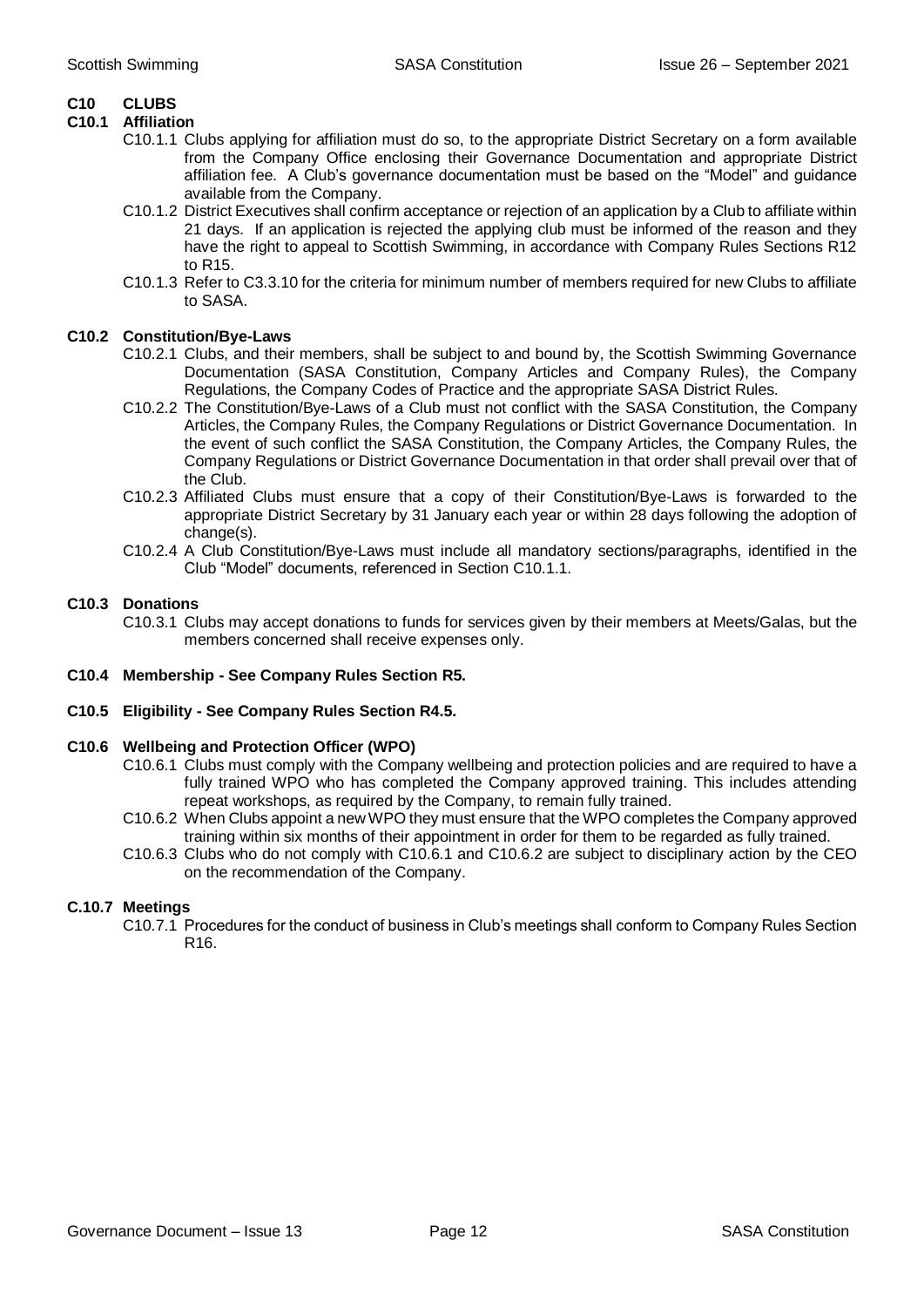### **C11.0 AWARDS and HALL of FAME**

#### **C11.1 General**

- C11.1.1 The following awards will be made at a time detailed with each award.
- C11.1.2 The person or body making a nomination is required to ensure that the nomination details remain confidential and are not divulged to third parties, including the nominee prior to nominations being considered by the SASA Council, Company Board, Selection Panel or other body as appropriate.
- C11.1.3 The decision on which nominees or applicants are to receive awards is final and no correspondence will be entered into before or after the body making the award have made their decision.
- C11.1.4 The nomination/application process for the awards is detailed with each award.
- C11.1.5 An Awards Panel consisting of the Company Chair, The President, the 1st Vice President and one other from the Company Board, SASA Council or Scottish Swimming Management Team will review the nominations for the recipients of the National and District Awards (C11.3) and the Discipline Awards (C11.4). The Awards Panel will make recommendations to the Company Board and Council, as detailed in C11.3 and C11.4. The Company Board and Council, as appropriate, will have the final decision.

#### **C11.2 SASA Life Membership**

- C11.2.1 The SASA Council will consider nominations and decide who will receive SASA Life Membership.
- C11.2.2 The award(s) will be made at the Scottish Swimming AGM or any other time decreed suitable by the Company.
- C11.2.3 SASA Life Membership shall be awarded to each retiring President and to persons who have given outstanding service, over many years, in support of the Association.
- C11.2.4 Nominations must be made to the Company by 1 June for submission to the SASA Council.
- C11.2.5 Nominations may be made by Clubs, Districts, Company National Committees or SASA Life Members. Nominations should contain full details of the nominee's service to the SASA and their aquatic career if appropriate.
- C11.2.6 Nominations should satisfy the guidelines obtainable from the Company.
- C11.2.7 In the event that a Life Membership should require to be removed from any recipient, SASA Council will make the decision to rescind and notify the Company.

#### **C11.3 National and District Awards**

#### **C11.3.1 National and District Awards General**

- C11.3.1.1 The Awards Panel will consider the nominations and make a recommendation to SASA Council on who will receive the National and District awards. The awards will be presented annually.
- C11.3.1.2 The awards will be made at a time decreed suitable by the Company.

#### **C11.3.2 J Y Coutts Awards**

- C11.3.2.1 The John Y Coutts Memorial Award shall be presented to the person(s) who have given outstanding services to the SASA.
- C11.3.2.2 Nominations must be made to the Company by 31 July, or a more suitable date determined and advised by the Company, for submission to the Awards Panel.
- C11.3.2.3 Nominations may be made by Clubs, Districts or SASA Life Members. Nominations should contain full details of the nominee's service to the SASA and their aquatic career if appropriate.
- C11.3.2.4 Nominations should satisfy the guidelines obtainable from the Company.

#### **C11.3.3 Nancy Riach Memorial Medal**

- C11.3.3.1 The Nancy Riach Memorial Medal shall be awarded to the person who has done the most to enhance or uphold the prestige of Scottish Swimming in any of its disciplines during the year.
- C11.3.3.2 All the recipients nominated by the Discipline Committees for the athlete awards in C11.4, will be submitted to the Awards Panel for consideration.

#### **C11.3.4 John Gunning Awards**

- C11.3.4.1 The John Gunning quaiches and token awards for retention, shall be presented to a volunteer from each District who has made a consistent and continuous contribution at Club and/or District level in the last year.
- C11.3.4.2 Nominations shall be submitted to the appropriate District secretary by 30 June.
- C11.3.4.3 Nominees must reside in Scotland and have contributed at any level from grass roots through to elite. Nominations shall include an account of the achievements of the nominee during the year.
- C11.3.4.4 Each District Executive may add other candidates and will nominate a recipient, for their own District, for submission to the Awards Panel.
- C11.3.4.5 Nominations should satisfy the guidelines obtainable from the Company.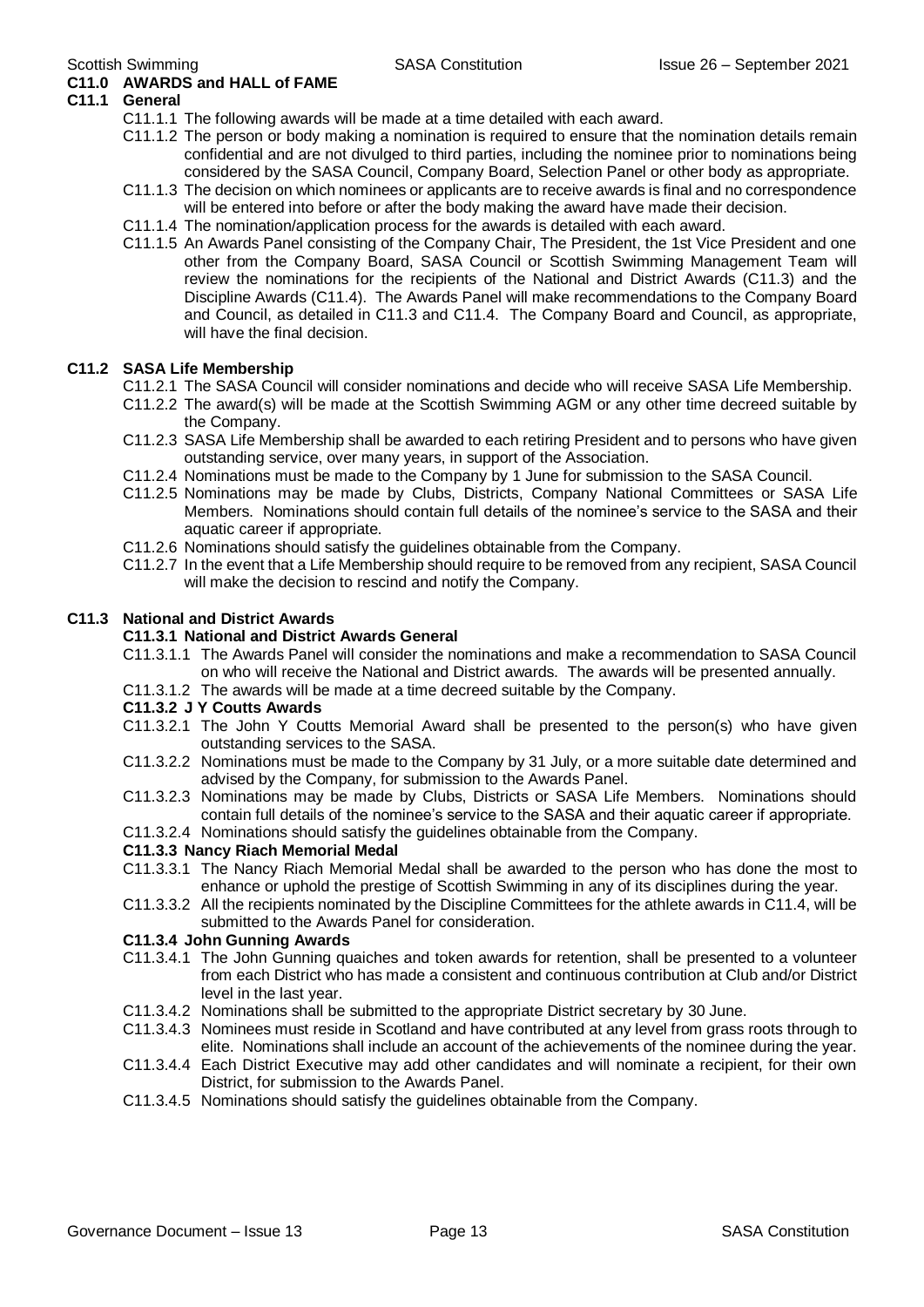**C11.4 Discipline Awards**

#### **C11.4.1 Discipline Awards General**

- C11.4.1.1 The Awards Panel will consider the proposed recipients and make a recommendation to the Company Board on who will receive the Discipline awards. The awards will be presented annually.
- C11.4.1.2 Nominations shall be submitted, as detailed for each award, by 31 July, or a more suitable date determined and advised by the Company.
- C11.4.1.3 The awards will be made at a time decreed suitable by the Company.

#### **C11.4.2 Water Polo Player of the Year (Speedo Trophy)**

- C11.4.2.1 The Water Polo Player of the Year Trophy shall be awarded to the player who has done most to enhance or uphold the prestige of Scottish Water Polo during the year.
- C11.4.2.2 Nominations shall be submitted to the Water Polo Chair
- C11.4.2.3 Each nomination shall include an account of the achievements of the nominee during the year. The National Water Polo Committee may add other candidates and will nominate a recipient to the Awards Panel.

#### **C11.4.3 Junior Water Polo Player of the Year**

- C11.4.3.1 The Junior Water Polo Player of the Year Trophy shall be awarded to the junior player who has done most to enhance or uphold the prestige of Scottish Water Polo during the year. The age criteria to be met by nominees will be set by the National Water Polo Committee each year.
- C11.4.3.2 Nominations shall be submitted to the Water Polo Chair.
- C11.4.3.3 Each nomination shall include an account of the achievements of the nominee during the year. The National Water Polo Committee may add other candidates and will nominate a recipient to the Awards Panel.

#### **C11.4.4 John and Margaret Bell Award (John and Margaret Bell Memorial Award)**

- C11.4.4.1 The John and Margaret Bell Award shall be presented to the diver who has done most to enhance or uphold the prestige of Scottish Diving during the year.
- C11.4.4.2 Nominations shall be submitted to the Diving Chair.
- C11.4.4.3 Each nomination shall include an account of the achievements of the nominee during the year. The National Diving Committee may add other candidates and will nominate a recipient to the Awards Panel.

#### **C11.4.5 Denis Sullivan Memorial Trophy**

- C11.4.5.1 The Dennis Sullivan Memorial Trophy shall be awarded to the swimmer who has done most to enhance or uphold the prestige of Scottish Open Water Swimming during the year.
- C11.4.5.2 Nominations shall be submitted to the Open Water Swimming Chair.
- C11.4.5.3 Each nomination shall include an account of the achievements of the nominee during the year. The National Open Water Swimming Committee may add other candidates and will nominate a recipient to the Awards Panel.

#### **C11.4.6 The Eian Prentice Memorial Junior Award**

- C11.4.6.1 The Eian Prentice Memorial Junior Award shall be presented to the junior swimmer who has done most to enhance or uphold the prestige of Scottish Open Water Swimming during the past year.
- C11.4.6.2 Nominations shall be submitted to the Open Water Swimming Chair.
- C11.4.6.3 Each nomination shall include an account of the achievements of the nominee during the year. The National Open Water Swimming Committee may add other candidates and will nominate a recipient to the Awards Panel.

#### **C11.4.7 The Artistic Swimmer of the Year Trophy**

- C11.4.7.1 The Artistic Swimmer of the year trophy shall be presented to an artistic swimmer who fulfils any or all of the following.
	- a) Has done most to enhance or uphold the prestige of Scottish Artistic Swimming in the previous year.
	- b) An artistic swimmer who has put achievement and improvement into the sport over the year.
	- c) An artistic swimmer who has participated in the previous year's Scottish Nationals and/or Age Group Championships within the competitive strand.
	- d) An artistic swimmer who has competed for their Club or Country at a National and/or International Event(s).
- C11.4.7.2 Nominations shall be submitted to the Artistic Swimming Committee Chair.
- C11.4.7.3 Each nomination shall include an account of the achievements of the nominee during the year. The National Artistic Swimming Committee may add other candidates and will nominate a recipient to the Awards Panel.

#### **C11.4.8 Swimmer of the Year Trophy**

- C11.4.8.1 The Swimmer of the Year Trophy shall be awarded to the swimmer (excluding performances at Open Water and Masters Events) who has done most to enhance or uphold the prestige of Scottish swimming during the year.
- C11.4.8.2 Nominations shall be submitted to the National Swimming Committee Chair.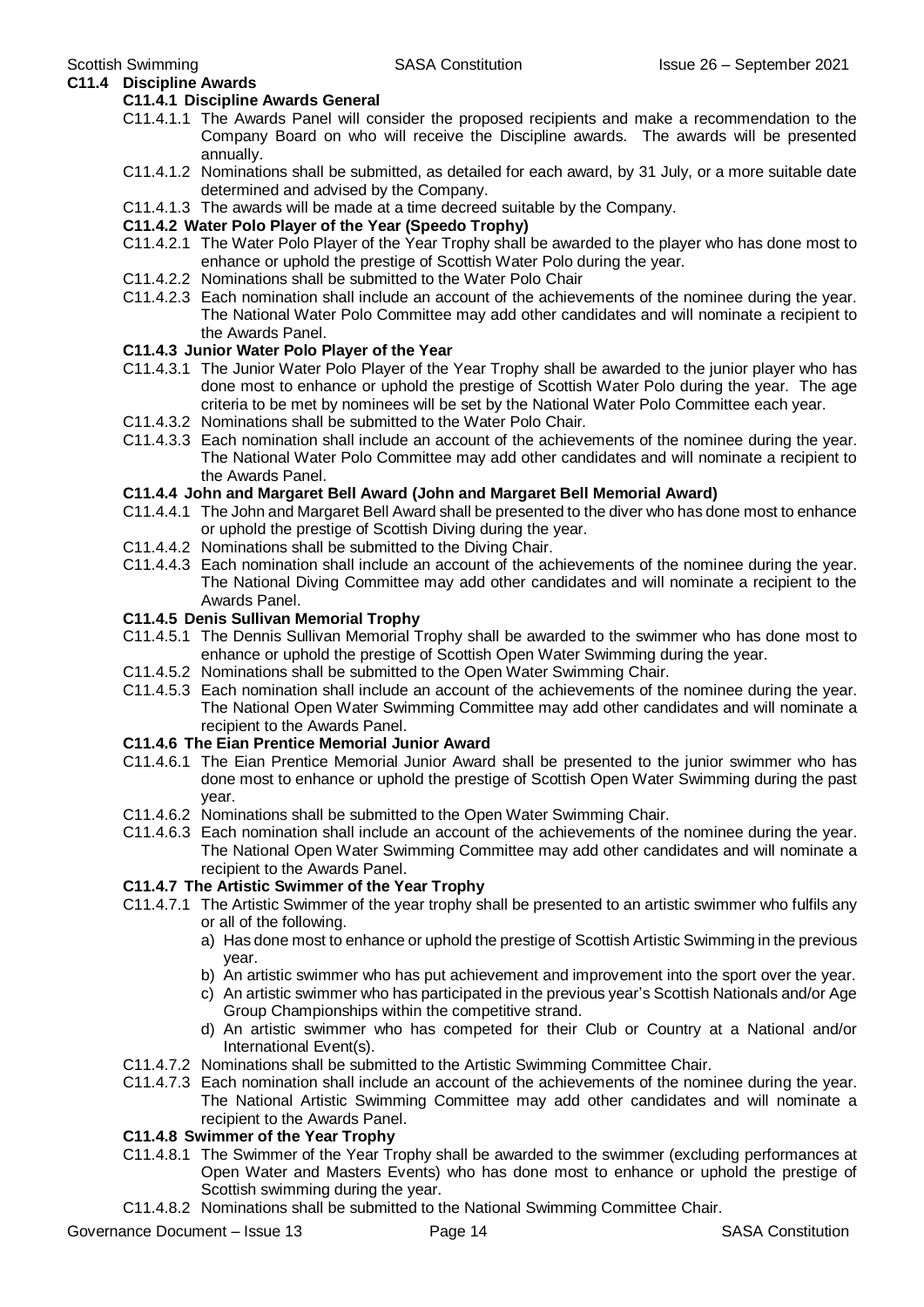C11.4.8.3 Each nomination shall include an account of the achievements of the nominee during the year. The National Swimming Committee may add other candidates and will nominate a recipient to the Awards Panel.

#### **C11.4.9 Jim Anderson Award for Disability Swimmer of the Year**

- C11.4.9.1 The Jim Anderson Award for Disability Swimmer of the Year shall be awarded to the swimmer who has done most to enhance or uphold the prestige of Scottish Disability Swimming during the year.
- C11.4.9.2 Nominations shall be submitted to the National Swimming Committee Chair.
- C11.4.9.3 Each nomination shall include an account of the achievements of the nominee during the year. The National Swimming Committee may add other candidates and will nominate a recipient to the Awards Panel.

#### **C11.4.10 W G Todd Prizes and Cups**

- C11.4.10.1 Two W G Todd Prizes and Cups shall be awarded as follows:
	- a) Girl Swimmer of the Year aged 17 years or under at 31 December.
		- b) Boy Swimmer of the Year aged 18 years or under at 31 December.
- C11.4.10.2 Nominations shall be submitted to the National Swimming Committee Chair.
- C11.4.10.3 Each nomination shall include an account of the achievements of the nominee(s) during the year. The National Swimming Committee may add other candidates and will nominate two recipients to the Awards Panel.

#### **C11.4.11 Coach of the Year Award**

- C11.4.11.1 The Coach of the Year Award shall be awarded to the coach who has done most to enhance or uphold the performance and/or prestige of Scottish Swimming's athletes during the year.
- C11.4.11.2 Nominations shall be submitted by the National Discipline Committees to the Director of Performance (Director of Aquatics, interim for 2021/22).
- C11.4.11.3 Each nomination shall include an account of the achievements of the nominee during the year. The selection panel, consisting of the Chair of the Coaches Technical Panel, the Director of Performance (Director of Aquatics, interim for 2021/22), the National Coach and at least 1 other, may add other candidates and will nominate a recipient to the Awards Panel.

#### **C11.5 General Scottish Swimming Awards**

#### **C11.5.1 Scottish Swimming Club of the Year Award**

- C11.5.1.1 The Club of the Year is awarded to a Club demonstrating outstanding progress against their club development plan during the 12 months prior to the submission date.
- C11.5.1.2 Application must be made to the Company by 14 May, or a more suitable date determined and advised by the Company.
- C11.5.1.3 An application can be made by a Club which satisfies the criteria set by the Company.
- C11.5.1.4 The final decision will be made by a selection panel consisting of the SASA President, one of the SASA Vice Presidents and at least two others.
- C11.5.1.5 The award will be made at a time decreed suitable by the Company.

#### **C11.6 Achievement and Commendation Awards**

- C11.6.1 The Company Board will consider all recommendations for Achievement and Commendation awards which can be presented at any time.
- C11.6.2 Achievement and/or Commendation awards can be awarded to members of Scottish Swimming who have performed an Outstanding Sporting Achievement relevant to the Aquatic Disciplines or have given outstanding service to Scottish Swimming.
- C11.6.3 Nominations shall be submitted to the Company Board at any time.
- C11.6.4 Nominations may be submitted by SASA Council Members, Company Board Members, Company National Committees, SASA Districts or Clubs.
- C11.6.5 Each nomination shall include an account of the achievement of the nominee. The Company Board will make the final decision on recipients and the format of the award.
- C11.6.6 The award(s) will be made at a time decreed suitable by the Company.

### **C11.7 Scottish Swimming Hall of Fame**

- C11.7.1 Inductions to the Scottish Swimming Hall of Fame will normally take place every four years and will be on a Commonwealth Games year.
- C11.7.2 Nominations for induction to the Hall of Fame must be made to the Company by 31 July, or a more suitable date determined and advised by the Company, for submission to the SASA Council.
- C11.7.3 Nominations may be made by Clubs, Districts, SASA Life Members, Company Board, Council or National Committees. Nominations should contain full details of the nominee's aquatic career.
- C11.7.4 Nominees should satisfy the following criteria
	- a) Have been an athlete
	- b) Have retired from International Competition for at least two years in the Discipline for which they are being nominated, excluding participation in Masters Events.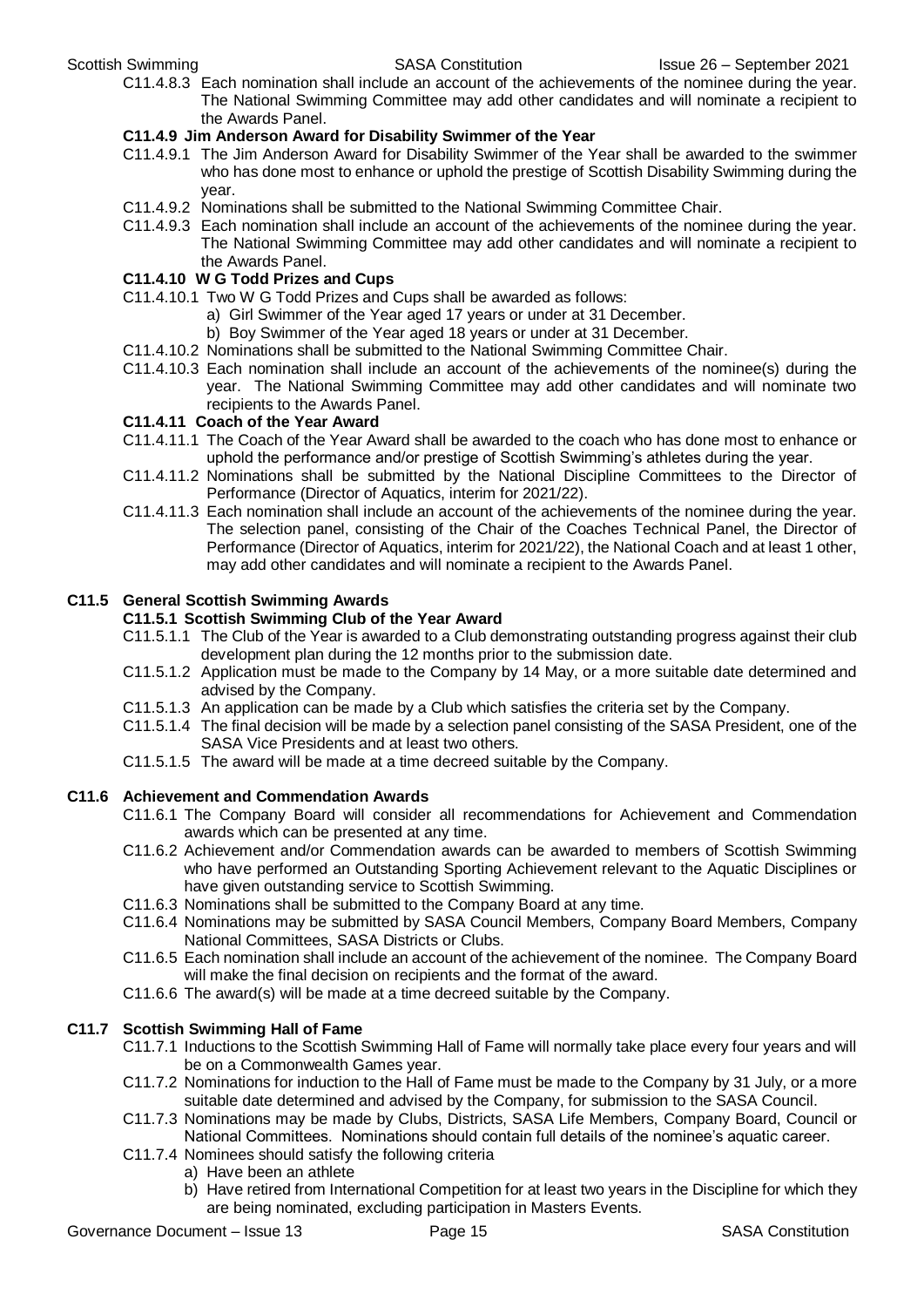- C11.7.5 Nominees should have achieved one of the following standards. However, achievement of one of the following standards is not a guarantee of an automatic nomination or of a nomination being accepted.
	- a) An Olympic or Paralympic Games Medallist
	- b) A World Championship Medallist
	- c) A European Gold Medallist
	- d) A Commonwealth Gold Medallist
	- e) Been awarded 50 GB Senior Caps for Water Polo
- C11.7.6 When considering nominations individual medallists will be recognised ahead of relay medallists.

#### **C12.0 FINANCES**

- C12.1 The Financial Year of SASA shall end on 31 March each year.
- C12.2 Refer to Company Rules Section R3 for details on finances.
- C12.3 If upon the winding up or dissolution of The SASA there remains after satisfaction of all its debts and liabilities any property whatsoever the same shall be paid to or distributed to the current members of The SASA and, to the extent reasonably practicable, those who have been members during the 5 year period preceding winding up or dissolution. Insofar as possible, there shall be a reasonable relationship between the amount to be so paid or distributed to each member and the amount originally contributed by that member.

\* \* \* \* \* \* \* \* \*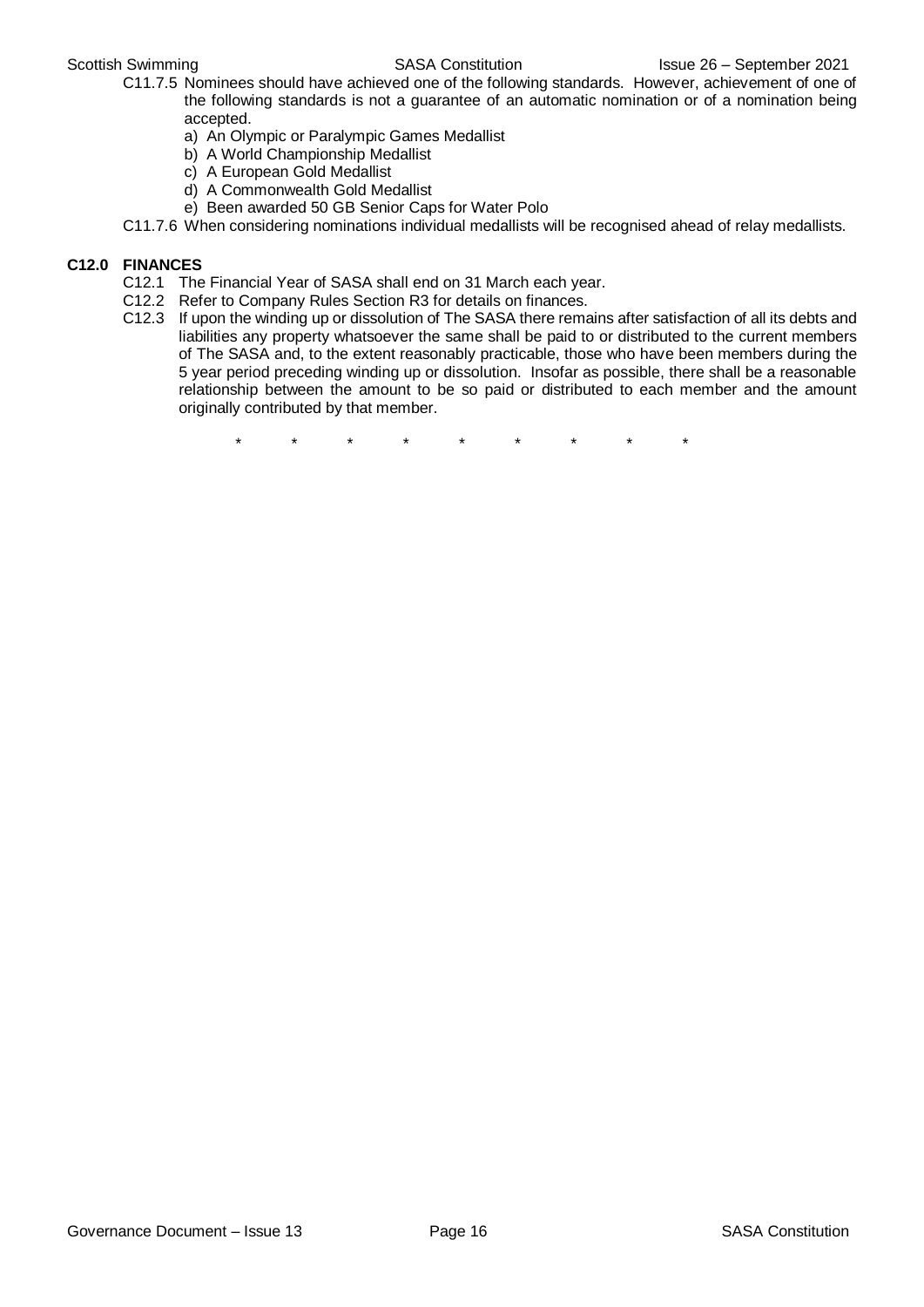**No. 246445**

### **The Companies Act 2006**

### **Private Company Limited by Guarantee and not Having a Share Capital**

### **Articles of Association**

**Of**

### **The Scottish Amateur Swimming Association Limited**

#### **Adopted in entirety by Special Resolution on [27 February 2010]**

#### **Amendments Adopted by Special Resolutions on:**

| 26 February 2011  | A2.2.4, A2.3.2, A3.1.3.2.5 & A3.1.3.6.1                                         |
|-------------------|---------------------------------------------------------------------------------|
| 23 February 2013  | A <sub>1.2.2</sub>                                                              |
| 22 February 2014  | A1.2.1, A3.1.3.2, A3.1.3.4, A3.1.3.6, A3.1.3.7, A3.1.3.8, A5.7, A5.8 & A5.9,    |
|                   | Also the complete removal of the Appendix to the Articles                       |
| 28 February 2015  | A2.1.2, A2.2.1, A2.3.1, A2.3.2, A2.3.3, A3.1.1.2, A3.1.1.3, A3.1.3.7 & A3.1.3.8 |
| 27 February 2016  | A3.1.3.8.2                                                                      |
| 25 February 2017  | A3.1.3.7.2 & A3.1.3.8.1                                                         |
| 24 February 2018  | A2.1.1, A2.1.2, A2.2.1, A3.1.3.2 & A3.1.3.6.1                                   |
| 26 September 2020 | A1.1, A2.2.1, A3.1.2.2, A3.1.3.2.4, A3.1.3.6.1, A3.1.3.8.1(d), A3.2.3.4, A5.6.1 |
|                   | A5.6.2 & A5.7.1(b)                                                              |
| 25 September 2021 | A1,1, A2.2.1(i)(a), A2.1.2, A2.1.3, A2.1.4, A2.2.4(a) & (c), A2.2.8, A2.3.1(a), |
|                   | A3.1.3.2.4(a), A3.1.3.6.1(a) & (c), A3.1.3.7.1, A3.1.3.7.1 (g), A3.1.3.7.2(c),  |
|                   | A3.1.3.8.2(d), A3.2.6.1                                                         |

Scottish Amateur Swimming Association Limited University of Stirling Sport University of Stirling **Stirling** FK9 4LA

(These Company Articles replaced the original Memorandum of Association of the Scottish Amateur Swimming Association Limited, A private company limited by guarantee and not having a share capital - Incorporated on [1 May 2003] and which were adopted by Special Resolution on 23 February 2008)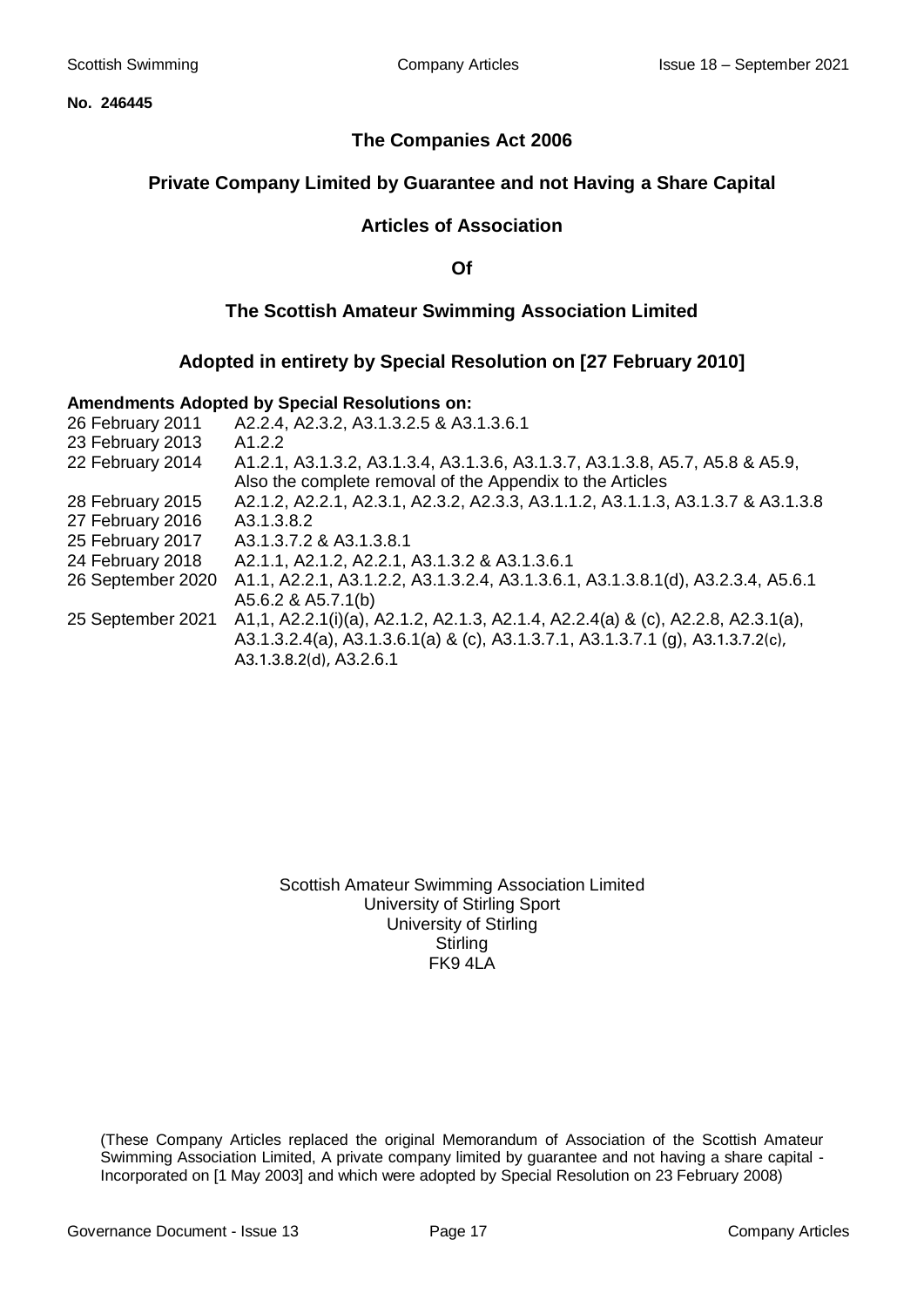### Scottish Swimming **Company Articles** Issue 18 – September 2021 **Scottish Amateur Swimming Association Limited Company Articles**

## **Index**

- **INTERPRETATION** 
	- A1.1 Defined Terms
	- A1.2 Company Objects
	- A1.3 Registered Office
- PART A2 COMPANY BOARD
	- A2.1 Appointments
	- A2.2 Meetings
	- A2.3 Business

#### PART A3 BOARD DIRECTORS

- A3.1 Board Directors' Powers and Responsibilities
	- A3.1.1 Board Directors' General Authority
	- A3.1.2 Board Directors' Powers of Delegation
	- A3.1.3 Committees
- A3.2 Decision-Making by Board Directors<br>A3.2.1 Board Directors to Take Decisi
	- A3.2.1 Board Directors to Take Decisions Collectively<br>A3.2.2 Unanimous Decisions
	- **Unanimous Decisions**
	- A3.2.3 Majority Decisions Without Board Directors' Meeting<br>A3.2.4 Calling a Board Directors' Meeting
	-
	- A3.2.4 Calling a Board Directors' Meeting<br>A3.2.5 Quorum for Majority Decisions
	- A3.2.5 Quorum for Majority Decisions<br>A3.2.6 Chairing of Majority Decisions Chairing of Majority Decisions Making Processes
	- A3.2.7 Casting Vote
	- A3.2.8 Conflict of Interest
	- A3.2.9 Records of Decisions to be Kept
- A3.3 Appointment of Board Directors
	- A3.3.1 Methods of Appointing Board Directors
	- A3.3.2 Termination of Board Director's Appointment
	- A3.3.3 Board Directors' Remuneration
	- A3.3.4 Board Directors' Expenses

#### PART A4 MEMBERS

- A4.1 Becoming and Ceasing to be a Member
- A4.2 Member's Reserve Power

#### PART A5 ADMINISTRATIVE ARRANGEMENTS

- A5.1 Organisation of General Meetings<br>A5.2 Means of Communication to be Us
- A5.2 Means of Communication to be Used<br>A5.3 Addresses and Other Contact Details
- Addresses and Other Contact Details
- A5.4 No Right to Inspect Accounts and Other Records
- A5.5 Provision for Employees on Cessation of Business
- A5.6 Indemnity
- A5.7 Company Income, Property and Payment
- A5.8 Liability of Members
- A5.9 Dissolution of Company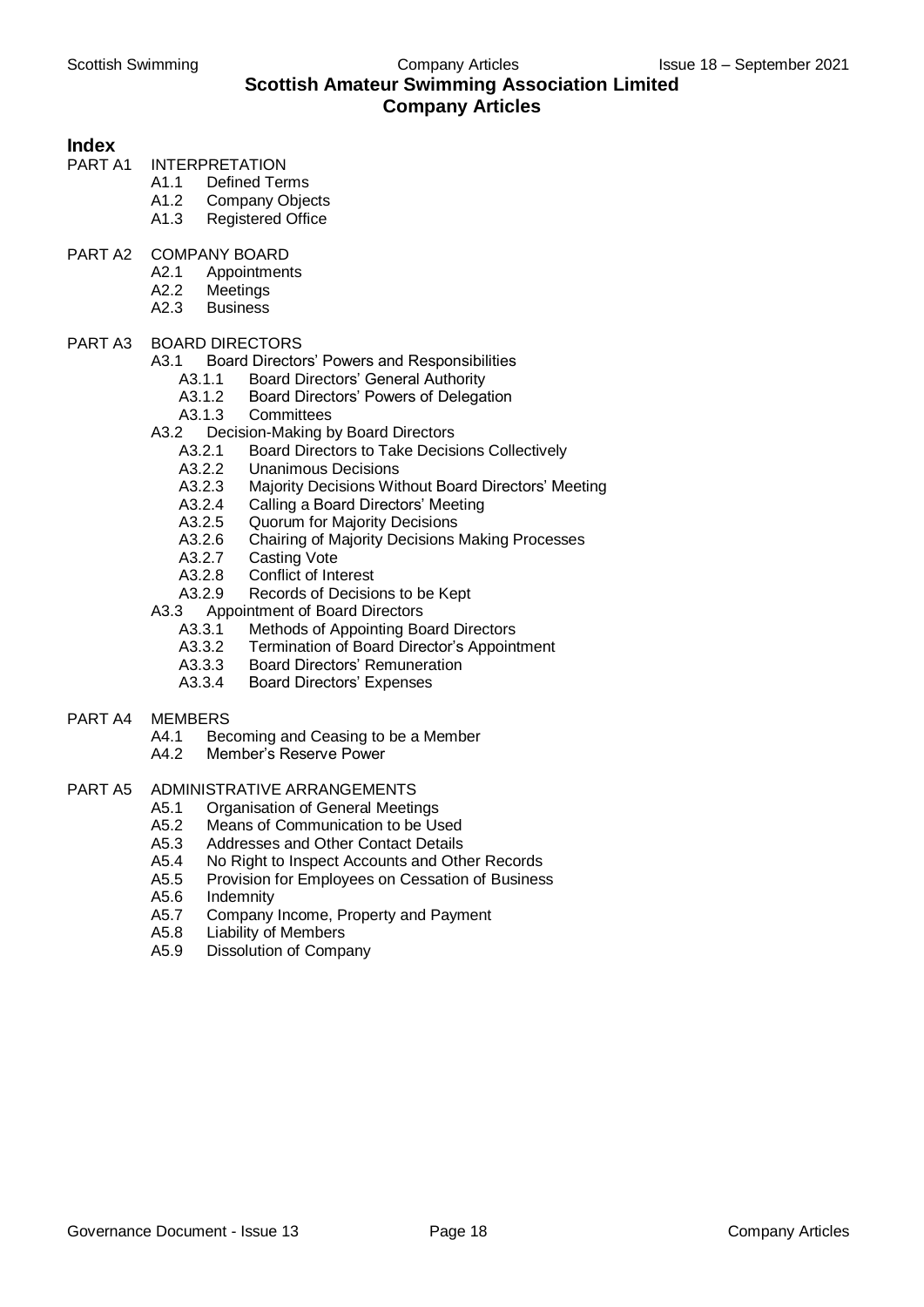#### **PART A1 INTERPRETATION A1.1 Defined Terms**

In the articles, unless the context requires otherwise:

**"Articles"** means the Company's Articles of Association;

- **"bankruptcy"** includes individual insolvency proceedings in a jurisdiction other than England and Wales and Northern Ireland which have an effect similar to that of bankruptcy;
- **"Board Director"** means a Director of the Company Board, nominated and appointed by the Member in accordance with the Constitution;
- **"Chair"** has the meaning given in article A2.3.1
- **"chair of the meeting"** has the meaning given in article A2.3.1
- **"Clubs"** means the clubs affiliated to the SASA;
- **"Code of Practice"** means a document defining policy in respect of a specific subject;
- **"Committees"** means the Discipline and Technical Committees of the Company which are appointed in accordance with these articles;
- **"Companies Acts"** means the Companies Acts (as defined in section 2 of the Companies Act 2006), in so far as they apply to the Company;
- **"the Company"** when referring to actions within these Governance Documents, means any person(s) who has been delegated this responsibility by the CEO or the Senior Management Team.
- **"Company Rules"** means the rules of the Company from time to time, approved by the Member, and adopted by the Company;
- **"Complaints Panel"** means a Complaints Panel of the Company appointed in accordance with Company Rules;
- **"Constitution"** means the Constitution of the Member.
- **"District"** means the four Districts into which the SASA is divided, namely East, Midland, North and West;
- **"document"** includes, unless otherwise specified, any document sent or supplied in electronic form;

**"electronic form"** has the meaning given in section 1168 of the Companies Act 2006;

**"FINA"** means the Federation Internationale de Natation;

**"Honorary Legal Advisor"** means the legal advisor of Scottish Swimming as appointed by the Member;

- **"LEN"** means the Ligue Europeenne de Natation;
- **"majority decision"** has the meaning given in article A3.2.3.
- **"Member"** has the meaning given in section 112 of the Companies Act 2006;

**"Office"** means the registered office of the Company;

**"ordinary resolution"** has the meaning given in section 282 of the Companies Act 2006

**"Regulations"** means regulations approved by the Company Board in accordance with these Articles;

**"SASA"** means the Scottish Amateur Swimming Association;

**"SASA Council"** means the Council of the Member.

- **"Secretary"** means the secretary of the Company or any other person appointed to perform the duties of the secretary of the Company, including a joint, assistant or deputy secretary;
- **"special resolution"** has the meaning given in section 283 of the Companies Act 2006;

**"subsidiary"** has the meaning given in section 1159 of the Companies Act 2006;

**"Swim Schools"** means swim schools affiliated to the SASA;

**"transmittee"** means a person entitled to a share by reason of the death or bankruptcy of the share's holder or otherwise by operation of law;

**"unanimous decision"** has the meaning given in article A3.2.2;

**"United Kingdom"** means Great Britain and Northern Ireland.

**"writing"** means the representation or reproduction of words, symbols or other information in a visible form by any method or combination of methods, whether sent or supplied in electronic form or otherwise.

Unless the context otherwise requires, other words or expressions contained in these articles bear the same meaning as in the Companies Act 2006 as in force on the date when these articles become binding on the Company.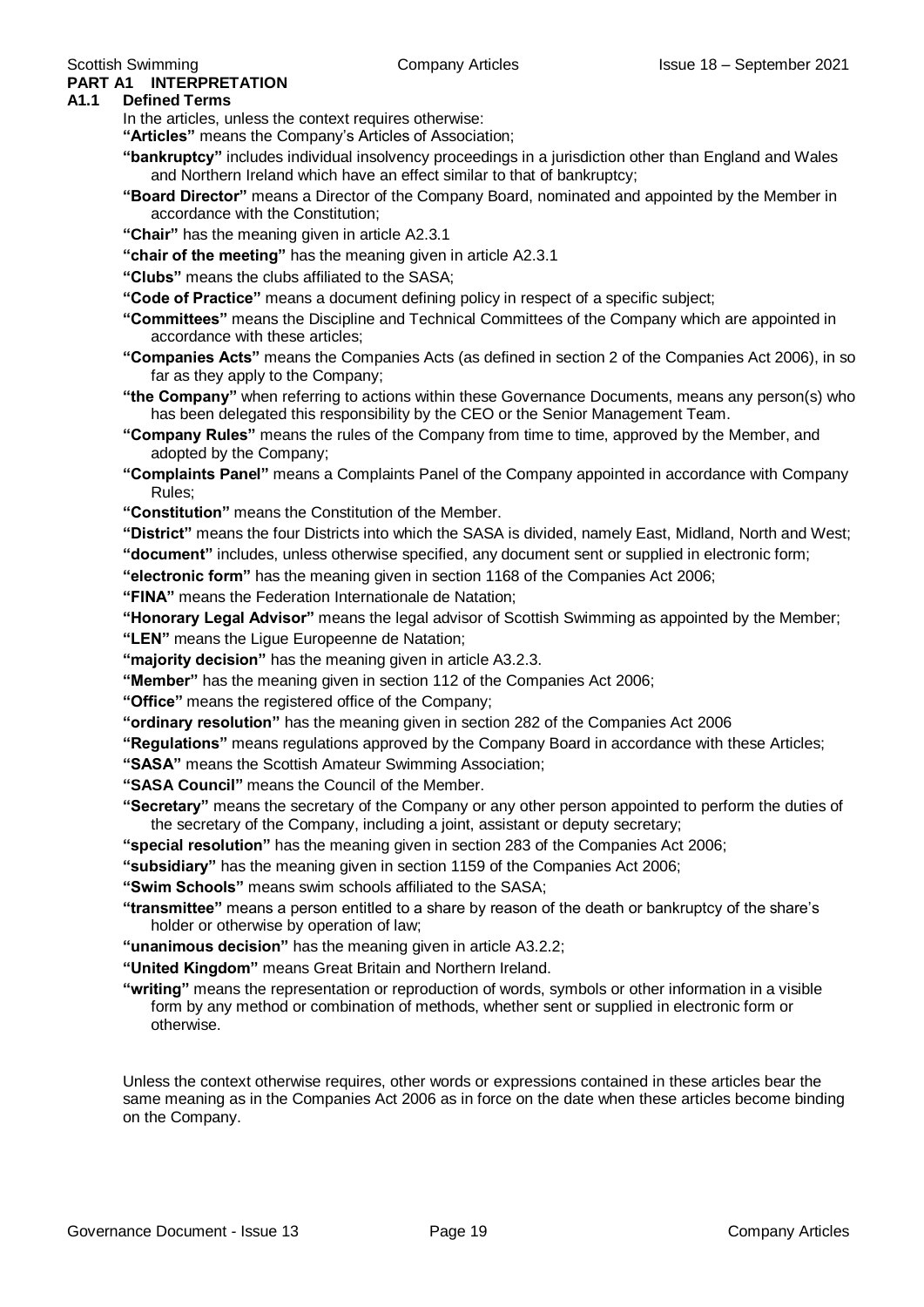#### **A1.2 Company Objects**

- A1.2.1 The principal object for which the Company is established is to deal with the day to day management of the affairs of The Scottish Amateur Swimming Association (the "SASA") as such right is delegated to and vested in the Company in terms of the SASA Constitution.
- A1.2.2 Refer to SASA Constitution Sections C2.1, C2.2 and C2.4.

#### **A1.3 Registered Office**

A1.3.1 The Company's Registered Office is to be situated in Scotland.

#### **PART A2 COMPANY BOARD**

#### **A2.1 Appointments**

- A2.1.1 The Company Board shall consist of:
	- i) Non-Executive Board Directors
		- a) Company Chair
		- b) Six other Board Directors
		- c) SASA President
		- d) One of the Vice Presidents of the SASA
	- ii) Executive Board Directors
		- e) Chief Executive Officer (CEO)
- A2.1.2 The normal term of office for a non-executive member of the Company Board is four years. A member may only be appointed for two consecutive terms in any one capacity and a maximum of three consecutive terms in all capacities, subject to re-appointment after each term as per A2.1.3. A member, who has to retire from the Company Board for this reason may apply for a vacancy on the Company Board after an absence of four years from the Company Board.
- A2.1.3 The Company Chair and the six other Board Directors (as in A2.1.1(i) a & b shall be appointed as per SASA Constitution Section C7.4, following an open recruitment process.
	- a) The Company Chair can be re-appointed for a second consecutive term in office by the unanimous agreement of the Company Chair Appointments Panel (SASA Constitution C7.4.1) without the need for an open recruitment process.
	- b) Company Board Directors can be re-appointed for a second consecutive term in office by the unanimous agreement of the Company Board Members Appointments Panel (SASA Constitution C7.4.2) without the need for an open recruitment process.
- A2.1.4 Arrangements for and conduct of business at the Company Board meetings shall be in accordance with Company Rules Section R16.

#### **A2.2 Meetings**

- A2.2.1 The Company Board shall meet at least six times a year at venues to be arranged by the Company with the agreement of the Chair. One of the meetings will be a joint meeting with SASA Council in June or July each year.
- A2.2.2 The Company shall give not less than seven days notice of a Company Board Meeting and specify the business.
- A2.2.3 The Company, with the agreement of the Chair, may alter the date of any meeting or cancel the meeting should there be insufficient business to be transacted.
- A2.2.4 Notice of Board Directors' meeting must indicate:
	- a) Proposed date and time.
	- b) Agenda.
	- c) The venue or if it is anticipated that Company Directors participating in the meeting will not be in the same place, how it is proposed that they should communicate with each other during the meeting.
- A2.2.5 Notice of Board Directors' meeting:
	- a) need not be given in writing, but
	- b) must be communicated to each Board Director and other attendees.
- A2.2.6 Company staff shall attend as and when required.
- A2.2.7 Relevant papers to be discussed at Company Board meetings will be issued to Council members when they are issued to Company Board members.
- A2.2.8 Board Directors participation in Board Directors' meetings.
- A2.2.8.1 Subject to the Company Articles, Board Directors participate in a Board Directors' meeting, or part of a Board Directors' meeting, when:
	- a) the meeting has been called and takes place in accordance with the Company Articles, and
	- b) they can each communicate to the others any information or opinions they have on any particular item of the business of the meeting.
- A2.2.8.2 In determining whether Board Directors are participating in a Board Directors' meeting, it is irrelevant where any Board Director is or how they communicate with each other.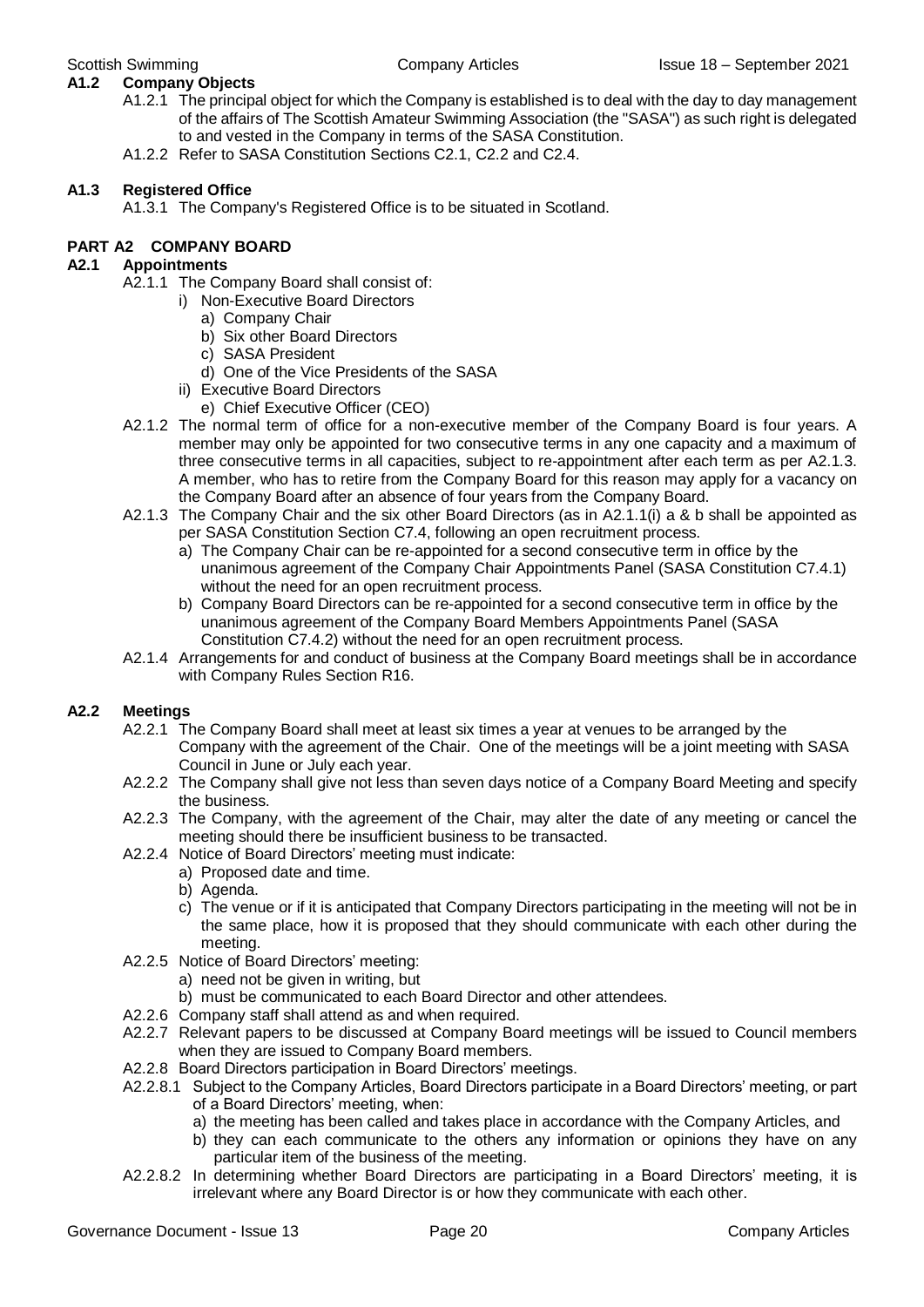A2.2.8.3 If all the Board Directors participating in a meeting are not in the same place, they may decide that the meeting is to be treated as taking place wherever any of them is.

#### **A2.3 Business**

- A2.3.1 The Chair, who shall be referred to as the 'chair of the meeting' shall be taken in the following order of preference depending on attendance.
	- a) The Company Chair.
	- b) An attendee as agreed by those present.
- A2.3.2 The quorum shall be five.
- A2.3.3 Procedures adopted for the conduct of business at meetings of the Company Board shall be in accordance with Section A3.2 and Company Rules Section R16.0.

#### **PART A3 BOARD DIRECTORS**

#### **A3.1 Board Directors' Powers and Responsibilities**

#### **A3.1.1 Board Directors' General Authority**

- A3.1.1.1 Subject to the articles, the Board Directors are responsible for the management of the Company's business, for which purpose they may exercise all the powers of the Company. Board Directors shall also be required to act in accordance with the General Duties Section of the Companies Act and any subsequent modification.
- A3.1.1.2 Without prejudice to the generality of Article A3.1.1.1 the Board Directors main duties are:
	- a) Be responsible for the day to day management of the affairs of the SASA.
	- b) Appoint any sub committee(s).
	- c) Approve, reject or amend any recommendations from Committees.
	- d) Appoint and arrange supervision of the staff of the Company and arrange accommodation for the administration and staff of the Company and for that purpose, enter into contracts for the lease, purchase or disposal of heritable property.
	- e) Make alternative arrangements, where a Company Committee is not operating in accordance with the Company Articles and Rules.
	- f) Maintain relationships with funding partners.
- A3.1.1.3 Without prejudice to the generality of Article A3.1.1.1 the Board Directors additional responsibilities are:
	- a) Approve or otherwise Regulations as drafted by Committees.
	- b) Appoint the Company Complaints Panel (as per Company Rule Section R1.3.2.1).
	- c) Consider and approve, for issue, Codes of Practice
	- d) Nominate candidates for BS appointments.
- A3.1.1.4 Notwithstanding any other provisions in these Articles all matters relating to proceedings of the Board Directors shall be in accordance with the Company Rules.

#### **A3.1.2 Board Directors' Powers of Delegation**

- A3.1.2.1 Subject to the articles, the Board Directors may delegate any of the powers which are conferred on them under the articles:
	- a) to such persons;
	- b) by such means (including by power of attorney);
	- c) to such an extent;
	- d) in relation to such matters or territories; and
	- e) on such conditions or subject to such restrictions
	- as they think fit.
- A3.1.2.2 If the Board Directors so specify, any such delegation may authorise further delegation of the Board Directors' powers by any person to whom they are delegated.
- A3.1.2.3 The Board Directors may revoke any delegation in whole or part, or alter its terms.

#### **A3.1.3 Committees**

#### **A3.1.3.1 General**

- A3.1.3.1.1 Committees to which the Board Directors delegate any of the powers must follow procedures which are based as closely as possible on those provisions of the articles which govern the taking of decisions by Board Directors.
- A3.1.3.1.2 The Board Directors may make rules of procedure for committees, which prevail over rules derived from the articles if they are not consistent with them.

#### **A3.1.3.2 Meetings**

- A3.1.3.2.1 Committees shall meet at least twice per year at venues, dates and times agreed by the majority of members of the Committee.
- A3.1.3.2.2 Confirmation of venue, date and time of each meeting, along with a business agenda shall be sent out not less than seven days prior to each meeting, normally by the Company.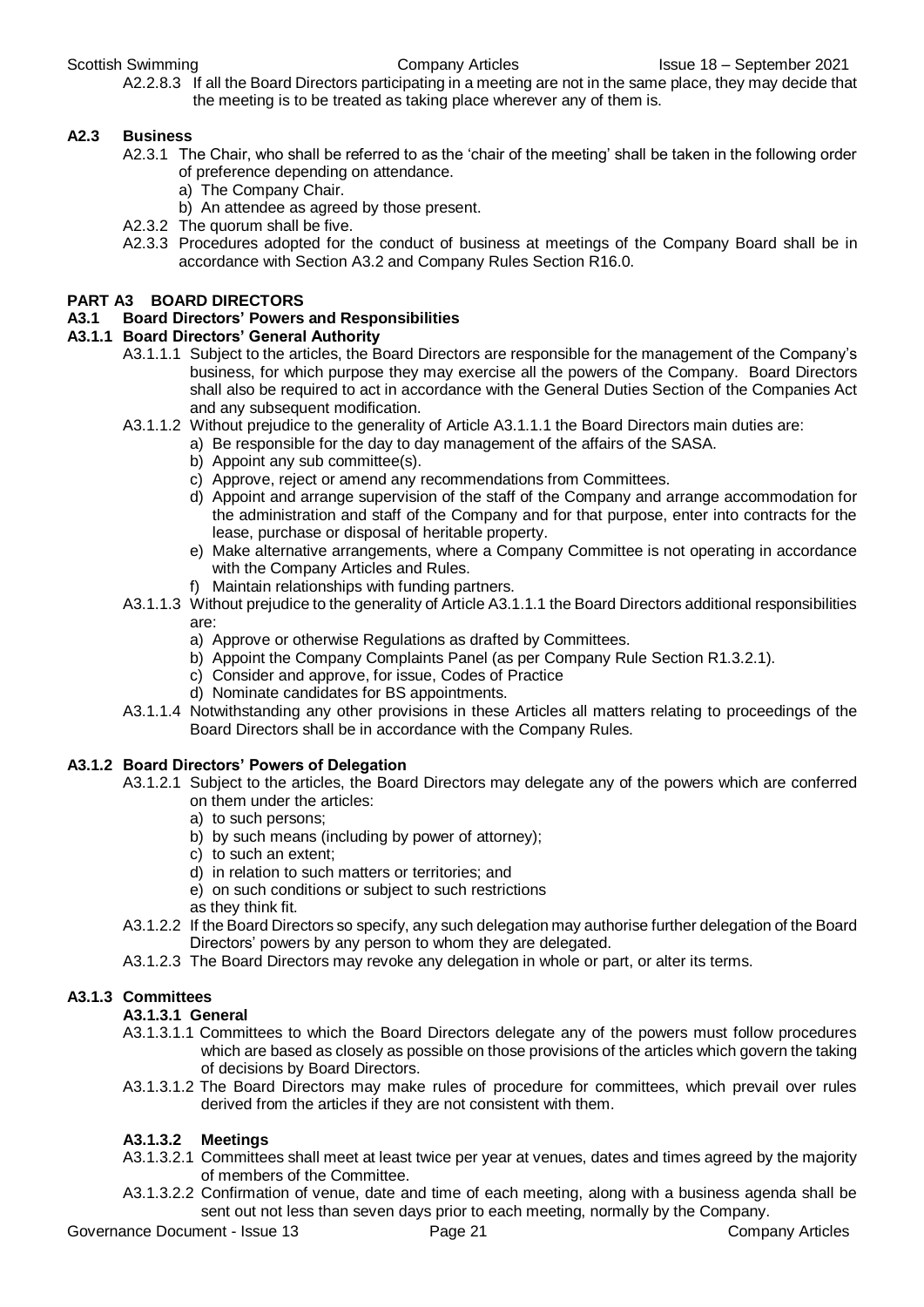- A3.1.3.2.3 A Special Meeting of a Committee shall be called when requested by the Company Board. The venue, date and time of the meeting shall be agreed by the majority of the members of the Committee.
- A3.1.3.2.4 The Chair shall be taken in the following order of preference depending on attendance.
	- a) The Company Committee Chair.
	- b) A District/Club representative as agreed by those present.
	- c) Any attendee as agreed by those present.
- A3.1.3.2.5 Standing Orders shall, as appropriate, be in accordance with those set out in Company Rules Section R16.
- A3.1.3.2.6 All members, including co-opted members, shall be entitled to vote if they are members of SASA.

#### **A3.1.3.3 Order of Business**

- A3.1.3.3.1 The business of Committee meetings shall include:
	- a) Minutes of Previous Meeting
		- b) Actions from Previous Meetings
		- c) Finance
		- d) Forward Programme
		- e) Any Other Competent Business
- A3.1.3.3.2 The business agenda for each meeting will be agreed by the Committee Chair prior to issue.

#### **A3.1.3.4 Appointments**

- A3.1.3.4.1 The appointment process for members of National Discipline/Technical Committees shall be as follows:
	- a) Each committee shall nominate the Chair, who can, but need not be, a nominated / appointed member of the committee, to the Company Board for appointment for a two year term, reviewed annually.
	- b) Clubs and/or Districts shall nominate their representatives to the Company Board for appointment annually as per SASA Constitution Section C5.14(a).
	- c) Any person holding office, as any of the following, shall not be eligible to be appointed as a Chair of a National Committee:
		- a President of a District
		- a Secretary of a District
		- a Treasurer of a District
		- the President of SASA
		- a Vice President of SASA
		- a Board Director of the Company
	- d) The Chair of each committee shall be responsible for recruiting through open procedures, against an appropriate role description, persons to fulfil those positions which are not appointed by clubs, districts or other groups, e.g. club representative and district representatives. Elected members of the committee are eligible to be appointed to such positions but are not entitled to additional voting rights.
	- e) All members of National Committees shall be members of SASA unless specifically stated otherwise (e.g. Scottish Swimming Staff) in the Committee structures in Sections A3.1.3.7 and A3.1.3.8.
	- f) Co-opted members must be members of SASA except with the agreement of the Company Board.

#### **A3.1.3.5 Core Roles**

A3.1.3.5.1 National Discipline / Technical Committees shall have the following core roles:

|           |                                                                                    | <b>Discipline</b> | <b>Technical</b> |
|-----------|------------------------------------------------------------------------------------|-------------------|------------------|
|           | Planning and implementing national events.                                         |                   |                  |
|           | Selecting national squads and national squad<br>training, as appropriate.          |                   |                  |
|           | Calendar planning of events.                                                       |                   |                  |
| $\bullet$ | Producing and monitoring the implementing of a<br>development plan.                |                   |                  |
|           | • Producing and monitoring, in line with the<br>development plan, an annual budget |                   |                  |
|           | Maintaining regulations                                                            |                   |                  |
|           | Communication                                                                      |                   |                  |
|           | Support Discipline Committees as required                                          |                   |                  |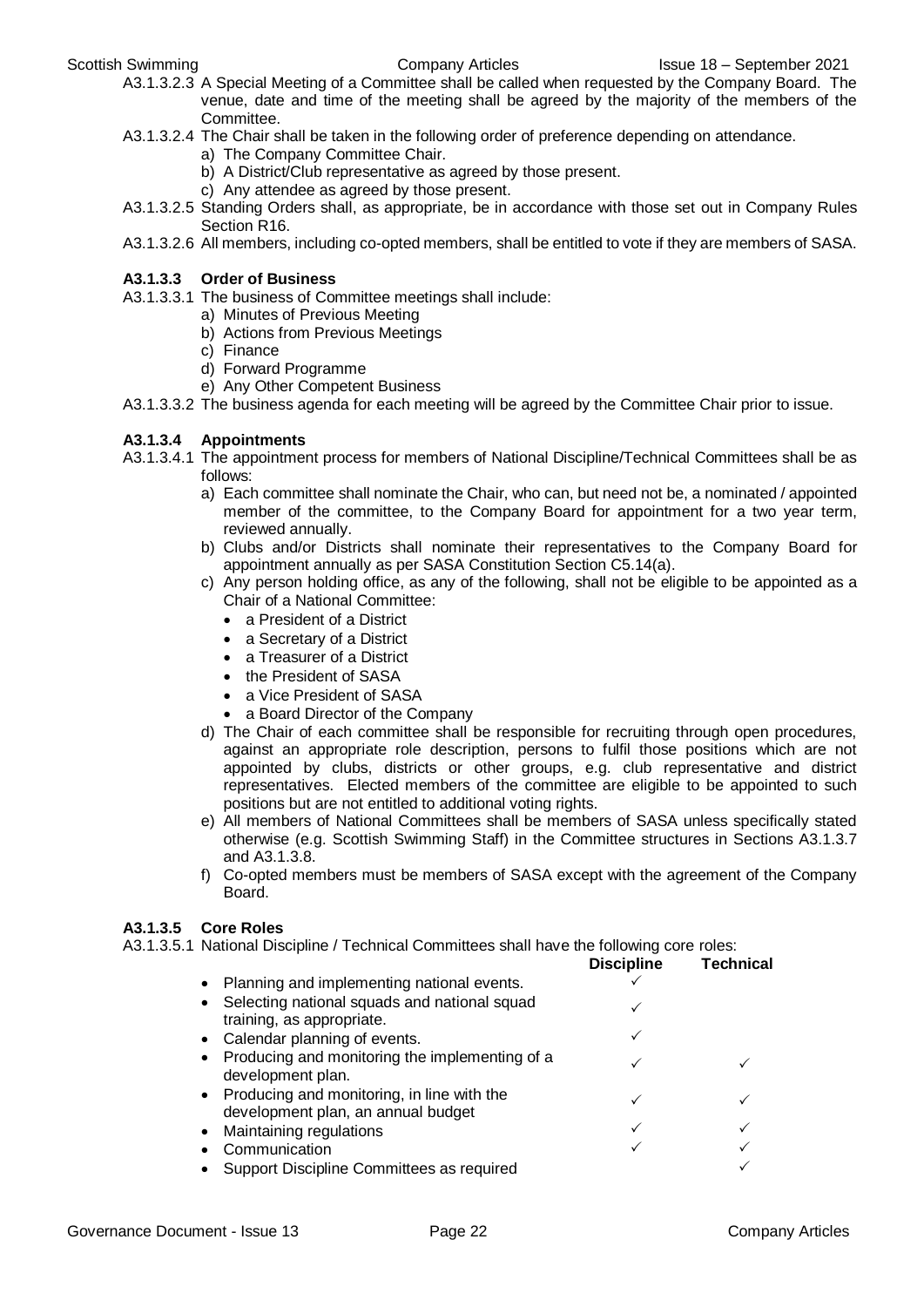#### **A3.1.3.6 Responsibilities**

- A3.1.3.6.1 National Discipline/Technical Committees shall have the following responsibilities in addition to those detailed in their Regulations:
	- a) Review annually and bring forward for the approval of Company Board amendments to the regulations, for which they have responsibility, or confirm no change is required by 31 May each year.
	- b) Submit an Annual Report to the Company by 31 July each year.
	- c) Submit their nomination for Committee Chair for the following year to the Company Board, as per A3.1.3.4.1(a) & (c), by 31 July each year.
	- d) Submit their list of meeting dates for the following calendar year to the Company by 31 July each year.
	- e) Submit their recommendations for Fees and Fines as per Company Rules R3.4.2 and R3.6.1.
	- f) Submit to the Company reports as requested by the Company Board.
	- g) Submit a proposed budget for their forward programme to the Company Board and be accountable and responsible for the implementation of the agreed programme.
	- h) Health and Safety at events they run on behalf of Scottish Swimming.
	- It is the responsibility of the National Committee to:
		- i) Ensure that all participants are made aware of the Health and Safety requirements of the facilities and/or venues used.
		- ii) Define any additional Health and Safety requirements specific to their discipline where those defined by the facility and/or venue operator are insufficient to cover their requirements.
		- iii) Ensure that all participants are aware of the Health and Safety requirements that apply.

#### **A3.1.3.7 National Discipline Committees**

National Discipline Committees shall be structured, depending on the number of clubs participating in the discipline, as follows:

#### **A3.1.3.7.1 Artistic Swimming, Diving and Water Polo Committees**

- a) Chair (responsible for sharing information with Districts)
- b) One representative from each club responsible for encouraging:
	- Club development
	- Coach education
	- Volunteer Training.
- c) Event Co-ordinator responsible for
	- Competition programme
	- Calendar Planning
	- Health and Safety relating to events.
- d) Technical Officials Co-ordinator responsible for
	- Technical officials training
	- Technical officials deployment
- e) Co-opted Members, if necessary, subject to approval of the Company Board.
- f) Finance Co-ordinator (Water Polo Committee only) responsible for
	- Controlling income and expenditure
	- Budget preparation, monitoring and reconciliation
	- Preparation of annual accounts
- g) The quorum for Artistic Swimming, Diving and Water Polo Committee meetings shall be four, excluding co-opted members, provided at least two Clubs are represented.

#### **A3.1.3.7.2 Swimming Committee**

- a) Chair
- b) One representative from each District.
- c) Director of Performance (Director of Aquatics, interim for 2021/22).
- d) National Championships/Events Convenor
- e) Technical Officials representative (who should be a member of the STO Committee)
- f) Coach Representative
- g) Disability Performance Development Manager
- h) Co-opted Members, if necessary, subject to approval of the Company Board.
- i) The quorum for Swimming Committee meetings shall be five, excluding co-opted members, provided at least 2 Districts are represented.

### **A3.1.3.7.3 Masters Swimming Committee**

- a) Chair
- b) One representative from each District.
- c) Events co-ordinator.
- d) Technical Officials Representative.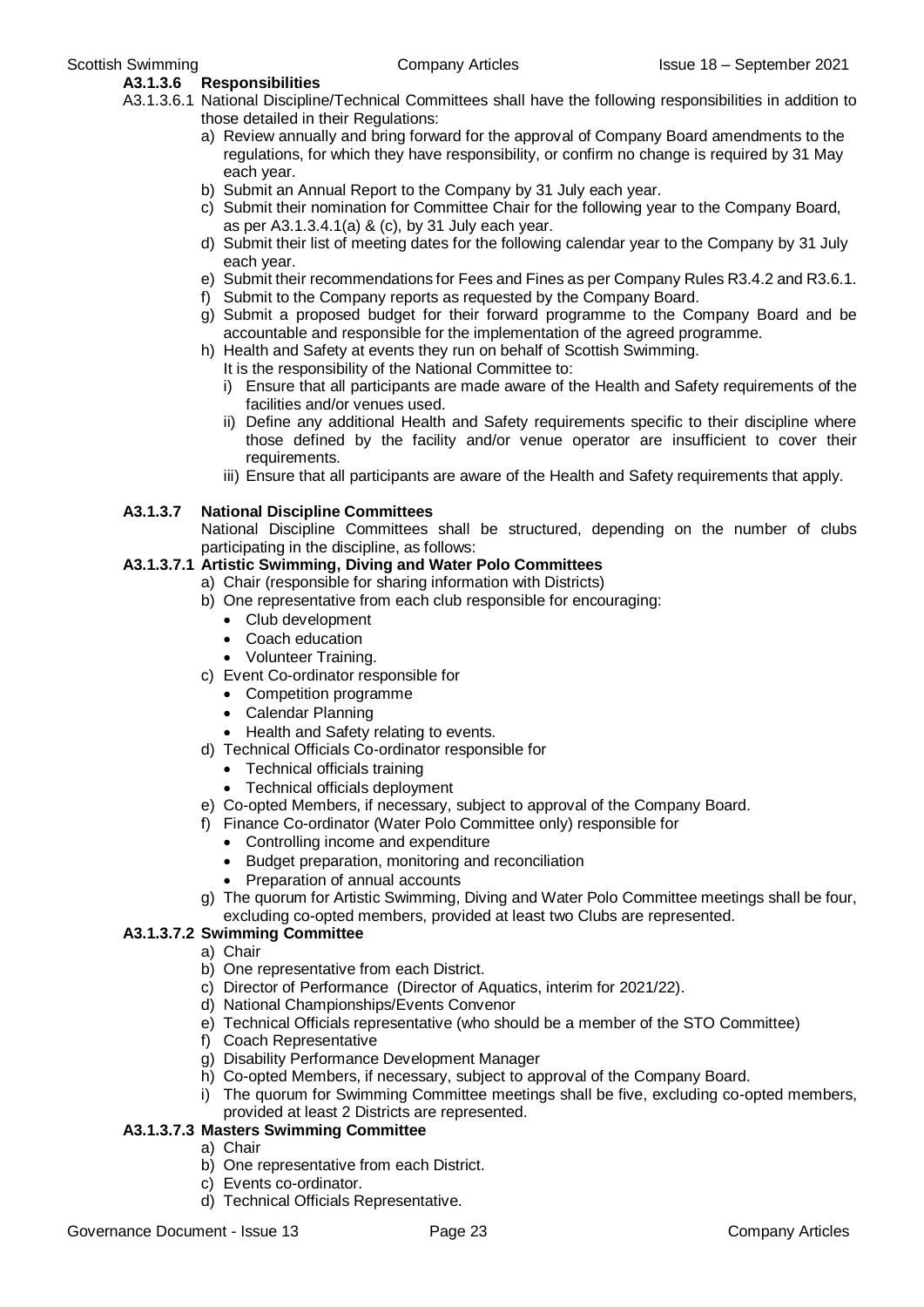- e) Co-opted Members, if necessary, subject to approval of the Company Board.
- f) The quorum for Masters Swimming Committee meetings shall be four, excluding co-opted members, provided at least 2 Districts are represented.

### **A3.1.3.7.4 Open Water Committee**

- a) Chair
- b) One representative from each District.
- c) Open Water Squad/Team Manager.
- d) Events Co-ordinator.
- e) Technical Officials Co-ordinator.
- f) Health and Safety Co-ordinator.
- g) Co-opted Members, if necessary, subject to approval of the Company Board.
- h) The quorum for Open Water Committee meetings shall be four, excluding co-opted members, provided at least 2 Districts are represented.
- A3.1.3.7.5 Responsibilities for Swimming, Open Water Swimming and Masters Swimming committee positions other than the District representatives shall be defined by the Chair.

#### **A3.1.3.8 National Technical Committees**

National Technical Committees shall be structured as follows:

### **A3.1.3.8.1 Swimming Technical Officials (STO) Committee**

- a) Chair
- b) One representative from each District
- c) One Representative from Open Water, nominated by the National Open Water Committee
- d) Two persons elected at a National STO meeting
- e) Co-opted Members, if necessary, subject to approval of the Company Board.
- f) All members shall be certificated registered referees.
- g) The quorum for STO Committee meetings shall be four, excluding co-opted members, provided at least 2 Districts are represented.

#### **A3.1.3.8.2 Coaches Technical Panel**

- a) Chair, who need not necessarily be a member of SASA.
- b) Four coaches reflecting geographical spread of programmes around the country
- c) Two additional coaches to balance the group
- d) Director of Performance (Director of Aquatics, interim for 2021/22)
- e) National Coach
- f) sportscotland representative
- g) The quorum for Coaches Technical Panel meetings shall be five, excluding co-opted members, provided at least 2 of the Coaches are present.

#### **A3.2 Decision-Making by Board Directors**

#### **A3.2.1 Board Directors to Take Decisions Collectively**

- A3.2.1.1 The general rule about decision-making by Board Directors is that any decision of the Board Directors must be either a unanimous decision or a majority decision.
- A3.2.1.2 Subject to the articles, the Board Directors
	- a) may take either a unanimous decision or a majority decision on any matter, and
	- b) may, but need not, take any decision at a Board Directors' meeting

#### **A3.2.2 Unanimous Decisions**

- A3.2.2.1 The Board Directors take a unanimous decision when they all indicate to each other that they share a common view on a matter.
- A3.2.2.2 A unanimous decision:
	- a) may be taken without any discussion between Board Directors, and
	- b) may, but need not, take the form of a resolution in writing, copies of which have been signed by each Board Director

#### **A3.2.3 Majority Decisions Without Board Directors' Meeting**

- A3.2.3.1 This article applies where a majority decision is not taken in a Board Directors' meeting.
- A3.2.3.2 The Board Directors take a majority decision if:
	- a) a Board Director has become aware of a matter on which the Board Directors need to take a decision;
	- b) that Board Director has made the other Board Directors aware of the matter and the decision;
	- c) the Board Directors have had a reasonable opportunity to communicate their views on the matter and the decision to each other; and
	- d) a majority of those Board Directors vote in favour of a particular decision on that matter.
- A3.2.3.3 But if a Board Director is aware that consultation with another Board Director will make it impossible to take a particular decision as soon as the Company's business requires, that Board Director: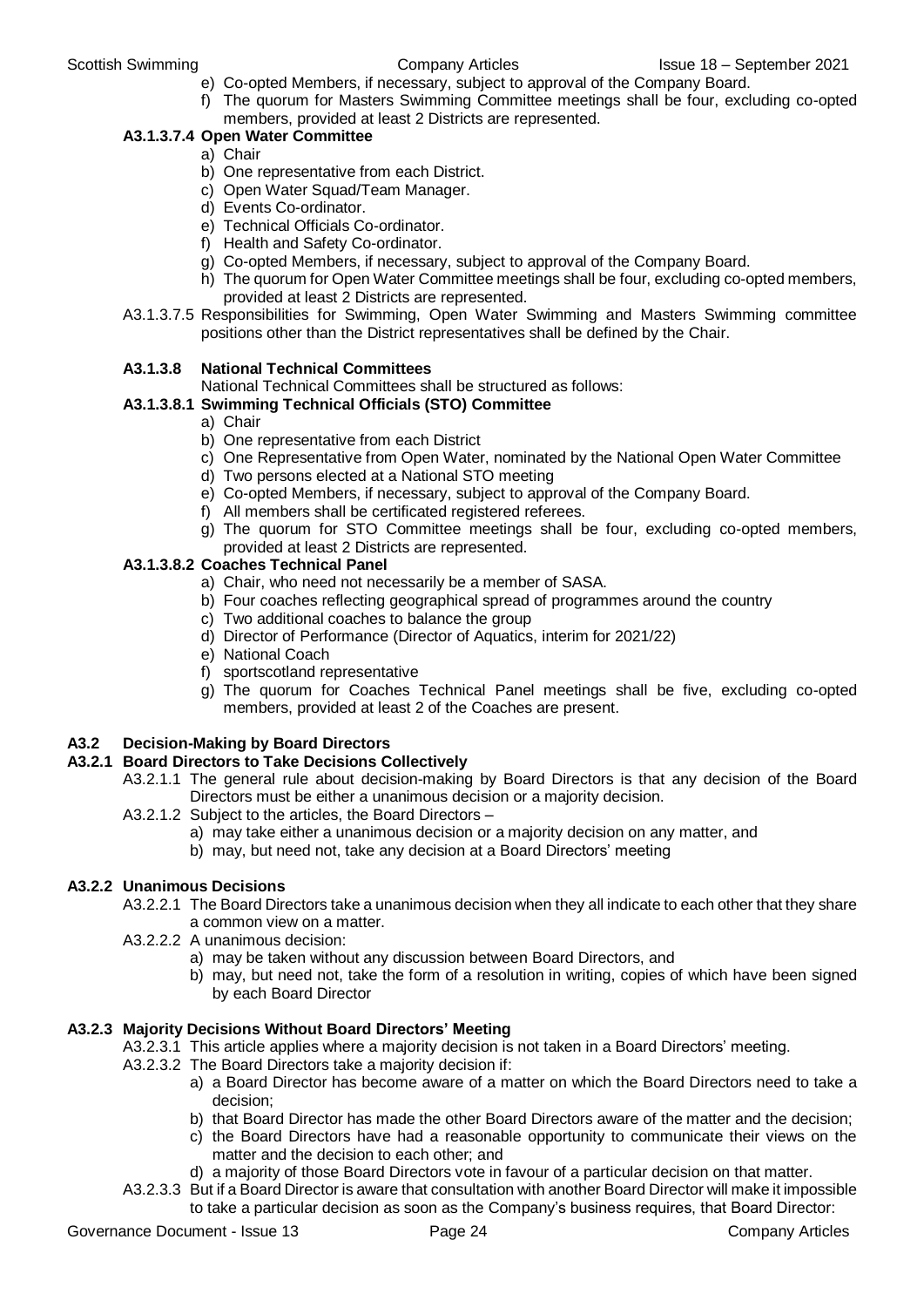- a) may decide not to communicate with that other Board Director in relation to that decision before it is taken, but
- b) must communicate the decision not to communicate to all the other Board Directors as soon as is practicable, explaining the reasons for it.
- A3.2.3.4 And if a Board Director states that they do not wish to discuss or vote on a particular matter, the Board Directors may choose not to communicate with that Board Director in relation to decisions to be taken on that matter.
- A3.2.3.5 Board Directors participating in the taking of a majority decision otherwise than at a Board Directors' meeting:
	- a) may be in different places, and may participate at different time, and
	- b) may communicate with each other by any means

#### **A3.2.4 Calling a Board Directors' Meeting**

A3.2.4.1 Meetings shall be arranged in accordance with Section A2.2.

#### **A3.2.5 Quorum for Majority Decisions**

- A3.2.5.1 No majority decision (other than a decision to call a Board Directors' meeting) shall be taken by the Board Directors unless a quorum participates in the decision-making process.
- A3.2.5.2 The quorum for Board Directors' decision-making shall be in accordance with Section A2.3.2.
- A3.2.5.3 If the total number of Board Directors for the time being is less that the quorum required for Board Directors' majority decision-making, the Board Directors must not take any majority decision, but request the Member to appoint further Board Director(s) in accordance with the Member's Constitution.

#### **A3.2.6 Chairing the Majority Decision Making Processes**

- A3.2.6.1 The Company Chair is appointed in accordance with the Member's Constitution.
- A3.2.6.2 If the Chair is not participating in a Board Directors' meeting within ten minutes of the time at which it was to start, the participating Board Directors must appoint one of themselves to chair it. The person chairing the meeting in accordance with this article is referred to as the "chair of the meeting.

#### **A3.2.7 Casting Vote**

- A3.2.7.1 A casting vote shall only be applied in accordance with Company Rule Section R16.3.3.
- A3.2.7.2 But a casting vote rule shall not apply if the views of the specified Board Director are to be disregarded as a result of an actual or potential conflict of interest.

#### **A3.2.8 Conflict of Interest**

- A3.2.8.1 If a proposed decision of the Board Directors is concerned with an actual or proposed transaction or arrangement with the Company in which a Board Director has a direct or indirect interest, that Board Director is not to be counted as participating in the decision-making process for voting or quorum purposes.
- A3.2.8.2 But if paragraph A3.2.8.3 below applies, a Board Director who is interested in an actual or proposed transaction or arrangement with the Company:
	- a) is to be counted as participating in the decision-making process, and
	- b) is entitled to vote on a proposal relating to it.
- A3.2.8.3 This paragraph applies when:
	- a) the Company by ordinary resolution disapplies the provision of the articles which would otherwise prevent a Board Director from being counted as participating in, or voting at, a Board Directors' meeting;
	- b) the Board Director's interest cannot reasonably be regarded as likely to give rise to a conflict of interest; or
	- c) the Board Director's conflict of interest arises from a permitted cause.
- A3.2.8.4 For the purposes of this article, the following are permitted causes:
	- a) a guarantee given, or to be given, by or to a Board Director in respect of an obligation incurred by or on behalf of the Company or any of its subsidiaries;
	- b) subscription, or an agreement to subscribe, for securities of the Company or any of its subsidiaries, or to underwrite, sub-write, or guarantee subscription for any such securities; and
	- c) a contract about benefits for employees and Board Directors or former employees and Board Directors of the Company of any of its subsidiaries which does not provide special benefits for Board Directors or former Board Directors.
- A3.2.8.5 For the purposes of this article, references to proposed decisions and decision-making processes include any Board Directors' meeting or part of a Board Directors' meeting.
- A3.2.8.6 If a question arises at a meeting of Board Directors or of a committee as to the right of a Board Director to vote, the question may, before the conclusion of the meeting, be referred to the Chair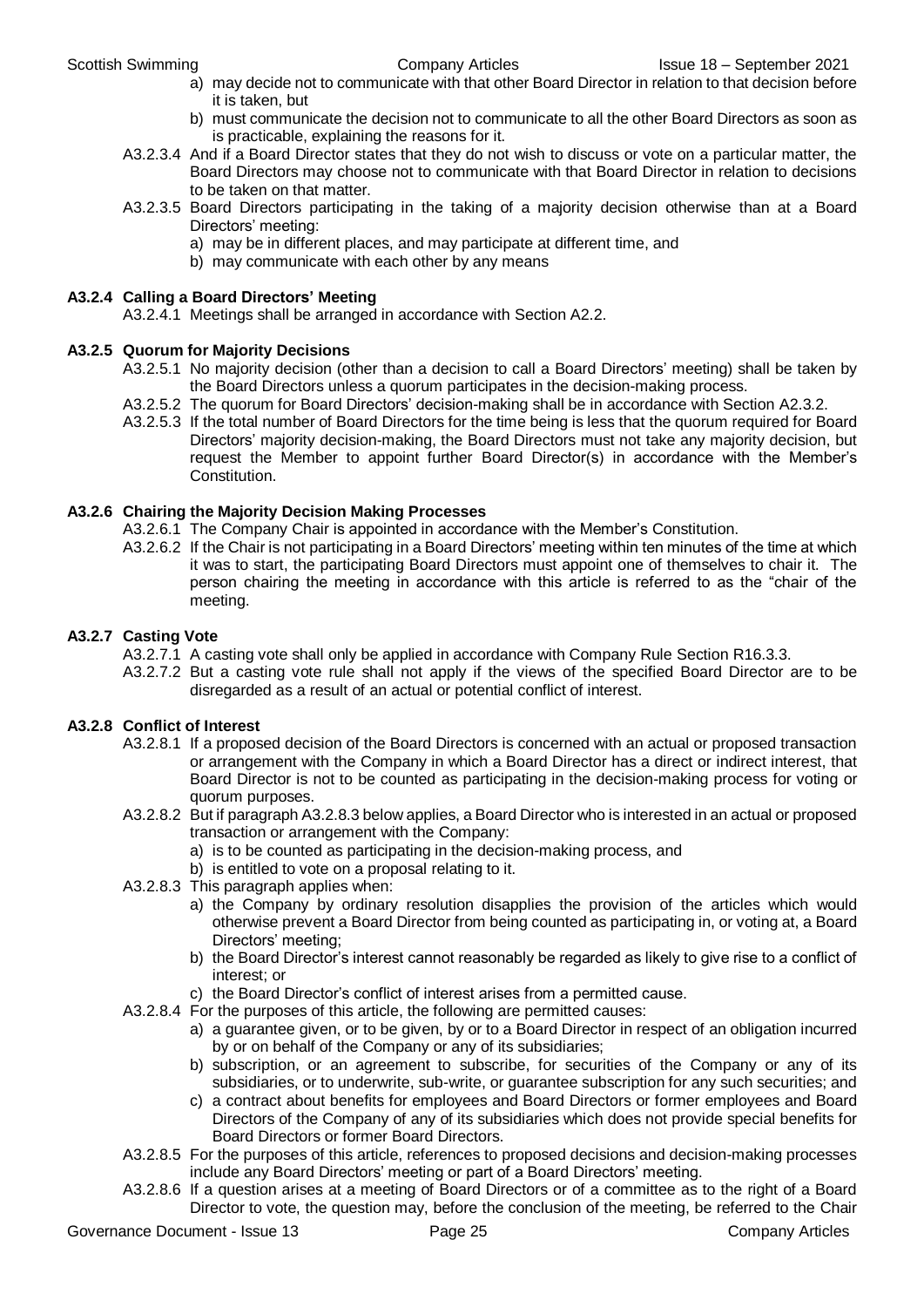of the meeting whose ruling in relation to any Board Director other than the Chair is to be final and conclusive.

#### **A3.2.9 Records of Decisions to be Kept**

A3.2.9.1 The Board Directors must ensure that the Company keeps a record, in writing, of every unanimous or majority decision taken by the Board Directors for at least ten years from the date of the decision recorded in it.

#### **A3.3 Appointment of Board Directors**

- **A3.3.1 Methods of Appointing Board Directors**
	- A3.3.1.1 Any person who is willing to act as a Board Director, and is permitted by law to do so, may be appointed to be a Board Director in accordance with the Member's Constitution.

#### **A3.3.2 Termination of Board Director's Appointment**

A3.3.2.1 A person ceases to be a Board Director as soon as

- a) that person ceases to be or is prohibited from being a Board Director by law;
- b) a bankruptcy order is made against that person;
- c) a composition is made with that person's creditors generally in satisfaction of that person's debt (whether by means of an individual voluntary arrangement or otherwise)
- d) a registered medical practitioner who is treating that person gives a written opinion to the Company stating that that person has become physically or mentally incapable of acting as a Board Director and may remain so for more than three months;
- e) by reason of that person's mental health, a court makes an order which wholly or partly prevents that person from personally exercising any powers or rights which that person would normally have;
- f) a notification to the Company that that person is resigning or retiring from office as a Board Director takes effect in accordance with its terms;
- g) that person receives notice signed by all the other Board Directors stating that that person should cease to be a Board Director.

#### **A3.3.3 Board Directors' Remuneration**

- A3.3.3.1 Board Directors may undertake any services for the Company that the Board Directors decide.
- A3.3.3.2 Board Directors are entitled to such remuneration as the Member determines
	- a) for their services to the Company as Board Directors, and
	- b) for any other service which they undertake for the Company.
- A3.3.3.3 Subject to the articles, a Board Director's remuneration may
	- a) take any form, and
	- b) include any arrangements in connection with the payment of an allowance or gratuity, in respect of that Board Director.
- A3.3.3.4 Unless the Board Directors decide otherwise, Board Directors' remuneration accrues from day to day.
- A3.3.3.5 Unless the Board Directors decide otherwise, Board Directors are not accountable to the Company for any remuneration which they receive as Board Directors of the Company's subsidiaries.

#### **A3.3.4 Board Directors' Expenses**

A3.3.4.1 The Company must pay reasonable expenses which the Board Directors properly incur in connection with the exercise of their powers and the discharge of their responsibilities in relation to the Company.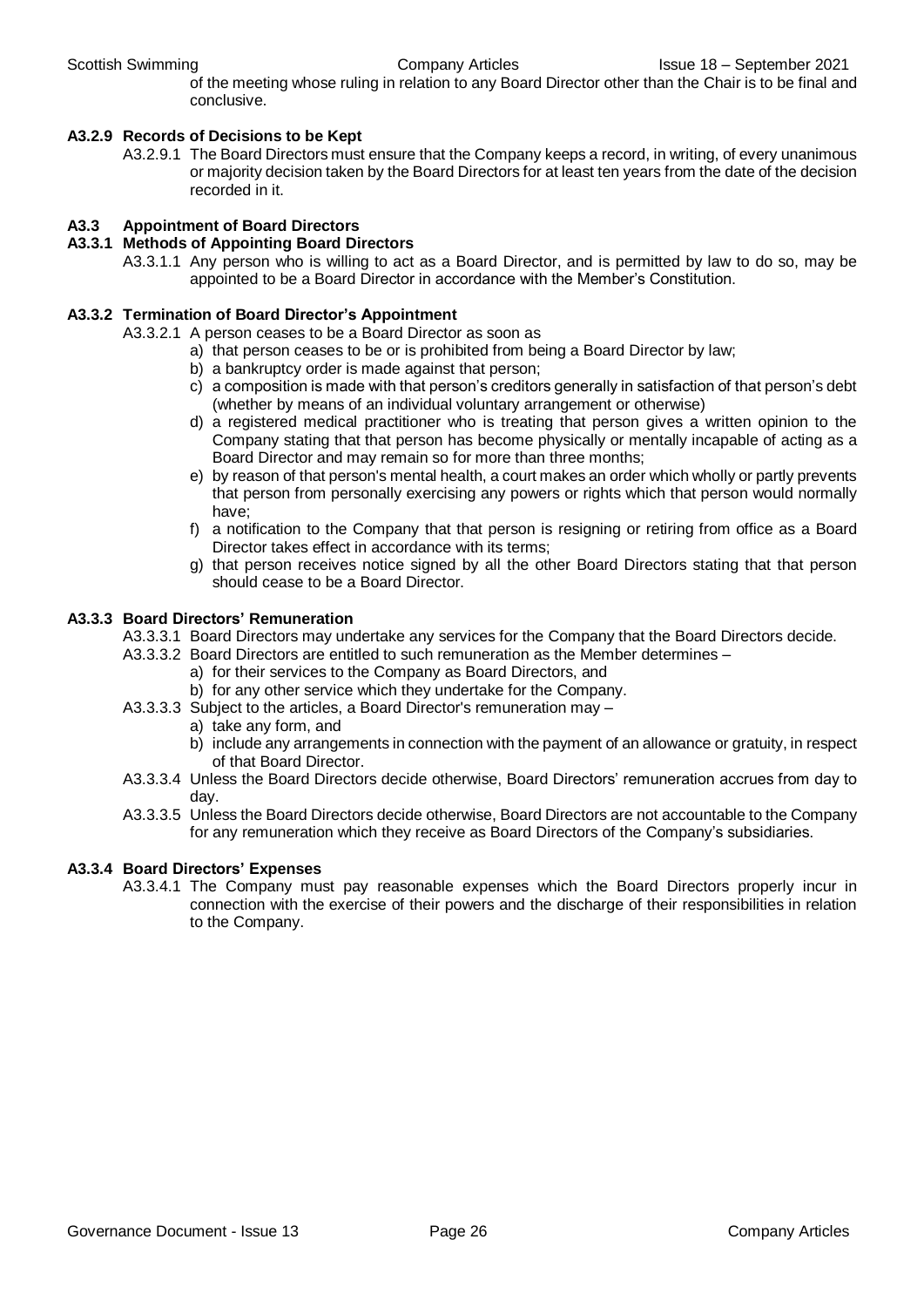#### **A4.1 Becoming and Ceasing to be a Member**

A4.1.1 The sole member of the Company shall be the SASA (also referred to throughout these Articles of Association as the "Member") or its successor who is the subscriber to the Memorandum of Association of the Company.

#### **A4.2 Member's Reserve Power**

- A4.2.1 The Member may, by special resolution, direct the Board Directors to take, or refrain from taking, specified action.
- A4.2.2 No such special resolution invalidates anything which the Board Directors have already done.

#### **PART A5 ADMINISTRATIVE ARRANGEMENTS**

#### **A5.1 Organisation of General Meetings**

- A5.1.1 The Company shall not hold General or Extraordinary General Meetings, but will report to and participate in the General and Extraordinary General Meetings of the Member.
- A5.1.2 Changes to the Company Articles may only be made as defined in the SASA Constitution Paragraph C4.1.2.
- A5.1.3 Changes to the Company Rules may only be made as defined in the SASA Constitution Paragraph C<sub>4</sub> 1 3

#### **A5.2 Means of Communication to be Used**

A5.2.1 Subject to the articles –

- a) anything sent or supplied by or to the Company under the articles may be sent or supplied in any way which the Companies Act 2006 provides for documents or information to be sent or supplied by or to the Company for the purposes of the Companies Acts, and
- b) any notice or document to be sent or supplied to a Board Director in connection with the taking of decisions by Board Directors may also be sent or supplied by the means by which that Board Director has asked to be sent or supplied with notices or documents for the time being.
- A5.2.2 A Board Director may agree with the Company that notices or documents sent to a Board Director in a particular way are to be deemed to have been received within a specified time of their being sent and for the specified time to be less than 48 hours.

#### **A5.3 Addresses and Other Contact Details**

- A5.3.1 Anything sent to a member under the articles may be sent to that member's address in the register of members, unless –
	- a) the member and the Company have agreed that another means of communication is to be used, and
	- b) the member has supplied the Company with the information it needs in order to be able to use that other means of communication.
- A5.3.2 Any notice or document sent to a Board Director may be sent to that Board Director's address as registered in the register of Board Directors, unless –
	- a) the Board Director and the Company have agreed that another means of communication is to be used, and –
	- b) the Board Director has supplied the Company with the information it needs in order to be able to use that other means of communication.

#### **A5.4 No right to Inspect Accounts and Other Records**

A5.4.1 Except as provided by law or a person nominated by the Member, no person is entitled to inspect any of the Company's accounting or other records or documents merely by virtue of being a member.

#### **A5.5 Provision for Employees on Cessation of Business**

A5.5.1 The Board Directors may decide to make provision for the benefit of person employed or formerly employed by the Company or any of its subsidiaries (other than a Board Director or former Board Director or shadow Board Director) in connection with the cessation or transfer to any person of the whole or part of the undertaking of the Company or that subsidiary.

#### **A5.6 Indemnity**

- A5.6.1 Subject to the provisions of the Act but without prejudice to any indemnity which may otherwise be available, every Board Director, Managing Director, auditor, secretary or other officer of the Company shall be entitled to be indemnified by and out of the assets of the Company against:
	- a) all charges, losses, expenses and liabilities incurred by them in the execution and discharge of their duties or in relation thereto; and
	- b) any liability incurred by them in: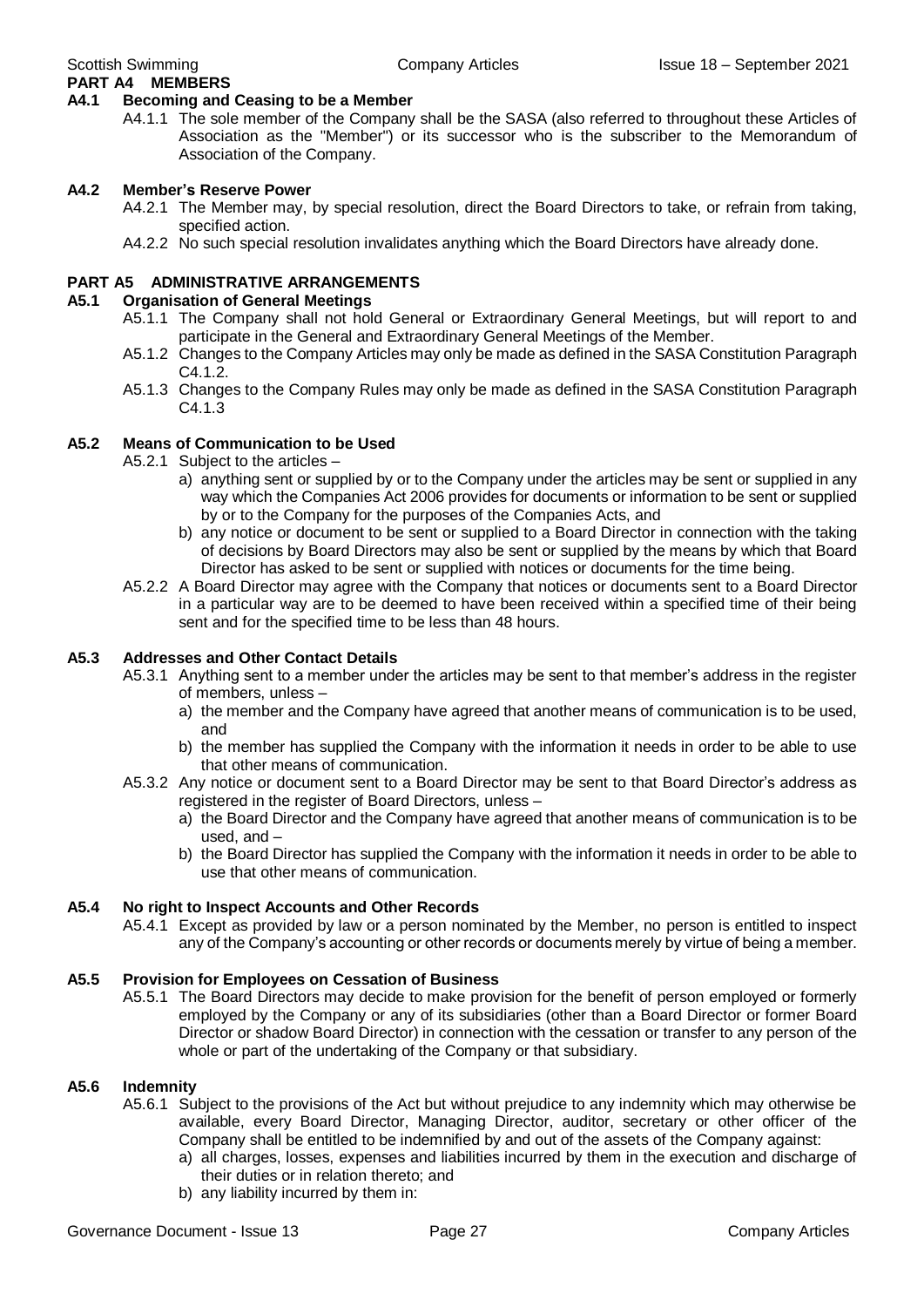- i) defending any proceedings, whether civil or criminal, in which judgement is not given against them; or
- ii) in connection with any application in which relief is granted to them by the Court from liability for negligence, breach of duty or breach of trust in relation to the affairs of the Company.
- A5.6.2 The Company may purchase and maintain for any officer or auditor of the Company insurance against any liability which by virtue of any rule of law would otherwise attach to them in respect of any negligence, default, breach of duty or breach of trust of which they may be guilty in relation to the Company.

#### **A5.7 Company Income, Property and Payment**

- A5.7.1 The income and property of the Company whensoever derived shall be applied solely towards the promotion of the objects of the Company as set forth in the Company Articles and no portion thereof shall be paid or transferred directly or indirectly by way of dividend, gift, bonus or otherwise howsoever by way of profit to the Members, officers or servants of the Company. PROVIDED that nothing herein shall prevent
	- a) The payment in good faith of reasonable and proper remuneration to any Member, officer, or servant of the Company in return for any services actually rendered to the Company, or outlays properly incurred on its behalf.
	- b) The payment in good faith to any Member, officer, or servant of the Company including members of its Board of Directors of out of pocket expenses incurred by them in or about the performance of their duties.
	- c) A reasonable and proper rent for premises let by any Member of the Company or its Board of Directors.

#### **A5.8 Liability of Members**

A5.8.1 The Member of the Company undertakes to contribute to the assets of the Company in the event of the same being wound up while a Member, or within one year after ceasing to be a Member, for payment of the debts and liabilities of the Company contracted before ceasing to be a Member and of the costs, charges, and expenses of winding up, and for the adjustment of the rights of the contributors among themselves, such amount as may be required not exceeding £1.

#### **A5.9 Dissolution of Company**

A5.9.1 Notwithstanding Section A5.7, if upon the winding up or dissolution of the Company there remains after satisfaction of all its debts and liabilities any property whatsoever the same shall be paid to or distributed to the sole Member of the Company, which is The SASA. Insofar as possible, there shall be a reasonable relationship between the amount to be so paid or distributed to the sole Member and the amount originally contributed by the sole Member.

\* \* \* \* \* \* \* \* \*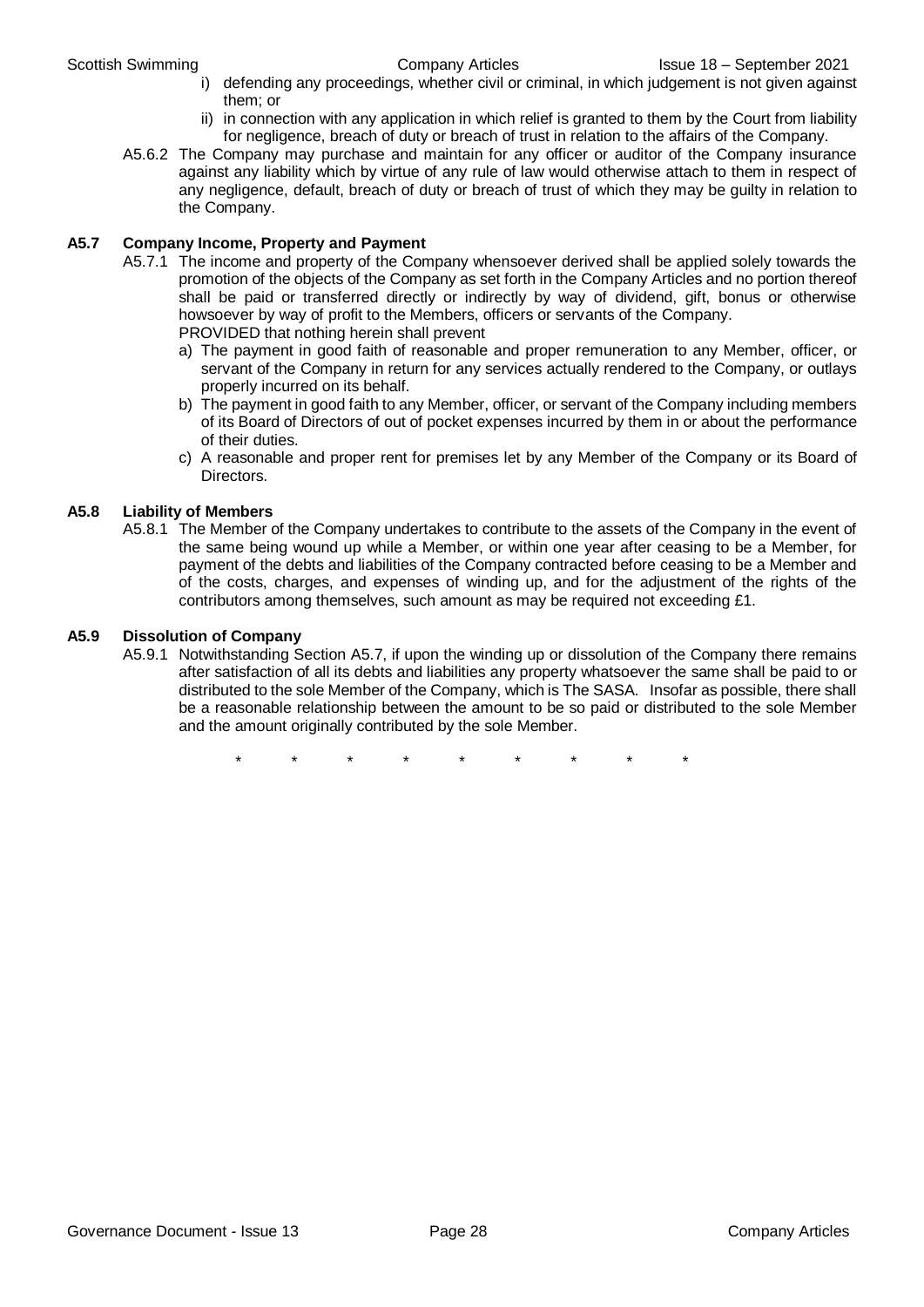## **Index**

- COMPANY BOARD
	- R1.1 Meetings
		- R1.2 Publications
		- R1.3 Appointments/Nominations
- R2 NATIONAL COMMITTEES
- R3 FINANCE
	- R3.1 Finance General
		- R3.2 Receipts and Payments
		- R3.3 Membership Fees
		- R3.4 Other Fees
		- R3.5 Levies
		- R3.6 Fines
		- R3.7 Expenses
- R4 CHAMPIONSHIPS AND MEETS
	- R4.1 Scottish Championships
	- R4.2 District Championships
	- R4.3 Inter District Competition
	- R4.4 Licensed/Accredited Meet
	- R4.5 Eligibility
	- R4.6 Medals
	- R4.7 Access to Championships/Meets
- R5 CLUB / TEAM (Membership)
	- R5.1 Club Membership
	- R5.2 Change of 1st or 2nd Claim Club
	- R5.3 Members Leaving Clubs
	- R5.4 Composite Teams
	- R5.5 Combined Teams
	- R5.6 District Swimming Teams
- R6 ANTI-DOPING
- R7 RECORDS
	- R7.1 Scottish Records
	- R7.2 British Records
	- R7.3 Commonwealth, European & World Records
- R8 COMPETITION and/or TRAINING or OFFICIATING OUTSIDE GREAT BRITAIN
- R9 LICENSING OF MEMBERS
- R10 TROPHIES / REPLICAS / AWARDS
- R11 PROTESTS
	- R11.1 Scope
		- R11.2 Procedure Referee
		- R11.3 Procedure Jury of Appeal
		- R11.4 Treatment Jury of Appeal
- R12 COMPLAINTS AND APPEALS GENERAL
	- R12.1 Objectives
	- R12.2 Jurisdiction
	- R12.3 Complaints Panel, Complaints Committees and Appeals Committees
	- R12.4 Complaints Officer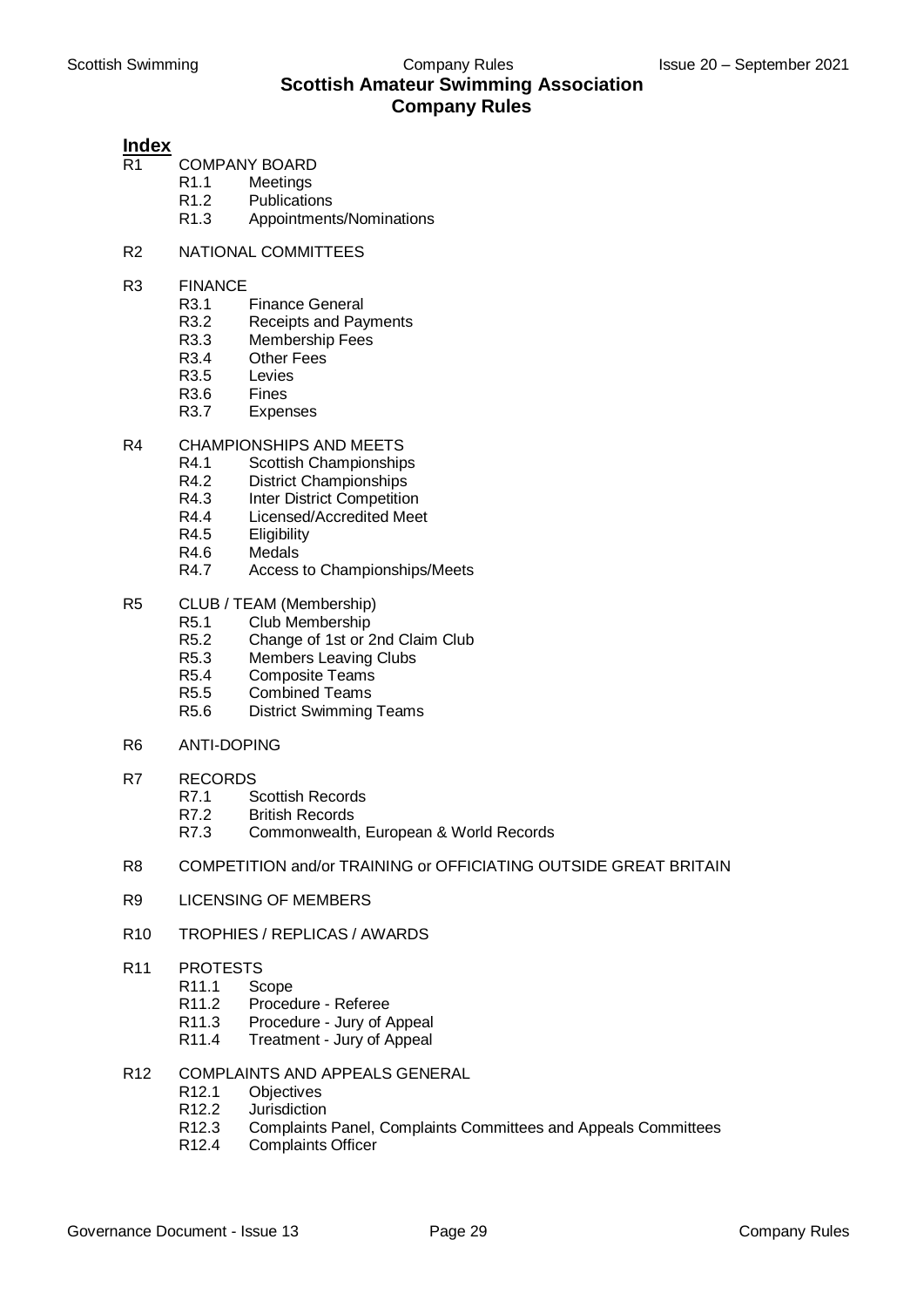- R13 COMPLAINTS
	- R13.1 Complaints Proceedings
	- R13.2 Complaints Involving Child Abuse or other Criminal Offences
	- R13.3 Making a Complaint and Complaints Procedure
	- R13.4 If Investigation
	- R13.5 If Alternative Dispute Resolution Pursued<br>R13.6 If Put Before the Panel
	- If Put Before the Panel
	- R13.7 If Rejected
	- R13.8 Complaints Hearings Preliminary Matters, Investigations and Procedures
	- R13.9 Complaint Committee Hearing Procedures and Powers
	- R13.10 Sanctions Suspensions and Fines
	- R13.11 Sanctions Interim Suspensions
	- R13.12 Notification of Decisions
- R14 APPEALS
	- R14.1 Scope<br>R14.2 Appea
		- Appeals Committee

#### R15 COMPLAINTS AND APPEALS PROTOCOLS

- R15.1 Rules of Evidence
- R15.2 Attendance and Questioning of Witnesses
- R15.3 Standards and Burdens of Proof
- R15.4 Representation
- R15.5 Publicity
- R15.6 Multiple Incidents<br>R15.7 Additional Provision
- **Additional Provisions**
- R16 STANDING ORDERS
	- R16.1 Chair, Quorums, Venues and Motions
	- R16.2 General and Delegates Meetings
	- R16.3 Committee Meetings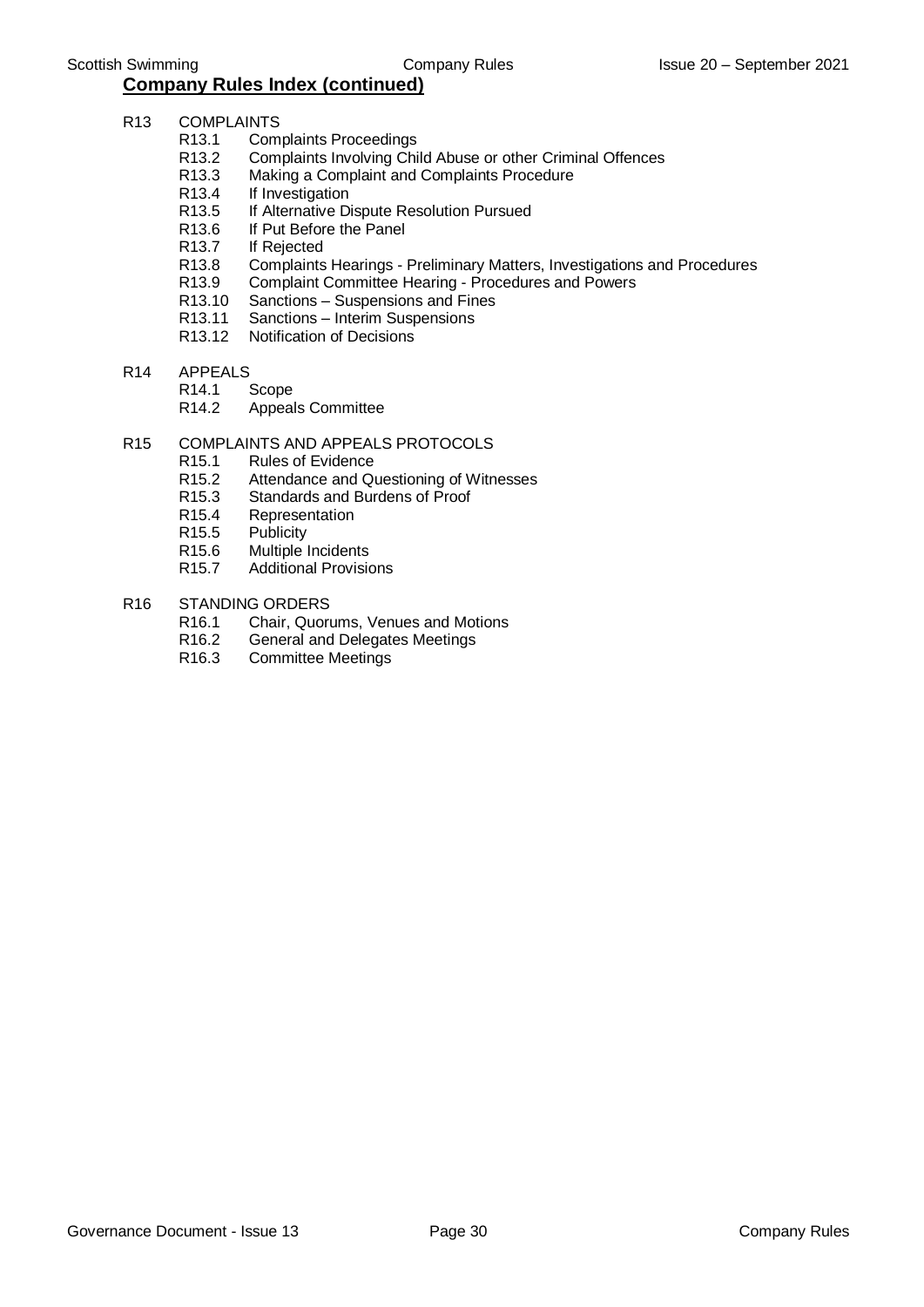### **R1.0 COMPANY BOARD**

### **R1.1 Meetings**

R1.1.1 Arrangements for Company Board meetings will be in accordance with Company Articles.

#### **R1.2 Publications**

R1.2.1 The Company Board shall arrange for the publication of:

- a) An Annual Information Guide or an alternative publication.
- b) Amendments to the SASA Constitution, the Company Articles, the Company Rules, the Company Regulations and the Company Codes of Practice,
- c) Other information as deemed necessary

#### **R1.3 Appointments/Nominations.**

#### **R1.3.1 Predefined Appointments**

- a) Two representatives for the Commonwealth Games Council for Scotland.
- The Company Chair and the Director of Performance (Director of Aquatics, interim for 2021/22).
- b) One representative for the Scottish Sports Association.
- The CEO or Director of Development (Director of Aquatics, interim for 2021/22).
- c) Representative for the BS Management Board.
- The Company Chair.
- d) National Representative for BS General Meetings.
	- A Company Board representative.
- e) Scottish Schools Swimming Association (SSA) Representative.
	- A SASA Vice President

#### **R1.3.2 Nominations following a Company process to seek suitably qualified candidates.**

#### **R1.3.2.1 Complaints Panel Appointments**

- R1.3.2.1.1 The Company Board shall establish an independent Complaints Panel following Open Recruitment. It shall not be necessary for a Panel member to be a member of Scottish Swimming.
- R1.3.2.1.2 Persons shall be appointed to the Panel for a term of its own choosing provided that it is no longer than four years. A person can be reappointed (with there being no limit on the number of consecutive terms that a person can be appointed). Members of the SASA Council and/or Company Board shall not be eligible to apply and in the event that a person is appointed to the Panel and thereafter becomes a member of the SASA Council and/or Company Board the person shall automatically be removed from the Panel. For the avoidance of doubt the Company Board shall be entitled to accept or reject any application to the Panel and remove any person from the Panel at any time.
- R1.3.2.1.3 From the applications received, the Company Board shall appoint suitable and experienced persons.
- R1.3.2.1.4 The Company Board shall appoint from the Panel members a Head of Panel. The Head of Panel will determine which Panel members shall hear any case put before the Panel. The Head of Panel shall be able to appoint a temporary depute head of panel from time to time from the Panel members for periods when the Head of Panel is not easily accessible or to assist in the execution of the duties of the Head of Panel.
- R1.3.2.1.5 The Company shall ensure that all panel members are suitably trained by providing all necessary training.

#### **R1.3.2.2 British Swimming (BS) Judicial Panels Membership**

In accordance with the BS Disciplinary Code, Scottish Swimming shall nominate members to BS Judicial Panels as follows:

**a) BS Judicial Panel (BS JP)**

Nominate up to three persons, who are or have been on the Scottish Swimming National Panels Members List for appointment for a period of two years. Retiring members shall be eligible for re-nomination.

**b) BS Appeals Panel (BS AP)** Nominate one person, who is or has been on the Scottish Swimming National Panels Members list for a period of four years. Retiring members shall be eligible for re-nomination.

### **c) BS Judicial Appointments Panel (BS JAP)**

Nominate one person, who is or has been on the Scottish Swimming National Panels Members list for appointment for a period of three years.

- A retiring member shall be eligible for re-nomination.
- **d) Nomination Process**
	- i) Nominations for the BS JP and BS AP shall be made to the BS JAP for review and endorsement prior to appointment by the BS Board.
	- ii) Nominations for the BS JAP shall be made directly to the BS Board.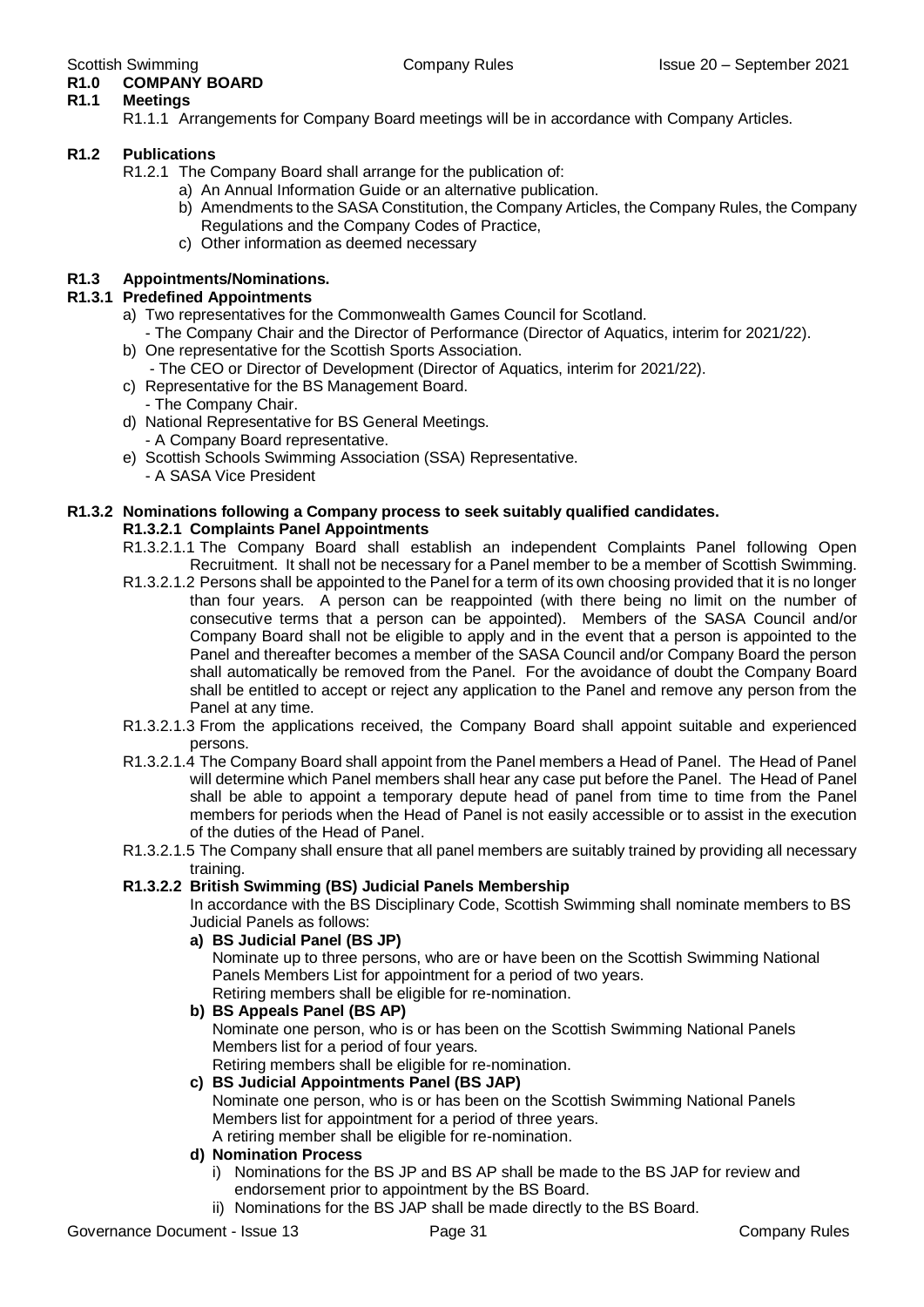#### **R2.0 NATIONAL COMMITTEES**

R2.1 Arrangements for National Committees will be in accordance with Company Articles.

#### **R3.0 FINANCE**

#### **R3.1 Finance General**

- R3.1.1 The Financial Year of Scottish Swimming shall end on 31 March each year.
- R3.1.2 SASA members as defined in the SASA Constitution Section C3 shall be required to pay fees in accordance with Section R3.3. The SASA hereby elects that all fees payable to it should be paid to the Company. Cheques being paid to "SASA Ltd".
- R3.1.3 The Company shall present an Annual Report accompanied by Auditor's/Examiner's Certificate to the Scottish Swimming AGM.
- R3.1.4 SASA District financial reports for the year, certified by auditors / examiners, shall be submitted to the Company not later than 31 July each year.
- R3.1.5 All claims for expenses shall be made on the official forms in accordance with Section R3.7 and shall be submitted to the Company.
- R3.1.6 Clubs may accept donations to funds for exhibition, sponsorship etc. given by their members at Meets/Galas but the members concerned shall receive expenses only in accordance with Section R3.7.
- R3.1.7 When the Company deem it appropriate, they shall undertake an examination of the books of any SASA District or Member Club and require copies of any financial report, duly certified by Auditors / Examiners.

#### **R3.2 Receipts and Payments**

- R3.2.1 All incoming receipts must be paid to the Company.
- R3.2.2 All outgoing payments will be made by Bank Automated Clearance System (BACS) or Company cheque, signed by the authorised person(s) unless an alternative payment method is authorised in writing by the CEO of the Company.

#### **R3.3 Membership Fees**

- R3.3.1 Membership and affiliation fees, which shall be decided annually at the Scottish Swimming AGM, except for Associate Member fees which will be decided by the Company Board on a case by case basis, and published in the Annual Information Guide or an alternative publication as decided by the Company, are payable to the Company.
- R3.3.2 Members can register in more than one category and must pay the higher fee only as per SASA Constitution C3.3.3.
- R3.3.3 The membership year runs from 1 April until 31 March inclusive.

A person seeking to become a SASA registered Member of an Affiliated Club in the Swimmer category as defined in the SASA Constitution Section C3.3.3(a) part way through the membership year shall be required to pay a fee in accordance with the criteria below. The date the membership form is signed is taken as the effective date of registering with Scottish Swimming for calculating the portion of the annual fee that is due.

Registering during April to August inclusive 100% of annual fee. Registering during September to December inclusive 60% of annual fee. Registering during January to March inclusive 25% of annual fee.

#### **R3.4 Other Fees**

- R3.4.1 The following fees shall be agreed at each Scottish Swimming AGM and shall be published in the Annual Information Guide or an alternative publication as decided by the Company. The fees shall be collected by the Company.
	- a) Protests
	- b) Complaints
	- c) Appeals
	- d) Special District Meetings
	- e) Composite Teams
	- f) Combined Teams
	- g) Meet Licence Applications
- R3.4.2 All fees, other than those specified in Section R3.4.1, shall be recommended by the appropriate National Committee by 31 July each year for approval by the Company Board and shall be published in the Annual Information Guide or an alternative publication as decided by the Company.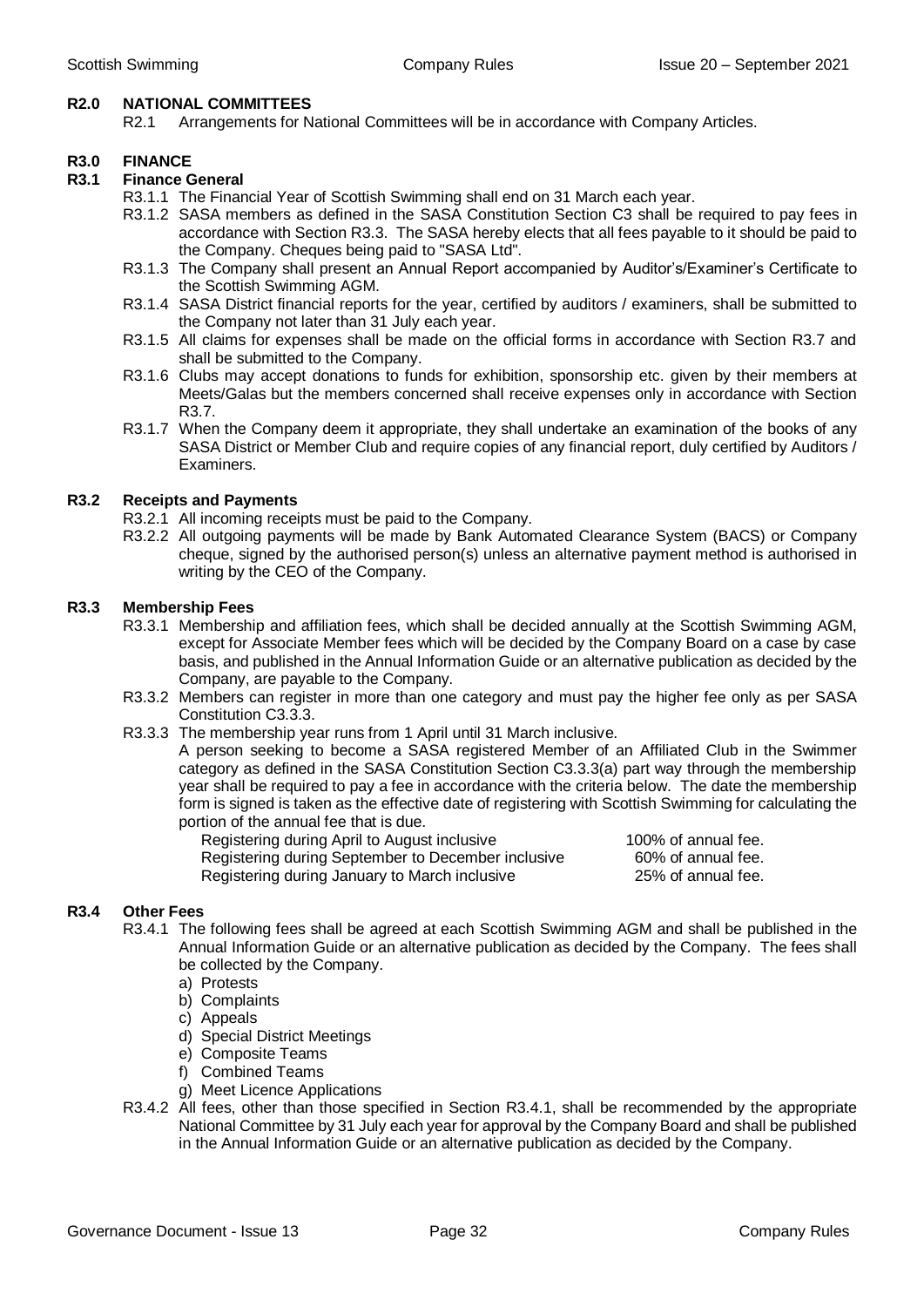## **R3.5 Levies**

R3.5.1 Affiliated Clubs and Affiliated Swim Schools may be charged a levy agreed at a Scottish Swimming AGM or a Scottish Swimming EGM by at least a two-third majority of those present and voting.

#### **R3.6 Fines**

R3.6.1 All fines, except those imposed by a Complaints Committee and/or an Appeal Committee in accordance with Section R13.10, shall be recommended by the appropriate National Committee by 31 July each year for approval by the Company Board and shall be published in the Annual Information Guide or an alternative publication as decided by the Company.

#### **R3.7 Expenses**

- R3.7.1 All claims for expenses shall be made to the Company on official forms, accompanied by appropriate receipts showing supplier's VAT registration number where appropriate.
- R3.7.2 The Company Finance Manager shall have power to pay such expenses or refer claims to the CEO who in exceptional circumstances may refer them to the Company Board. This power does not extend to the payment of the individual's own expenses.
- R3.7.3 Expenses shall be paid on the basis of a standard rail fare or The Company car mileage allowance agreed by the Company Board. Air fare(s) shall only be paid with the prior approval of the Company. The mode of transport shall be stated on the claim form. Reasonable meal and overnight allowances shall be paid where necessary.
- R3.7.4 All reasonable expenses of the following shall be met.
	- a) President, Vice Presidents, SASA Council, Company Board and members of administration staff incurred in attending convened meetings of National and Ad Hoc Committees, Scottish Swimming Championships meets or trials, international meets held in Scotland and such other meets or meetings as they are authorised to attend.
	- b) Members of National and Ad Hoc Committees for attendance at appropriate convened meetings and meets under their control.
	- c) Competitors selected for representative teams or participating in selection trials convened by the appropriate Company National Committee.
	- d) Technical officials appointed by the Company to act at:
		- i) International meets or trials in Scotland
		- ii) National Championships held in Scotland
		- iii) Inter District Competitions
	- e) Technical Officers in pursuit of their contractual duties.
	- f) Lecturers/Examiners conducting approved certificate courses/examinations.
	- g) Limited Technical Officials from other Associations/Federations
- R3.7.5 The expenses of Technical Officials incurred by attendance at other meets shall be the responsibility of the organising body, as follows, unless decided otherwise by the Company Board.
	- a) District and Club Meets/Galas which may include District Championships by the organisers
	- b) Water Polo League Matches by the home team
	- c) Swimming Leagues by arrangement of the participating clubs
	- d) Commonwealth Games by nominee

| e) Olympic Games                   |         |
|------------------------------------|---------|
| FINA World Championships           | ) by BS |
| <b>FINA World Cup Competitions</b> |         |
| <b>LEN Competitions</b>            |         |
|                                    |         |

#### **R4.0 CHAMPIONSHIPS AND MEETS**

#### **R4.1 Scottish Championships**

R4.1.1 National Committees shall have full responsibility for the organisation of Scottish Swimming National Championships appropriate to their Discipline.

#### **R4.2 District Championships**

R4.2.1 Districts shall hold championships in accordance with SASA Constitution Section C9.2.1.1.

#### **R4.3 Inter District Competition**

R4.3.1 For any Inter District Competition, the North and Midland Districts may agree to enter a joint team, upon the recommendation of the appropriate National Committee and subject to the approval of the CEO.

#### **R4.4 Licensed/Accredited Meet**

R4.4.1 All competitive aquatic meets held in Scotland, involving members from two or more clubs, require to be registered with or licensed by the Company.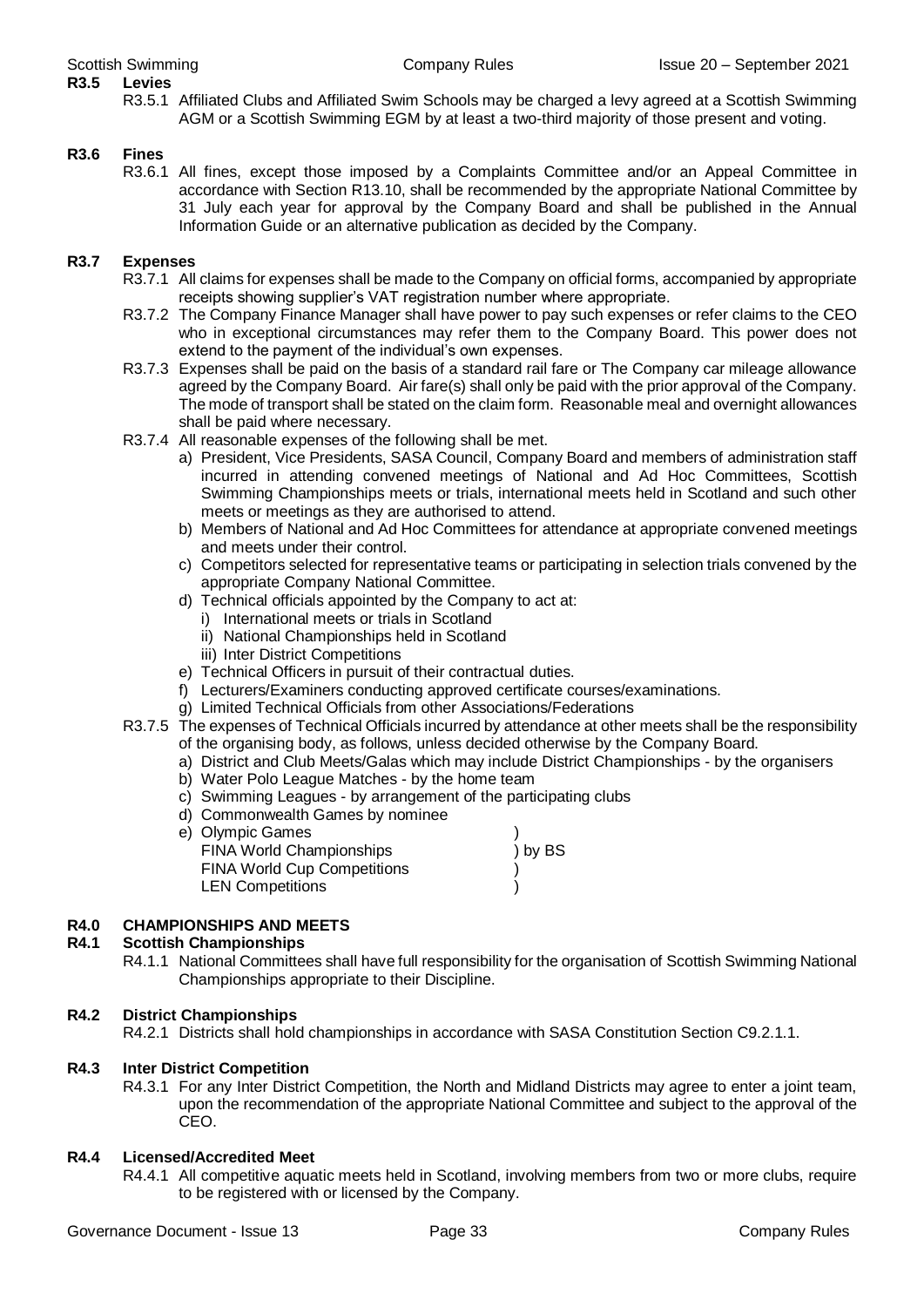- R4.4.2 Licensing is necessary to provide the Company with a means of control over and maintenance of minimum standards. The organisers of a competitive aquatic Meet are responsible for making application for a Licence in accordance with the appropriate Company Regulations.
- R4.4.3 In addition to a licence, a Meet can also be "accredited" in accordance with the appropriate Company Regulations for the discipline of the meet that is to be licensed, in order to allow athletes an opportunity to achieve qualifying standards for National and International meets and teams.
- R4.4.4 Athletes under 8 years on the last day of competition are not eligible to take part in a meet that has applied for accreditation.
- R4.4.5 The minimum age for Open Water athletes is as follows
	- a) 10 years on the last day of competition where FINA By Laws regarding open water swimwear are applied.
	- b) 12, age defined as at 31 December, for non-wetsuit events
- R4.4.6 A licence can only be granted for the day of the Scottish Swimming AGM with the agreement of the CEO.
- R4.4.7 During the period of a National competition organised by Scottish Swimming, another licence can only be granted for the same discipline, with the agreement of the relevant National Discipline Committee. The licence will only be granted if there is sufficient justification and the proposed meet will not impinge upon the successful running of the event with which it clashes.
- R4.4.8 During the period of a District competition organised by a Scottish Swimming District, a licence can only be granted for the same discipline, in the same District, with the agreement of the relevant District Discipline Committee. The licence will only be granted if there is sufficient justification and the proposed meet will not impinge upon the successful running of the event with which it clashes.
- R4.4.9 A licence application may be declined where the licensing authority has reasonable grounds to believe that the running of the meet would place an excessive workload on local officials or impact on the viability of a previously licensed competition in the same geographical area.
- R4.4.10 A licence application may be declined where the licensing authority has reasonable grounds to believe that the licence conditions will not be complied with or where the organising body has previously breached licence conditions.
- R4.4.11 The Licensing authority has no obligation to grant a license for a Meet particularly when there is a conflict of dates as per Company rules R4.4.6, R4.4.7, R4.4.8 and R4.4.9 or a previous breach of conditions has occurred as per Company Rule R4.4.10.

#### **R4.5 Eligibility**

- R4.5.1 All competitors shall be registered with their National Federation to be eligible to compete (FINA Rule GR1.1).
- R4.5.2 A competitor must have signed a declaration agreeing to comply with Anti-Doping procedures if selected. Competitors under the age of 16 years must have the declaration signed by their parent/guardian.
- R4.5.3 A competitor selected to represent Scotland must be a registered member of SASA as per SASA Constitution Sections C3.3 or C3.5 and must be either:
	- a) a native of Scotland or
	- b) a person with a Scottish mother or father or
	- c) satisfy either of the following residential criteria:
		- i) for the Commonwealth Games In line with current Commonwealth Games Federation Regulations or Guidelines (see information guide for details).
		- ii) for all other meets a person who has been resident in Scotland for a minimum of 12 months prior to the first day of competition.
- R4.5.4 A Competitor who is not a SASA member may enter an Open Championship / Meet organised by the Company, provided they satisfy the requirements of Section R4.5.1.
- R4.5.5 Refer to Section R5.2.5 for "Unattached" criteria.
- R4.5.6 a) For Swimming a Junior Competitor is defined as under 17 years of age at midnight on 31 December in the year of competition.
	- b) For disciplines, other than Swimming, a Junior Competitor is defined as under 17 years of age at midnight on 31 December in the year of competition except where FINA Rules state otherwise.
- R4.5.7 Para-Swimmers must hold National or International classification and appear on the appropriate BS or World Para Swimming classification master list.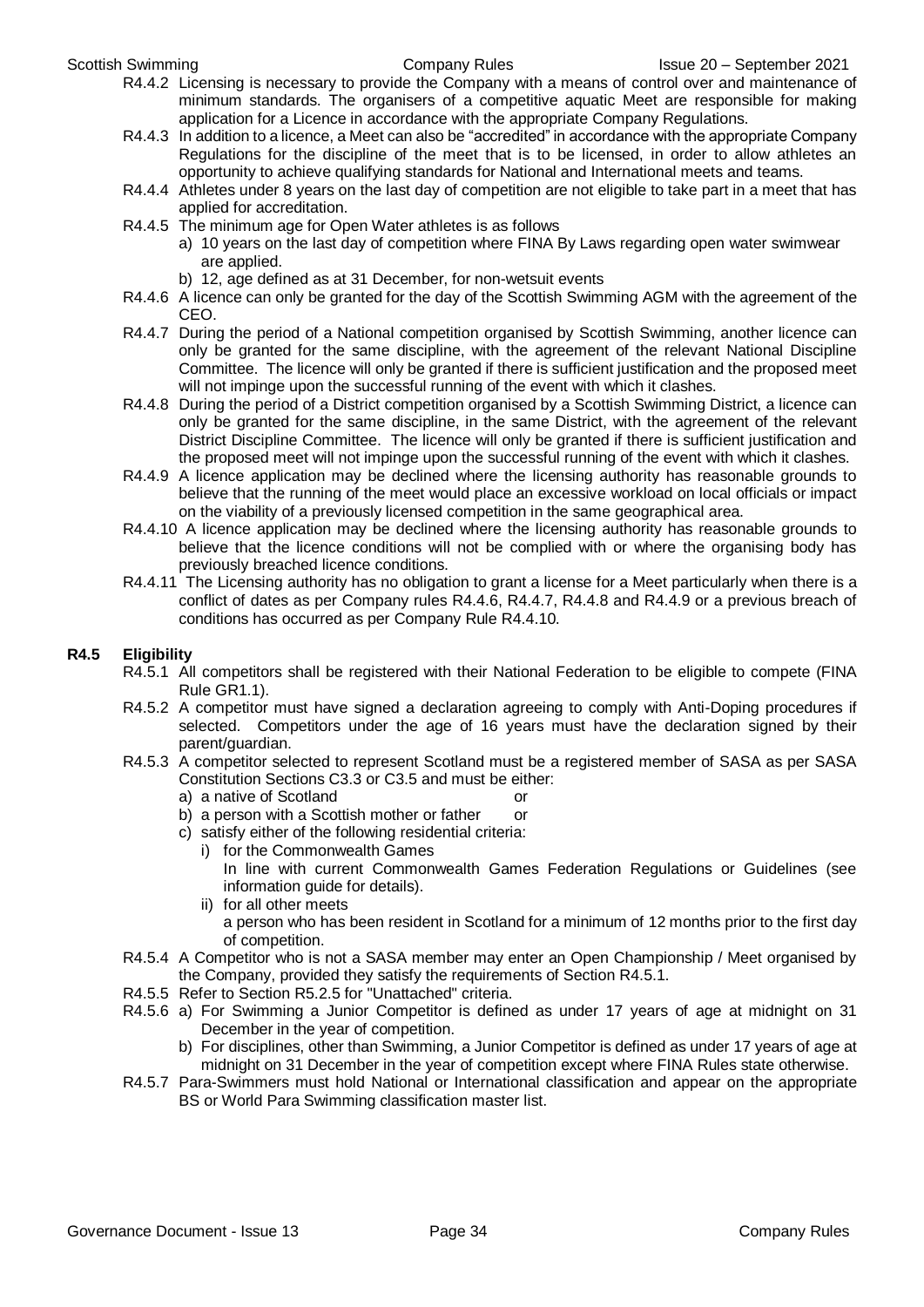- R4.6.1 In all Aquatic Sports Championships, except Water Polo, organised by the Company, medals shall be awarded as follows:
	- a) For all events, including Open events, 'Gold', 'Silver' and 'Bronze' will be presented.
	- b) In Open events a 'Gold' only will be presented to the Scottish Champion provided they are not also the Open Champion. When the Scottish and the Open Champion is the same person only one medal will be presented.
- R4.6.2 In Water Polo championships, 'Gold' medals shall be awarded to all team members whose names appear on the team sheet of the team finishing first. 'Silver' medals shall be awarded to the members of the team finishing second in the following competitions: Scottish Water Polo Championship (Scottish Cup); Scottish Youth League Championships (Malta Trophy); Scottish Under 17 Water Polo Championship (Willie Mellors Memorial Trophy); Scottish Women's Water Polo Championship.
- R4.6.3 In Water Polo National Leagues 'Gold' medals shall be awarded to the team finishing first.

#### **R4.7 Access to Championships/Meets**

R4.7.1 SASA Council Members, Company Board Members and National Committees will have free access to all meets under the Company's Jurisdiction and will receive permits for this purpose.

#### **R5.0 CLUB / TEAM (Membership)**

#### **R5.1 Club Membership**

- R5.1.1 An individual may be a member of one or more clubs, subject to completion of 1st and 2nd Claim Club forms as per Section R5.2.
- R5.1.2 An individual has a right to join additional club(s) in order to participate in an aquatic discipline not provided by their current club(s).
- R5.1.3 An Individual may participate in the internal championships/meets of any club of which they are a member providing the club has not a Regulation that would prevent such participation.
- R5.1.4 In Artistic Swimming, Diving, Masters Swimming, Open Water Swimming or Swimming the following shall apply:
	- a) An individual who is a member of only one club and changes clubs can compete for their new club following confirmation of the receipt of the information by the Company.
	- b) An individual who is a member of more than one club can declare to the Company, on the appropriate form, which is their First and Second claim club. Such individuals shall be eligible to compete for their second claim club with the written permission of their first claim club.
	- c) An individual who has a first and second claim club and changes either club can compete for their new club following confirmation of the receipt of the information by the Company.
	- d) Competitors cannot represent their first and second claim clubs in the same competition.
- R5.1.5 In Water Polo the following shall apply:
	- a) A Water Polo player may only represent one District during the period 1 January to 31 December in any one year.
	- b) Subject to Rule R5.1.5(c) a Water Polo player may play for their first or second claim club in any Scottish competition. Once committed to a team for a particular age group in that competition, they cannot play for another team in the same age group within that competition for the duration of that competition.
	- c) A Water Polo player may play for their second claim club in any Scottish competition, if the first claim club does not enter a team into a particular age group.
- R5.1.6 The following exceptions apply to all disciplines.
	- a) A member whose registered club is part of a team may also compete in meets confined to the team.
	- b) Providing that the promoting body concerned does not take part in open competition, an individual may also take part in the annual gala and local, district, national and international competitions of their appropriate:
		- i) Occupation, trade, profession or business
		- ii) School, college, further education establishment, university
		- iii) Youth organisation provided the individual is under 18 years of age on 31 December
		- An individual may also take part in one-off events approved by the Company.
	- c) Swimmers may compete, when selected, for a team set up for the purpose of taking part in a one off invitation meet. They must have the permission of their club.
- R5.1.7 The following additional exception to those in R5.1.6 shall apply to Open Water Swimming.
	- a) On a yearly basis the Company and the Open Water Committee Chair shall agree which events or meets organised by bodies not affiliated to FINA the Company will approve for SASA members to participate in. The Open Water Committee Chair will be responsible for communicating this list to SASA members.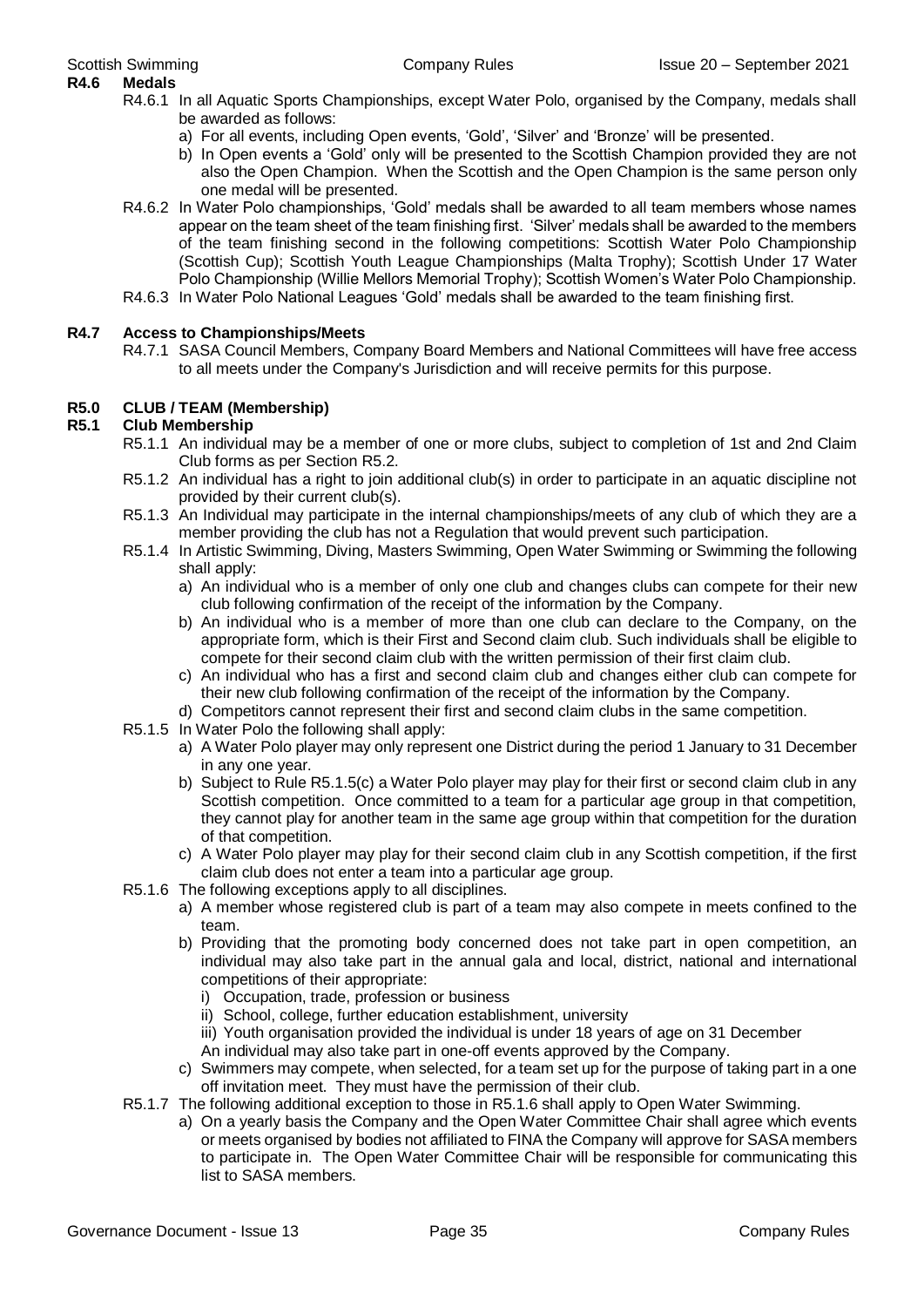#### **R5.2 Change of 1st or 2nd Claim Club**

- R5.2.1 An individual wishing to change their 1st or 2nd Claim Club must complete the appropriate form and obtain the consent of the Secretaries, or other Club Officers, of the clubs involved.
- R5.2.2 An individual shall be entitled to obtain the consent of a club secretary (or other Club Officer) or a reason for refusal within 14 days of the request being made.
	- a) If no response is received by the individual within 14 days the individual can compete as unattached as per R5.2.5.
	- b) If no response is received by the individual within 28 days the individual can compete for their new Club, provided they are not in breach of Sections R5.1.4, R5.1.5, R5.1.6 or R5.2.5.
- R5.2.3 When the new information is noted, the Company will notify, the clubs concerned and the District Secretary(s).
- R5.2.4 An individual shall be able to compete for their new club(s) when notification is issued by the Company, provided they are not in breach of Sections R5.1.4, R5.1.5, R5.1.6 or R5.2.5.
- R5.2.5 A Competitor who has changed their club and is not eligible to compete for their new club may compete as "Unattached".

An unattached competitor cannot compete for a club or team in a relay event.

#### **R5.3 Members Leaving Clubs**

- R5.3.1 When an individual leaves a 1st or 2nd Claim Club and is not joining another Club there is no appropriate form to be completed. However, if the Club, they are leaving, wishes to retain an interest in the individual's registration, with Scottish Swimming, due to obligations, financial or otherwise, they must inform the Company within three months of the member leaving.
- R5.3.2 An individual who has left all Clubs for more than six months shall be entitled to join another Club without the need for the secretary from the previous club(s) to sign the form unless an interest in the individual's registration has been retained as per R5.3.1. Where an interest in the individual's registration has been retained an individual shall be entitled to obtain the signature of the club secretary or a reason for refusal within 14 days of the request being made.
- R5.3.3 When the new membership information is noted, irrespective of whether or not interest in the registration had been retained as per R5.3.1, the Company will notify the new club(s) and the District Secretary(s).
- R5.3.4 An individual shall be able to compete for their new club(s) when notification is issued by the Company, provided they are not in breach of Sections R5.1.4, R5.1.5, R5.1.6 or R5.2.5.

#### **R5.4 Composite Teams**

- R5.4.1 Membership of an Affiliated Club is a prerequisite to participate as part of a composite team.
- R5.4.2 With the prior approval of the CEO, Composite Teams may be established for the purpose of training and competition.
	- a) In Masters Swimming, Open Water Swimming, Swimming or Water Polo by two or more Clubs within one local authority district or by clubs from neighbouring local authority districts
	- b) In Artistic Swimming or Diving by two or more Clubs within Scotland.
- R5.4.3 Application for a licence to establish a composite team shall be made to the CEO with a copy to the appropriate District Secretary. The application must be accompanied by the Constitution of the Composite Team and the appropriate fee. Any change to the Clubs which are members of the Composite Team requires a new application to be submitted to the CEO.
- R5.4.4 Competitors representing a Composite Team cannot also represent their registered club in the same competition.
- R5.4.5 Composite Teams are not entitled to have delegates at SASA, Company or District meetings.
- R5.4.6 Composite Teams shall have the following entitlements;
	- a) Direct mailing of information concerning competitions to a nominated representative.
	- b) The right to organise competitions under Company Rules/Company Regulations.
	- c) Participation in National Swimming Championships/Meets, Masters Championships and Team Championships and Leagues which for the avoidance of doubt shall be run by the Company.
	- d) Participation in District Championships if approved by the District.
	- e) Participation in Club / Composite Team Invitation Meets if invited by the Organising Club / Composite Team.

#### **R5.5 Combined Teams**

#### **R5.5.1 General**.

- R5.5.1.1 Artistic Swimming, Masters and Water Polo Disciplines may apply for a Combined Team to take part in events.
	- a) For Masters in events outwith the UK
	- b) For Artistic Swimming and Water Polo in events outwith Scotland.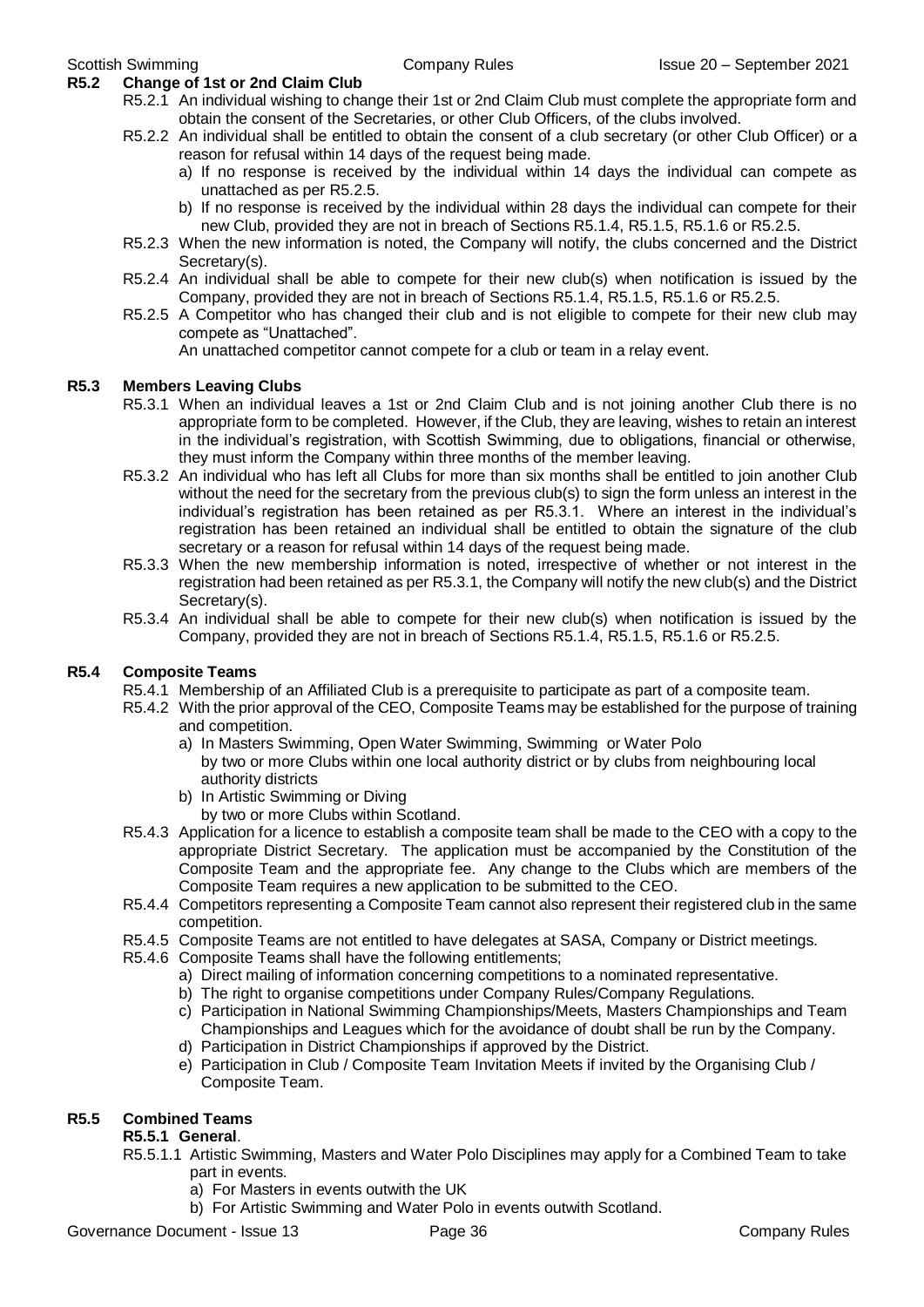- R5.5.1.2 Application to establish a Combined Team shall be made to the CEO by the Chair of the relevant National Committee. The application must state the reason that a Combined Team is required to be set up for the Discipline and must be accompanied by the appropriate fee.
- R5.5.1.3 Once a Combined team has been established for a Discipline it will continue to operate subject to annual review by the CEO.
- R5.5.1.4 Membership of an Affiliated Club is a prerequisite of membership of a Combined Team.
- R5.5.1.5 Combined Teams can not compete at a competition where a Scottish National team is taking part.
- R5.5.1.6 Competitors representing a Combined Team cannot also represent their registered club in the same competition.
- R5.5.1.7 Combined Teams are not entitled to have delegates at SASA, Company or District meetings.
- R5.5.1.8 Combined Teams shall have no benefits other than being able to compete as a Team.
- R5.5.1.9 Before a Combined Team takes part in a competition the National Committees must ensure that Scottish Swimming is informed of all the swimmers competing as part of the Combined Team.

#### R5.5.2 **Masters**

- R5.5.2.1 Two or more Clubs can be part of a Masters Combined Team for the purpose of competing at a single Masters competition organised by LEN or FINA subject to the approval of the Chair of the National Masters Committee.
- R5.5.2.2 Any Scottish Masters individuals records established under a Combined Team will be recorded under the Combined Team name. No Combined Team relay times can be recognised as Scottish Masters relay records.

#### R5.5.3 **Artistic Swimming**

R5.5.3.1 An Artistic Swimming Combined Team may compete in Artistic Swimming competitions taking place outwith Scotland. The National Artistic Swimming Committee is responsible for the Combined Team.

#### R5.5.4 **Water Polo**

R5.5.4.1 A Water Polo Combined Team may compete in Water Polo competitions taking place outwith Scotland. The National Water Polo Committee is responsible for keeping control of the membership of the Combined Team and which competitions and/or leagues that the members take part in.

#### **R5.6 District Swimming Teams**

- R5.6.1 Districts may enter a joint swimming team at events outwith Scotland with the agreement of the National Swimming Committee and subject to the approval of the CEO.
- R5.6.2 The application can be made by the Districts or can be at the recommendation of the National Swimming Committee. In either case the National Swimming Committee is responsible for processing the request and informing the CEO for their approval.
- R5.6.3 There is no fee for these applications.

#### **R6.0 ANTI-DOPING**

- R6.1 All members are bound to uphold the provisions of the WADA Code.<br>R6.2 A member who is found to have committed an Anti-doping Rule Vio
- A member who is found to have committed an Anti-doping Rule Violation (ADRV) shall be subject to sanction, as stipulated by BS.
- R6.3 Anti-Doping procedures shall be in accordance with BS requirements, in conjunction with those of UKAD (UK Anti-Doping) and FINA.
- R6.4 Complaints relating to drug offences shall be dealt with in accordance with Section R13.1.3.

#### **R7.0 RECORDS**

#### **R7.1 Scottish Records**

- R7.1.1 All applications for Scottish Records shall be submitted on the appropriate form to the Company, normally, within 30 days of the attempt. Applications for Scottish Junior Records must be eligible as defined in Section R4.5.6. Applications for Para-Swimming records must be eligible as defined in Section R4.5.7. Applications will not be approved unless the individual or all the members of the relay team are members of the SASA.
- R7.1.2 The approval or rejection by the Company of any application shall be final.
- R7.1.3 The Company shall issue on request a certificate for a Scottish Record.
- R7.1.4 Any individual who relinquishes their right to compete for Scotland in favour of another country cannot be accredited with a new Scottish Record.
- R7.1.5 The events for which a Scottish Record can be claimed shall be as set out in the Company Regulations.
- R7.1.6 The Company shall maintain a history of National Records.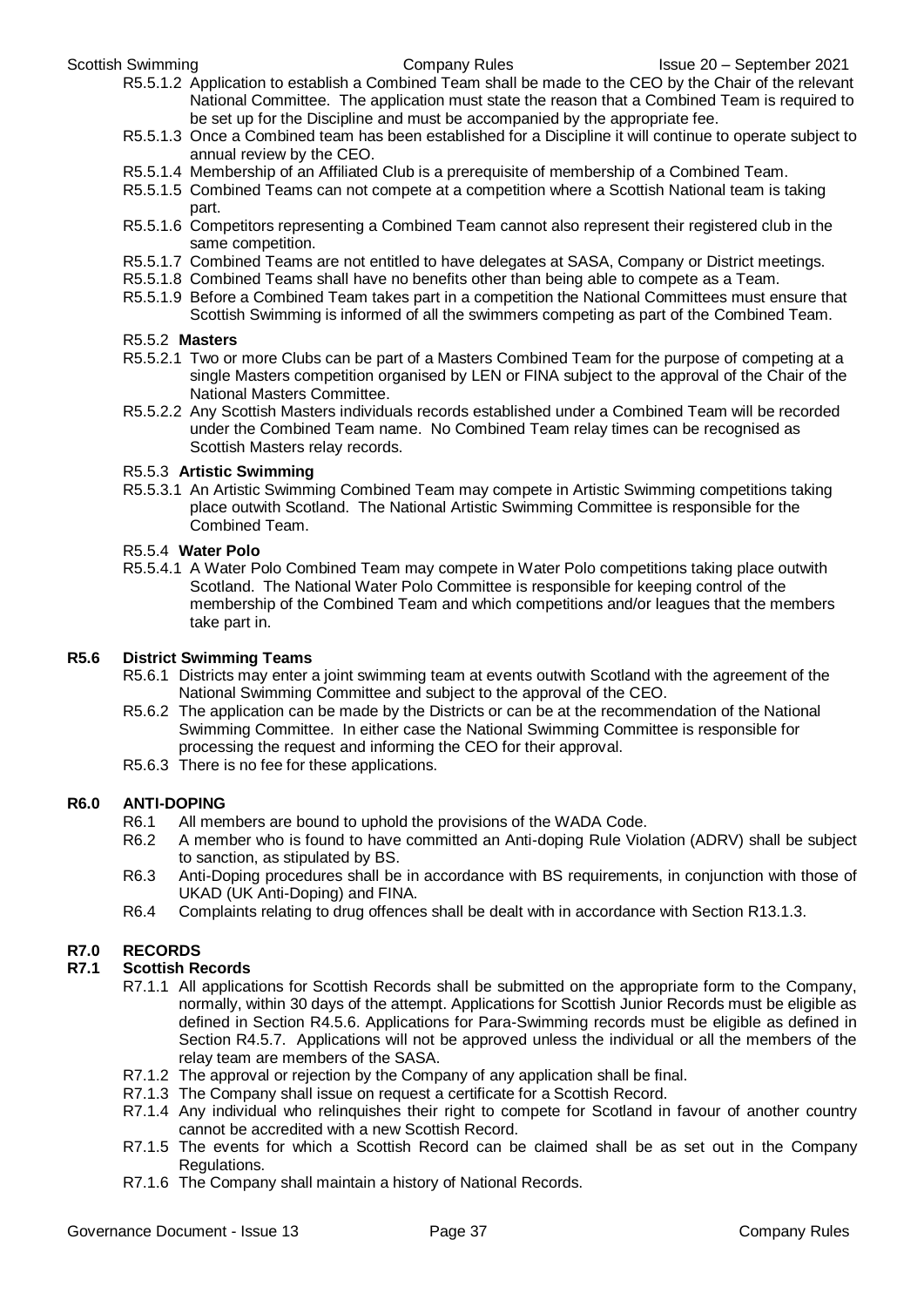**R7.2 British Records** R7.2.1 Application for British records shall be submitted in accordance with the requirements of BS.

### **R7.3 Commonwealth, European & World Records**

R7.3.1 Application for Commonwealth, European & World records shall be submitted in accordance with the requirements of the appropriate governing body.

### **R8.0 COMPETITION and/or TRAINING or OFFICIATING OUTSIDE GREAT BRITAIN**

- R8.1 An individual, club or team competing and/or training outside Great Britain shall conform to FINA or World Para Swimming Rules.
- R8.2 An individual, club or team wishing to compete and/or train or officiate outside Great Britain shall make application for a Permit to the Company.
- R8.3 A Permit can only be granted for the weekend of the Scottish Swimming AGM with the agreement of the CEO.

### **R9.0 LICENSING OF MEMBERS**

- R9.1 A system of licensing aims to promote a professional work force, high standards and good practice in the teaching, coaching, tutoring and officiating of aquatics. A licence equates to accreditation to practice based on level of qualification, highest standards and good practice, continuous professional development and adherence to a Code of Ethics.
- R9.2 A member of SASA, suitably trained and experienced, may apply for a licence to operate in one or more of the following categories:
	- a) Licensed by Scottish Swimming
		- i) Teacher and Coach

Teacher and Coach is as defined in SASA Constitution Section C3.3.3. Affiliated members of the SASA can apply for a teacher/coach licence following the achievement of a recognised aquatic teaching and or coaching qualification (UKCC qualification or equivalent)

ii) Tutor

A member who holds a current tutoring qualification issued by a recognised governing body for aquatics i.e. SASA, SE, SW, BS, an international equivalent or S/NVQ, wishing to run UKCC courses in Scotland.

Affiliated members of the SASA who hold a teacher/coach licence at a minimum of level 2 in the appropriate discipline(s) can apply for a tutor licence.

- b) Licensed by BS
	- i) Technical Official as defined in SASA Constitution Section C3.3.3.
- R9.3 Detailed information relating to criteria, validity period and application process for each category in Section R9.2(a) is set out in the appropriate Company Regulations on the Scottish Swimming website. Information for categories in Section R9.2(b) are on the BS website.

#### **R10.0 TROPHIES / REPLICAS / AWARDS**

- R10.1 All Trophies belong to the Company in perpetuity and cannot be won outright.
- R10.2 The Company shall act as Trustee of all Trophies.
- R10.3 The winner of a trophy shall sign a receipt guaranteeing safe custody and return of the trophy at least two months prior to the next competition or on request by the Trustee or Company. Any change of address by the holder must be communicated to the Trustee.
- R10.4 No trophy shall be taken outside Scotland.
- R10.5 In the event of a Championship being withheld, the holder shall return the Trophy to the Trustee.
- R10.6 Where the sole entrant is the holder of the Championship, they shall be recognised as champion without competition or award.
- R10.7 No Replica, Copy or Miniature of any trophy, medal, plaque, pennant or design belonging to Scottish Swimming may be made unless with the permission of the Company.
- R10.8 Awards shall be presented in accordance with the SASA Constitution Section C11.0.

#### **R11.0 PROTESTS**

#### **R11.1 Scope**

R11.1.1 All Protests shall be made to and dealt with by the Company.

A protest may be made by a competitor, or an individual acting on a competitor's behalf, in the following circumstances:

- R11.1.1.1 If the rules/regulations for the conduct of the competition as organised by the Company are not observed.
- R11.1.1.2 If other conditions endanger the competition and/or competitors as organised by the Company.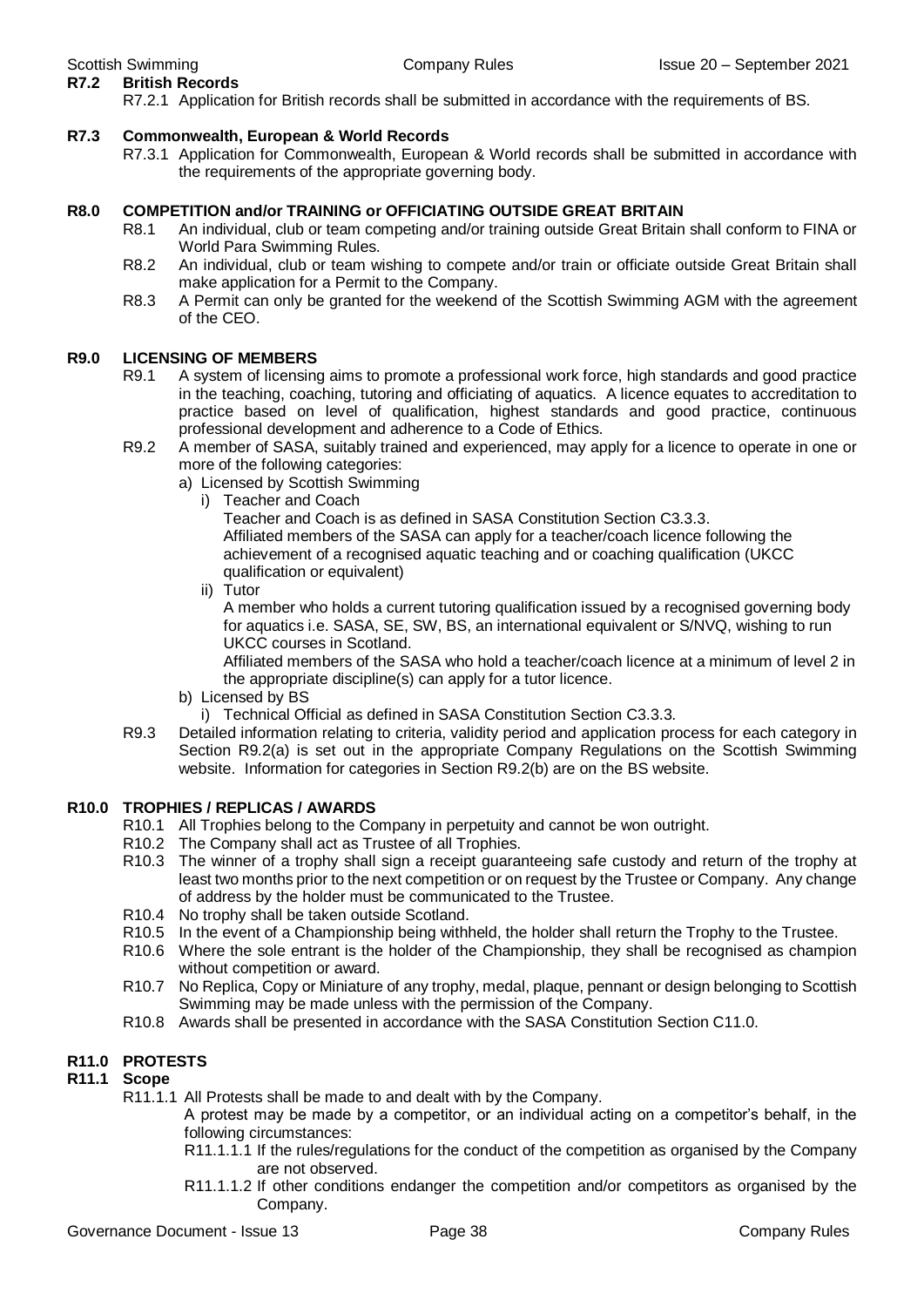R11.1.1.3 Against a decision of the Referee as appointed by the Company. However, no protest shall be allowed against decisions of fact.

- R11.1.2 In Diving, a verbal protest may be made by the appropriate individual (see Section R11.1.1) immediately after the execution of a dive, a round of dives or a section of the contest. If the verbal protest is not accepted, a formal protest may be made.
- R11.1.3 A protest may not be made against a decision of the Referee or any other official regarding placing, fouling or any other facts of a competition.

#### **R11.2 Procedure - Referee**

- R11.2.1 The Referee is responsible for dealing with protests during an event.
- R11.2.2 If conditions causing a potential protest are noted prior to the competition a protest must be lodged before the signal to start is given, otherwise the protest must be lodged within 30 minutes following the conclusion of the respective event or match.
- R11.2.3 A protest must be submitted:
	- a) To the Referee
	- b) In writing
	- c) By the appropriate individual (see Section R11.1.1)
	- d) Together with the appropriate fee
- R11.2.4 A referee rejecting a protest must give the reason for their decision in writing. The appellant may appeal to the Jury of Appeal, which shall be appointed as defined in Company Regulations.
- R11.2.5 If the protest is rejected, the fee will be forfeited to the management body of the competition. If the protest is upheld, the fee will be returned.

#### **R11.3 Procedure - Jury of Appeal**

- R11.3.1 A Jury of Appeal shall consist of at least three individuals. Each jury member shall have one vote (except as provided in Section R11.3.2) and in the case of equality of voting the Chair may exercise a casting vote.
- R11.3.2 A jury member is allowed to speak but not to vote on a case in which the interest of their own District or Club is involved. A jury member having acted as an official is not allowed to vote on a case if there is a protest against their decision or on their interpretation of a Rule.
- R11.3.3 The Jury of Appeal shall be appointed as defined in Company Regulations.

#### **R11.4 Treatment - Jury of Appeal**

R11.4.1 The decision of a Jury of Appeal is final.

#### **R12.0 COMPLAINTS AND APPEALS GENERAL**

#### **R12.1 Objectives**

- R12.1.1 The object of the Complaints and Appeals Rules (hereinafter referred to as the "Rules" in Company Rules Sections 12, 13 14 and 15) is to ensure overall justice through fair, consistent, impartial and independent decisions in the determination of disciplinary proceedings and complaints.
- R12.1.2 The Rules also seek to ensure that decisions are reached in an expeditious manner for all involved.

#### **R12.2 Jurisdiction**

- R12.2.1 The Rules shall apply to all Members of Scottish Swimming including all Clubs, Persons, all office bearers of Scottish Swimming and all coaches, officials, volunteers and anyone registered, affiliated or associated with Scottish Swimming in any capacity.
- R12.2.2 The decisions reached further to the Rules shall be observed and applied by all.
- R12.2.3 The Rules shall apply to hear and determine
	- a) Complaints;
		- b) Appeals;
		- c) Any dispute or matter referred to Scottish Swimming for which there is no express procedure provided for and which the Company Board are content to have determined.
- R12.2.4 Complaints in respect of Clubs, Districts, Disciplines and/or Teams (e.g. Composite, Combined, Competition etc.) shall be determined with reference to the principles outlined in these Rules.

#### **R12.3 Complaints Panel, Complaints Committees and Appeals Committees**

- R12.3.1 Refer to Section R1.3.2.1 for the Complaints Panel appointments process.
- R12.3.2 When required to convene a hearing the Head of Panel shall ordinarily appoint three members of the Panel to sit as a Complaints Committee and designate one person to be the Chair of the Committee. The quorum for all Committees shall be two persons.
- R12.3.3 Any member of the Panel who sits on a Complaints Committee shall not be eligible for appointment to an Appeals Committee arising out of the same incident.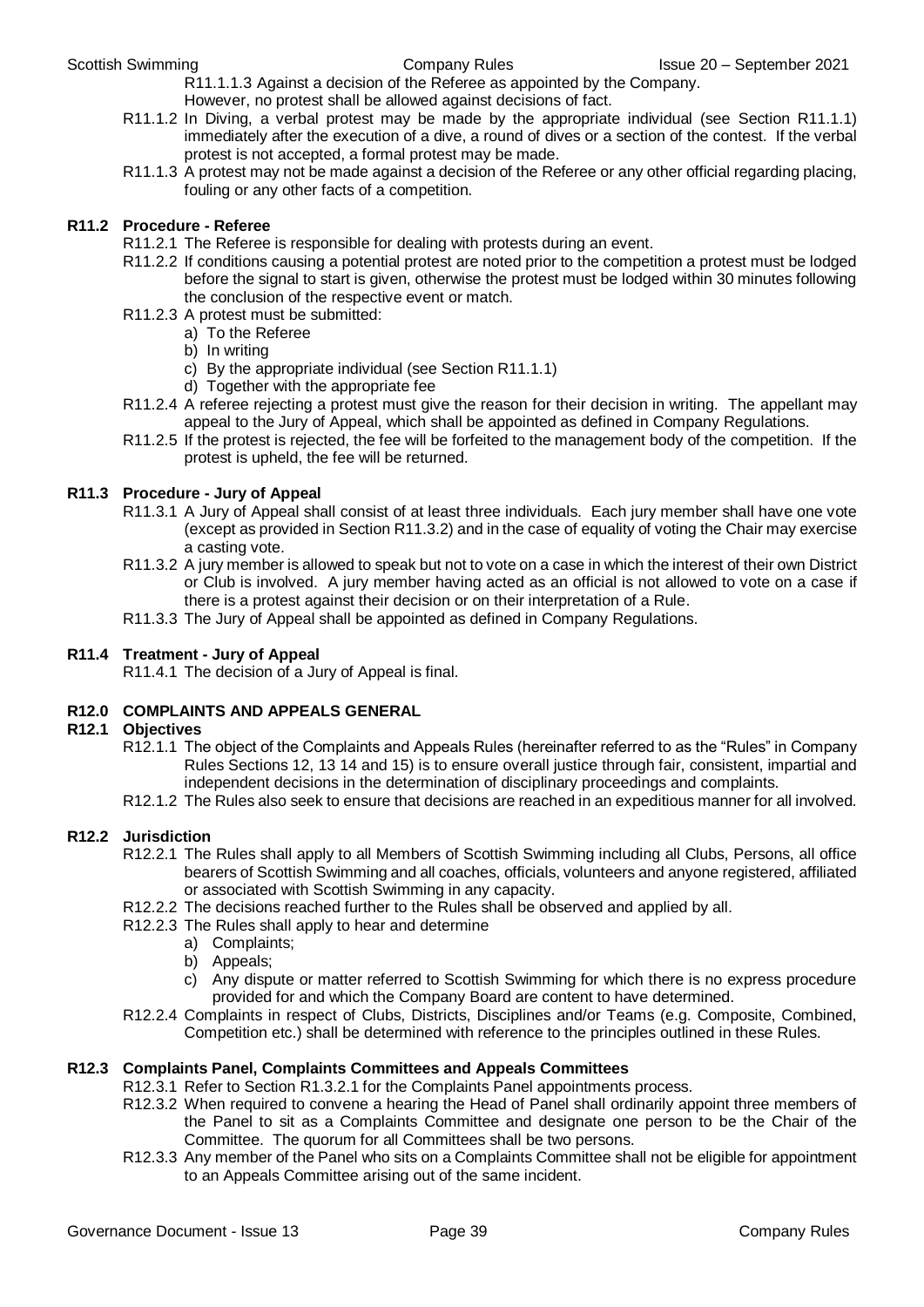- R12.3.4 All decisions of the Complaints and Appeals Committees shall be by majority. If there is an even number on the committee then the casting vote shall lie with the Chair of the Committee. No member of a Committee may abstain.
- R12.3.5 If a member who has been selected to sit on a Committee indicates that they are not willing or are unable to do so, then the Head of Panel has discretion as to what to do. They may appoint a replacement or instruct that the matter is to be heard without a replacement.
- R12.3.6 Meetings and any business of Committees may take place in one or more places, by letter, e-mail, webcast or telephone or by other convenient means. Meetings may also take place through a combination of these methods. Parties to a complaint can request that a personal hearing takes place in which case the Chair of the Committee shall consider that request and refuse or grant the request. If granted, the Chair of the Committee shall seek to ensure that the members convene as soon as practicable.
- R12.3.7 No member of the Panel may sit in determination of a Complaint to which they have a close association with the Member, Person, Club, victim or complainant in question, or in relation to matters on which they have previously expressed an opinion, or otherwise may have a conflict of interest. Members not sitting in proceedings shall not express any interest in or any opinion on or make any comment on those proceedings (whether publicly or privately).

#### **R12.4 Complaints Officer**

- R12.4.1 The Company Board shall also appoint a Complaints Officer whose responsibility includes (without limitation):
	- a) receiving and reviewing Complaints;
	- b) deciding whether a Complaint should go before the Panel;
	- c) encouraging parties to adopt alternative dispute resolution (in the correct circumstances);
	- d) undertaking such investigations as they see fit into matters that may form the basis of a Complaint;
	- e) deciding whether to attend at a hearing further to these Rules (and if so to attend);
	- f) administering appeals on behalf of Scottish Swimming.

#### **R13.0 COMPLAINTS**

### **R13.1 Complaints Proceedings**

- R13.1.1 Proceedings shall be brought by means of a "Complaint".
	- R13.1.2 A Complaint shall concern:
		- a) Any breach of Scottish Swimming Governance documentation or any other behaviour alleged to be contrary to the interests of Scottish Swimming as a whole.
		- b) Breach of any code of practice, code of ethics, code of conduct, equality policy, equity policy, or any other code, rule or policy published from time to time by Scottish Swimming or that is otherwise adopted by Scottish Swimming.
		- c) Any alleged breach of any other policy of Scottish Swimming or any other body to which Scottish Swimming may be affiliated with or a member of and to which the party is expected to comply.
		- d) Any applicable in-water offending or out-of-water offending that amounts to misconduct of a more general nature.
		- e) Any conduct which may be considered by the Complaints Officer likely to bring aquatic sports in Scotland into disrepute or is considered to be detrimental to the best interests of aquatic sports in Scotland and/or the development of the interests of aquatic sports in Scotland.
		- f) Conduct by any person or body who is subject to these Rules that amounts to a breach of these Rules.
	- R13.1.3 Certain types of Complaints made to or by Scottish Swimming may be subject to specific measures in how they are dealt with. These include:
		- a) Any Complaint that amounts to or is connected to a breach of any relevant anti-doping rules shall ordinarily be referred to BS however, a Complaint can still be taken further to these Rules should it be considered appropriate (whether in substitution or in addition to action by BS).
		- b) Any Complaint may be pursued notwithstanding that a separate criminal investigation and/or criminal proceedings may be ongoing.
	- R13.1.4 Complaints may be initially presented to Scottish Swimming by:
		- a) Any Member;
		- b) A parent or guardian on behalf of a Member under the age of 16 years;
		- c) A parent or guardian on behalf of a Member classified as a Vulnerable Person, defined as a person who lacks sufficient capacity to present a complaint by themselves;
		- d) Any affiliated Club;
		- e) The Complaints Officer;
	- R13.1.5 If a person has a complaint to make regarding the interpretation or application of a District, Club or Team's constitution or a District, Club, Team or Discipline's rules/regulations, that complaint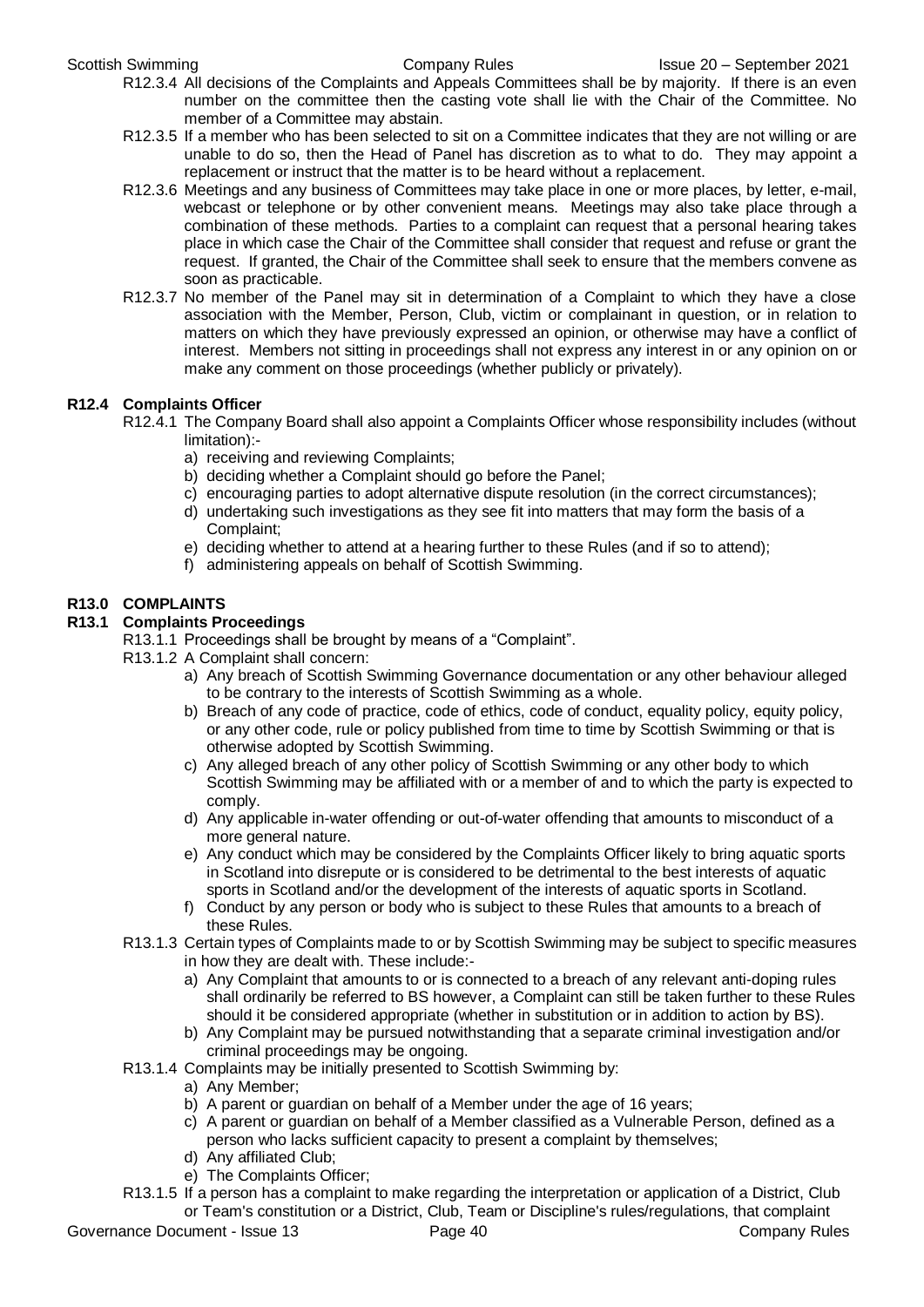must be made to the District, Club, Team or Discipline. A District, Club, Team or Discipline's decision may possibly be capable of being appealed to Scottish Swimming, further to section R14.

#### **R13.2 Complaints Involving Child Abuse or other Criminal Offences**

- R13.2.1 If the complaint involves wellbeing or protection, vulnerable group protection or other criminal offences the complaint shall be referred to the Company within 48 hours. Failure to do so may result in disciplinary action. The CEO, Scottish Swimming Legal Advisor, Director of Services, Safeguarding Officer or the Company Chair shall deal with such cases as appropriate. For such cases No fee is required and the initial contact need not be in writing.
- R13.2.2 Upon receipt by the Company of:
	- a) notification that an individual has been charged with an Offence; or
	- b) notification that an individual is the subject of an investigation by the police, social services or any other authority relating to an offence; or
	- c) other evidence which causes the CEO to reasonably conclude that an individual may have committed an Offence

then in any such case the CEO may impose upon the individual an interim suspension from any event or activity promoted or authorised by the Company or any body directly or indirectly affiliated to the SASA or the Company wherever held.

- R13.2.3 In reaching their determination as to whether an interim suspension should be imposed the CEO shall give consideration to, inter alia, the following factors:
	- a) whether a child or children or young persons(s) is/are or may be at risk;
	- b) whether a member of a vulnerable group may be at risk:
	- c) whether the allegation(s) is/are of a serious nature;
	- d) whether a suspension is necessary or proportionate to allow conduct of any investigation (by the Company or any other authority or body) to proceed unimpeded.
- R13.2.4 Where an individual shall have been convicted or have been the subject of a caution in respect of an Offence the CEO shall have power to impose summarily either or both of the following penalties:
	- a) the withdrawal with immediate effect of any licence granted by the Company, which the individual may hold;
	- b) the life suspension of the individual from any event or activity promoted or authorised by the Company or any other body directly or indirectly affiliated to the SASA wherever held. There shall be a right of appeal under this Section R13.2.4.
- R13.2.5 Without prejudice to the generality of Section R13.2.4 the Company may from time to time issue guidance or directions with regard to compliance with Section R13.2.4.

#### **R13.3 Making a Complaint and Complaints Procedure**

- R13.3.1 To present a Complaint to Scottish Swimming the complaint must be set out in writing and sent to the Complaints Officer.
- R13.3.2 The written notice of Complaint must include:
	- a) The grounds of Complaint;
	- b) The basis for the Complaint;
	- c) The person or party complained of;
	- d) What, if anything, has been done to attempt to resolve the Complaint informally;
	- e) A list of the witnesses to the matters complained of;
	- f) A list of all documents produced in support of the complaint;
	- g) The documents produced in support of the complaint; and
	- h) The appropriate fee.
- R13.3.3 The written complaint must reach the Complaints Officer not later than 30 days after the incident which gave rise to it. Notwithstanding that a Complaint must ordinarily be referred to the Complaints Officer within 30 days of the incident which gave rise to it the Complaints Officer can decide to extend the time for presenting a Complaint to the Complaints Officer and receive a complaint late provided that they are satisfied that a reasonable explanation has been provided for the late presentation of the Complaint.
- R13.3.4 On receipt of a Complaint it shall be at the sole and unfettered discretion of the Complaints Officer to decide whether a Complaint is:
	- a) Investigated further;
	- b) A decision be made for alternative dispute resolution to be pursued;
	- c) Put before the Panel in order that it may be determined by a Complaints Committee; or
	- d) Rejected and no further action be taken.
- R13.3.5 In deciding what to do with a Complaint, the Complaints Officer shall be entitled to take into account any issue that they consider relevant and may make any assessment or determination that they consider appropriate including (without limitation) assessing the possible validity of the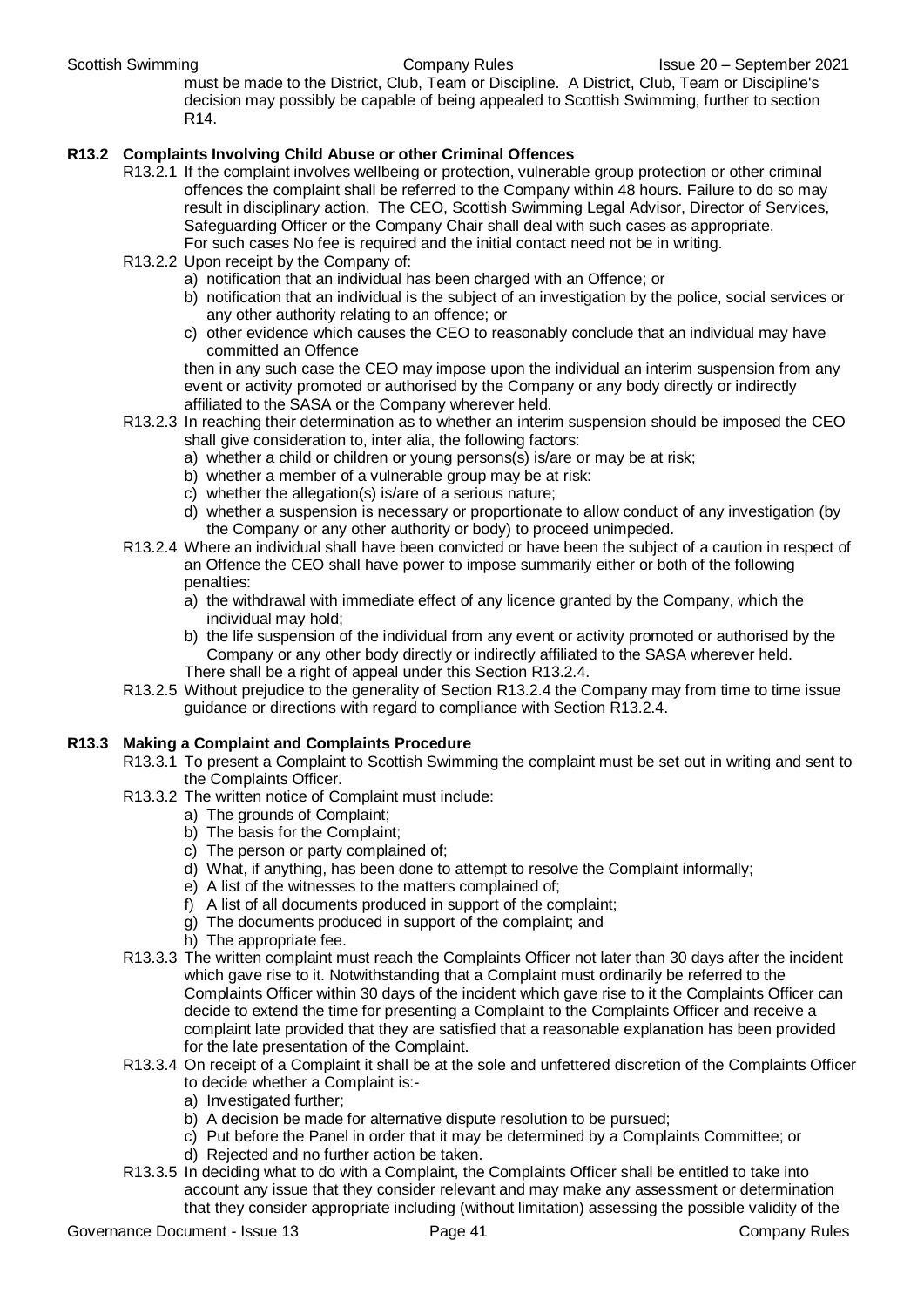complaint and whether the complaint is unjust, malicious, vexatious or being unreasonably brought, is unfounded or wholly unfounded.

- R13.3.6 No person shall complain to the Complaints Officer, make any other protest or otherwise seek to put pressure on the Complaints Officer in relation to the decision to bring, or not bring, a Complaint or any other decision made further to paragraph R13.3.4. Acting contrary to this rule may amount to misconduct further to these Rules and may result in a Complaint.
- R13.3.7 If the Complaint is rejected, the Complaints Officer shall be under no obligation to notify the party against whom a Complaint was initially made either that a Complaint had been made to Scottish Swimming or that it was rejected. Equally the Complaints Officer shall be under no obligation to keep a Complaint made to the Complaints Officer confidential at any stage. It shall be a matter for the Complaints Officer as to what to do.

#### **R13.4 If Investigation**

- R13.4.1 The Complaints Officer shall be entitled to conduct such investigation into a Complaint as the Complaints Officer sees fit and all persons and parties subject to these Rules shall cooperate fully with the same. Failure to co-operate may amount to misconduct.
- R13.4.2 The Complaints Officer shall thereafter be entitled at any time to decide to refer a Complaint to the Panel, take no further action or order that alternative dispute resolution be pursued.

#### **R13.5 If Alternative Dispute Resolution Pursued**

- R13.5.1 It may be that the Complaints Officer considers that the complaint made may be appropriate for alternative dispute resolution which may include (without limitation):
	- a) Mediation;
	- b) Arbitration;
	- c) Conciliation;
- R13.5.2 If the parties agree to follow alternative dispute resolution and the Complaints Officer is prepared to facilitate alternative dispute resolution, the Complaints Officer shall stop any formal proceedings and organise alternative dispute resolution with a view to resolving the Complaint.

#### **R13.6 If Put Before the Panel**

- R13.6.1 If the Complaint is to be put before the Panel the Complaints Officer shall narrate the Complaint taken and provide all supporting documentation to the Head of Panel. This may or may not include materials provided by the complaining party.
- R13.6.2 The Head of Panel shall appoint a Complaints Committee and appoint one of its members as a Chair. The identity of the Complaints Committee, Chair and the venue, date and time for a hearing shall be intimated to the parties to the Complaint and the Complaints Officer.

#### **R13.7 If Rejected**

- R13.7.1 If the Complaint is to be rejected the Complaints Officer shall:-
- R13.7.1.1 Notify the complainer that no further action shall be taken and provide brief reasons for this decision; and
- R13.7.1.2 Take no further action.
- R13.7.2 The Complaints Officer's decision shall not be capable of appeal but the decision can be reviewed by the Complaints Officer either at the Complaints Officer's own volition or if new evidence comes to light and is presented to the Complaints Officer.
- R13.7.3 A decision to not proceed with a Complaint shall not preclude the Complaints Officer from taking that Complaint at a later date.

#### **R13.8 Complaints Hearings - Preliminary Matters, Investigations and Procedures**

- R13.8.1 Except as otherwise provided in the Rules, the Committee Chair shall be entitled to determine any issue or matter of procedure arising prior to, during or in connection with any hearing and adjust any time limit not otherwise prescribed by the Rules.
- R13.8.2 The Committee Chair shall be entitled to make such order(s) they may think appropriate in
	- advance of any hearing, or adjourned hearing, requiring any person or party
	- b) to produce any document or provide any information to any hearing;
	- c) to provide in advance of any hearing a written submission or outline of their case;
	- d) to provide details of any witnesses who may be called at any hearing;
	- e) to provide in advance written statements of such witnesses and any documents or other materials as may be in the possession of such person or party;
	- f) to disclose any or all of such to any other parties with an interest in the proceedings;
	- g) any other order they consider will assist in securing a just and expeditious outcome.
- R13.8.3 The Committee Chair may make such enquiries or direct that such enquiries be made as regards the facts related to any matter for consideration by the Committee Chair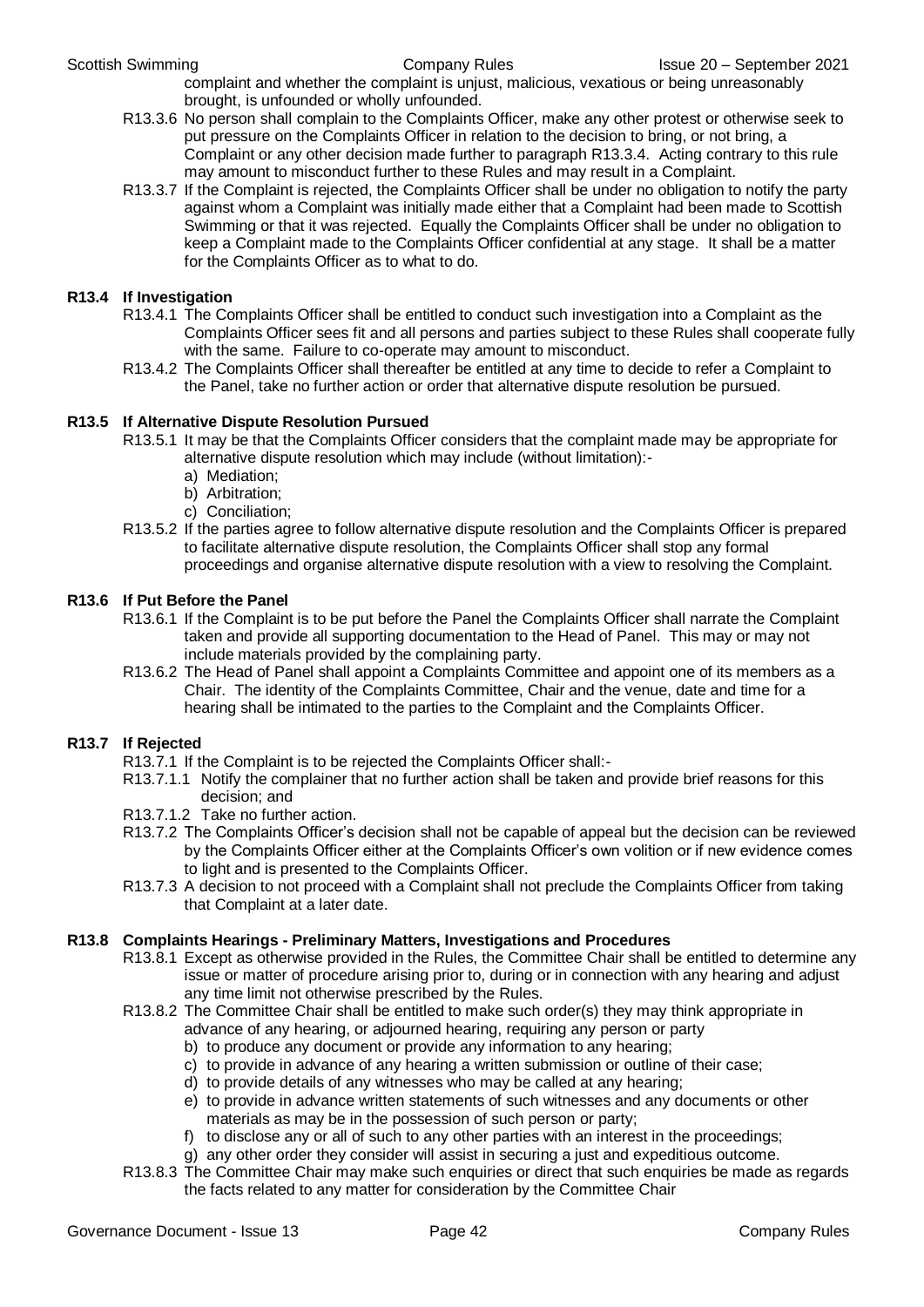- R13.8.4 A Committee may require the production of any books, letters and other documents concerning any matter in relation to proceedings.
- R13.8.5 A Committee may be assisted by a secretary, other clerk, legal adviser and/or technical expert. The secretary, clerk, legal adviser and/or technical expert shall be entitled to take part in the proceedings, except that they shall not have a vote. Any advice given by any technical expert shall be disclosed to parties in advance of any determination being made by a Committee and parties shall be afforded a reasonable opportunity to make representations on such advice before any determination is made.
- R13.8.6 No later than 72 hours (three working days) prior to hearing the party against whom the Complaint has been made shall enter in writing, to the Committee Chair with a copy to the Complaints Officer, their preliminary response to the Complaint, explaining:
	- a) Whether they accept or deny the Complaint;
	- b) Whether they have any preliminary matters to raise;
	- c) What, if any, part of the Complaint they disagree with;
	- d) What evidence they intend to produce;
	- e) Whether they are going to be accompanied by witnesses; and
	- f) Whether they intend to be accompanied and/or represented.

#### **R13.9 Complaint Committee Hearing - Procedures and Powers**

- R13.9.1 At the commencement of the hearing, the Chair shall confirm the identities of the persons admitted to the hearing and introduce the members of the Committee and of any secretary, clerk, legal adviser and/or technical expert assisting the Committee. The Chair shall confirm the nature of the matter or matters in issue before the Committee and confirm what documents and other materials are before the Committee. The Chair shall also outline the procedures to be followed during the course of the hearing including the order in which parties shall present their respective cases if more than one is present.
	- R13.9.2 Thereafter the procedure shall ordinarily be:-
		- a) The Complainant to provide their account of evidence;
		- b) The party against whom the Complaint has been made shall be entitled to respond;
		- c) The Committee may ask questions at any time; and
		- d) Thereafter closing remarks shall be permitted.
	- R13.9.3 Parties appearing before a Committee may present evidence by oral or written statement, produce original documents or copies, refer to them and call witnesses.
	- R13.9.4 In any case where a witness does not attend at a hearing for whatever reason, the Committee shall be entitled to take account of that witness' evidence as is made apparent to it in any other form. This includes, for example, by telephone, teleconference, video, web conference, recording, affidavit, report or written statement. Witnesses who are not parties or officers of parties shall not be allowed to be present during the hearing except when they are to give evidence. After giving evidence, witnesses shall retire but shall be subject to recall by or with the permission of the Committee Chair.
	- R13.9.5 The members of a Committee may ask such questions of any party or witness at any time. There shall be no cross-examination of witnesses by or on behalf of a party, except through or with the permission of the Committee Chair.
	- R13.9.6 Generally, where it falls to a committee to make a determination on a matter of principle or liability, determination of same shall be made and communicated to the party or parties concerned, in advance of the consideration and determination of any issue of penalty, remedy, quantum or the like.
	- R13.9.7 A Committee shall conduct its deliberations in private.
	- R13.9.8 A Committee may reconvene and announce any decision orally to the party or parties.
	- R13.9.9 Typically two determinations will be made at a hearing. Firstly, a decision on liability shall be made in relation to upholding the complaint. Secondly, a decision will be taken regarding any sanctions. Both decisions can be taken at the same hearing.
	- R13.9.10 The Complaints Committee shall retain the power to adjourn a hearing of its own motion or following an application by any of the parties.
	- R13.9.11 A Complaints Committee may, at their discretion, order that any complaint fee may be returned following conclusion of a hearing.
	- R13.9.12 A Committee shall be entitled to determine any matter before it notwithstanding that a party invited or entitled to attend shall fail, decline or shall elect not to attend and/or present any evidence and/or make any representations at or to a hearing.

#### **R13.10 Sanctions – Suspensions and Fines**

- R13.10.1 A Committee may make whatever order of disposal that it considers just, including the imposition of financial penalty and/or exclusions/suspension for a period.
- R13.10.2 Upon determining that a Complaint has been established, the Committee may:-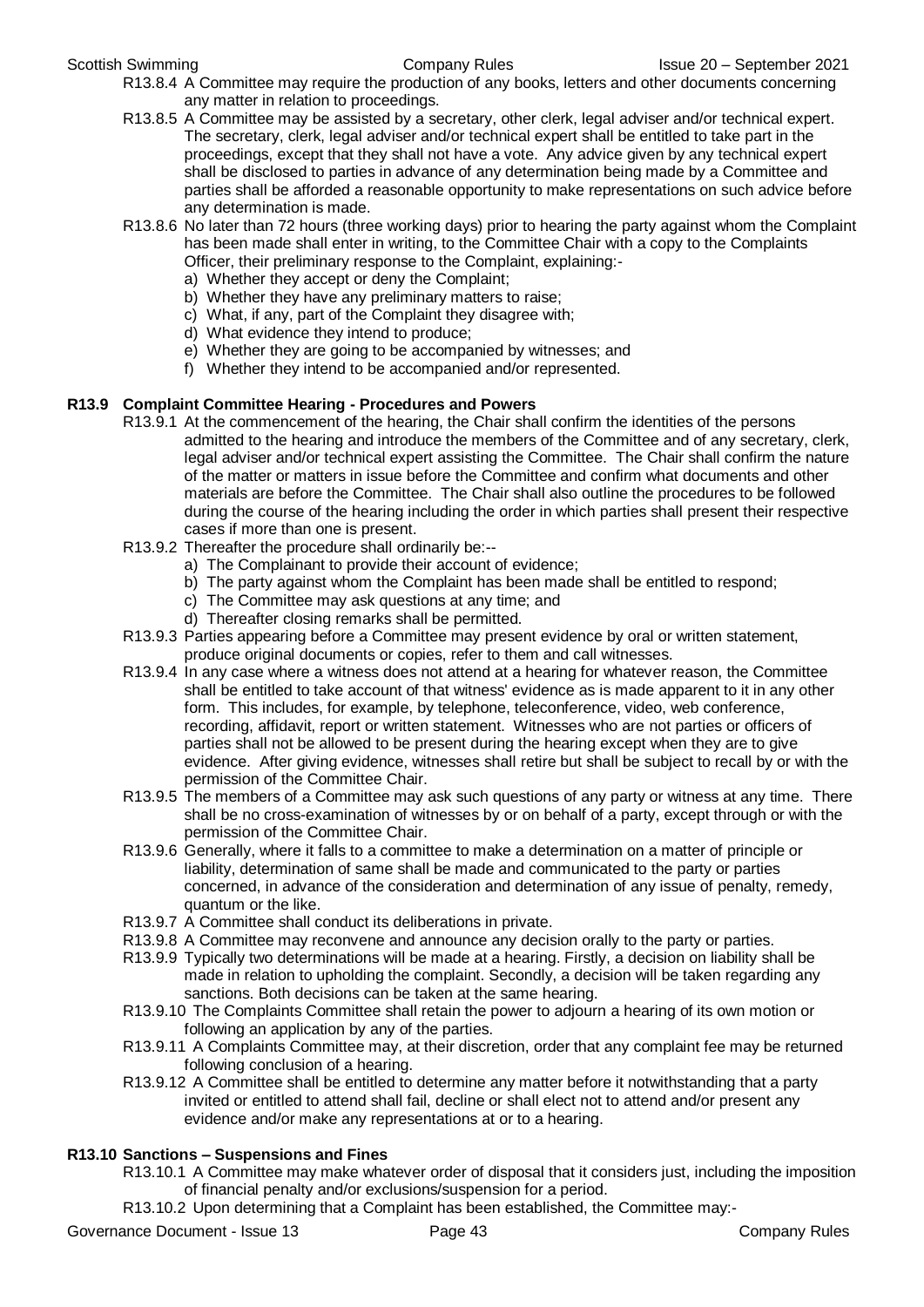- a) give a warning as to future conduct;
- b) give a reprimand:
- c) impose a fine;
- d) order any party to pay compensation to any Club, person or party;
- e) order any party to comply with any obligation or direction;
- f) order any party to undergo training or some other form of rehabilitation;
- g) order that a party be suspended from membership for a period of time or until a condition has been met;
- h) order that a party be expelled from membership;
- i) make such other direction, sanction or disposal, not expressly provided for in these Rules, as it shall think appropriate;
- j) make such order as to reimbursement of any complaint fee as the Committee sees fit.
- R13.10.3 When imposing a direction, sanction or disposal the Complaints Committee may apply such number and combination of the directions, sanctions and/or disposals provide for as it thinks appropriate, may make such provision for time to comply with any one or more of same as it thinks appropriate, may defer for such period or until such event as it shall think appropriate the decision on or imposition of a sanction or sanctions and shall be entitled to suspend the effect of any such direction, sanction or disposal for such period and/or on such conditions as it thinks appropriate.
- R13.10.4 The Complaints Committee may decide to return any complaints fee whether or not the complaint is upheld.
- R13.10.5 In any case where a complaint is upheld the record of any previous offences of the party concerned shall be considered before the Panel concludes its decision on the imposition of a sanction.
- R13.10.6 When imposing any suspension further to these Rules the Committee shall have regard to all of the circumstances of the case and any prior cases, however, the Committee shall be in no way bound or constrained by any prior case sanction.
- R13.10.7 A person under suspension shall not participate in any activity organised by a Club or under the jurisdiction of Scottish Swimming save that where it is considered appropriate a person may be given a limited suspension provided the limitation(s) are clearly defined (for example, a person may be suspended from all competition activities but allowed to continue in training and administration activities).
- R13.10.8 For the avoidance of doubt a Swimmer, Club or Official taking part in a competition held by an unaffiliated Club or body except as permitted in R5.1.6(b) may be suspended. In addition an eligible competitor taking part in competitions, exhibitions or demonstrations with someone whom they know to be under suspension may themselves be suspended.
- R13.10.9 Suspensions by the Complaints and Appeals Committees shall be binding on all Clubs and Districts of Scottish Swimming.
- R13.10.10 Suspensions and the lifting of suspensions shall be reported to Clubs, Districts and to BS/FINA as appropriate.
- R13.10.11 When a fee or fine (not subject to appeal) due to be paid to Scottish Swimming has not been paid on time, the Complaints Officer may apply to the Head of Panel to impose a provisional suspension pending payment of the fine. No further hearing shall be required to impose any such suspension however the Head of Panel shall ordinarily provide the party with an opportunity to respond to the request. In addition and without prejudice to the foregoing Scottish Swimming shall be entitled to deduct from any monies due to the party for any reason and at any time any monies outstanding (in the form of any fee or fine) in satisfaction of the same.
- R13.10.12 Any sanction imposed on a competitor or any other person by FINA, by or recognised by a National Federation affiliated to FINA or a continental body recognised by FINA or SE or by SW, shall be recognised by the SASA. An appeal may be made against the recognition by the SASA and enforced in Scotland of a sanction imposed by the SE or SW.
- R13.10.13 When an appeal is made:
	- a) The decision shall ordinarily remain and the disposal shall ordinarily remain in place;
	- b) On or after lodging an appeal the appellant shall be entitled to ask that the decision and disposal (including sanction) is stayed pending determination of the appeal;
	- c) The Head of Panel shall consider the request and decide whether the earlier decision and disposal is to be stayed pending the hearing of the appeal;

#### **R13.11 Sanctions – Interim Suspensions**

R13.11.1 The Head of Panel may of their own volition recommend to the CEO that an interim suspension order is imposed if they feel it is appropriate. The Complaints Officer can also bring to the attention of the CEO any concern that they may have and suggest that an interim suspension order is imposed. The CEO shall be entitled to decide whether or not to impose an interim suspension order.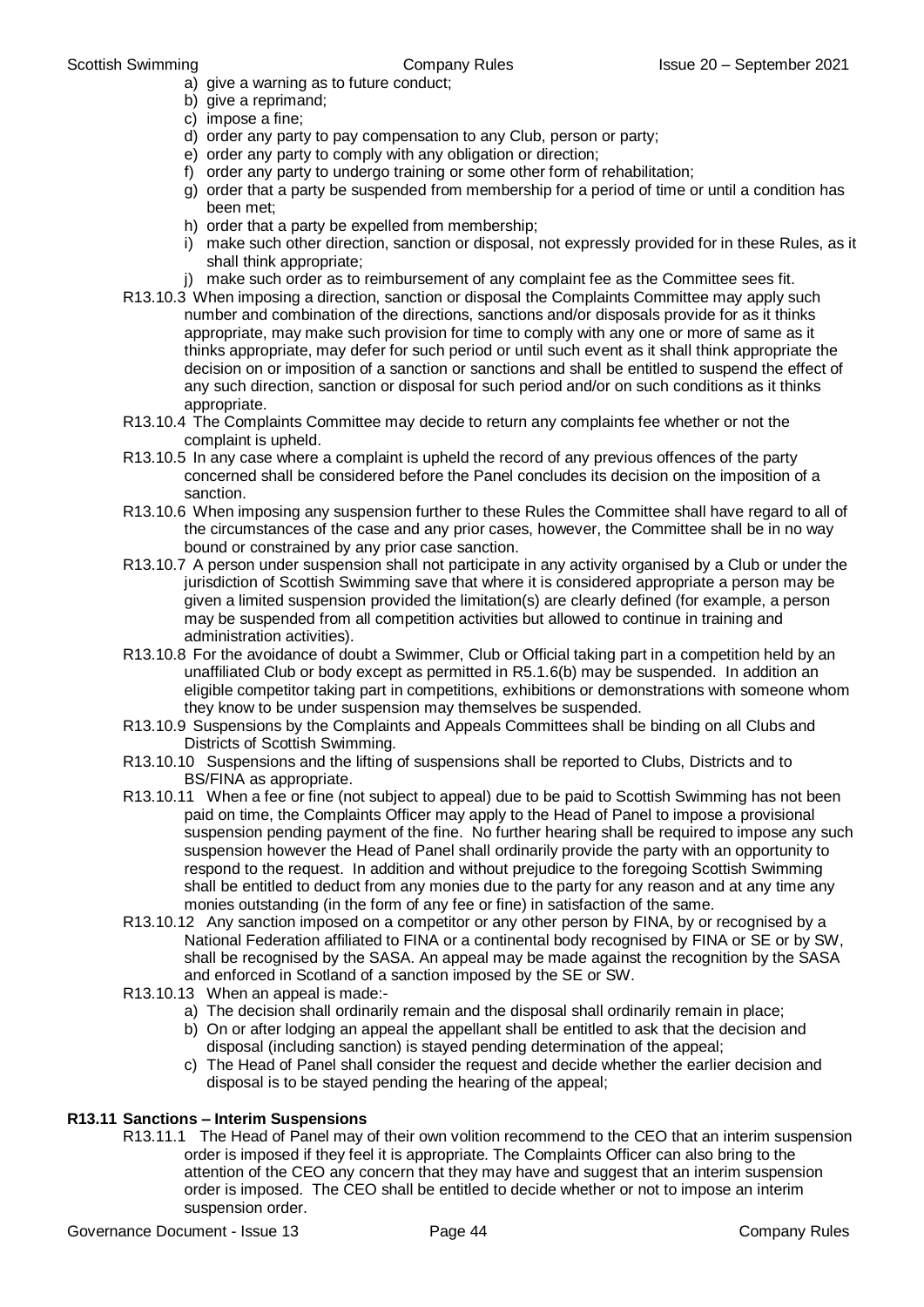R13.11.2 In cases involving allegations of doping or a breach of safeguarding rules, an interim suspension should be imposed automatically pending the outcome of proceedings.

- R13.11.3 Interim Suspensions shall be valid for the full duration of disciplinary proceedings or otherwise until revoked. They do not represent a disciplinary measure of themselves.
- R13.11.4 After the disciplinary proceedings have been completed the Interim Suspensions will be terminated and one of the following options applied.
	- a) No other sanction imposed.
	- b) The party is suspended from membership for a fixed period of time.
	- c) The party is suspended from membership until a condition has been met.
	- d) The party is given a lifetime suspension from membership
	- e) An alternative sanction as per those detailed in R13.10.2 is imposed.
- R13.11.5 Interim Suspensions may be reviewed in exceptional cases where an argument for the suspension to be lifted can be made.
- R13.11.6 Interim suspensions and the lifting of interim suspensions shall be reported to Clubs, Districts and to BS/FINA as appropriate.

#### **R13.12 Notification of Decisions**

- R13.12.1 The Complaints Committee shall notify its written decision to the relevant parties to a Complaint as soon as is practicable following the conclusion of a hearing.
- R13.12.2 Oral notification may be made of any determination and rights of appeal at the conclusion of a discipline hearing if the Committee considers this to be appropriate.
- R13.12.3 In notifying a disciplined person of their determination the Complaints Committee shall ordinarily advise them of their right to appeal under this policy and the relevant timeframes for them to do so.

#### **R14.0 APPEALS**

#### **R14.1 Scope**

- R14.1.1 An Appeal can be taken against a decision of a Complaints Committee by any party to the original proceedings in respect of which the decision is made or the Complaints Officer as an interested person on one or more of the following grounds:
	- a) That the decision was made in error either as to the facts or in law;
	- b) That the sanction imposed was manifestly unreasonable or manifestly excessive; or
	- c) That the interests of justice require the decision to be overturned or varied.
- R14.1.2 An Appeal can be taken to be heard by the Appeals Committee against any decision of a Club by any party to the original proceedings in respect of which the decision is made or the Complaints Officer as an interested person in respect of:
	- a) That the Club failed to follow its own procedures and that the procedural error resulted in the wrong determination or the determination is otherwise demonstrably unsafe;
	- b) There has been a breach of natural justice and that the breach resulted in the wrong determination or the determination is otherwise demonstrably unsafe; or
	- c) That any other error in decision-making has resulted in the wrong decision being reached provided always that

(i) the error can be demonstrated to be sufficiently serious and material so as to render the original decision wrong or unsafe and

(ii) that the decision taken affects the appellants rights and/or interests beyond their own Club or

- (iii) the interests of Scottish Swimming as a whole are served by the hearing of an appeal. d) That the sanction imposed was manifestly unreasonable or manifestly excessive.
- R14.1.3 An Appeal shall be made by lodging the appeal with Scottish Swimming by no later than 14 days after receipt of the written notification of the decision:
	- a) Marked for the attention of the Complaints Officer;
	- b) In writing;
	- c) Setting out the grounds of appeal relied upon;
	- d) The basis of the appeal (being the full reasons); and
	- e) Accompanied by the appeal fee.
- R14.1.4 When required to convene a hearing the Head of Panel shall ordinarily appoint two members of the Panel to sit along with the Head of Panel as an Appeals Committee, or three members of the Panel to sit as an Appeals Committee and designate one of those persons to be an Appeal Chair. The quorum for all Committees shall be two persons.
- R14.1.5 The Head of Panel shall be entitled to dismiss an appeal where in the Head's opinion the appeal is incompetent or is otherwise unmeritorious and stands no reasonable prospects of success.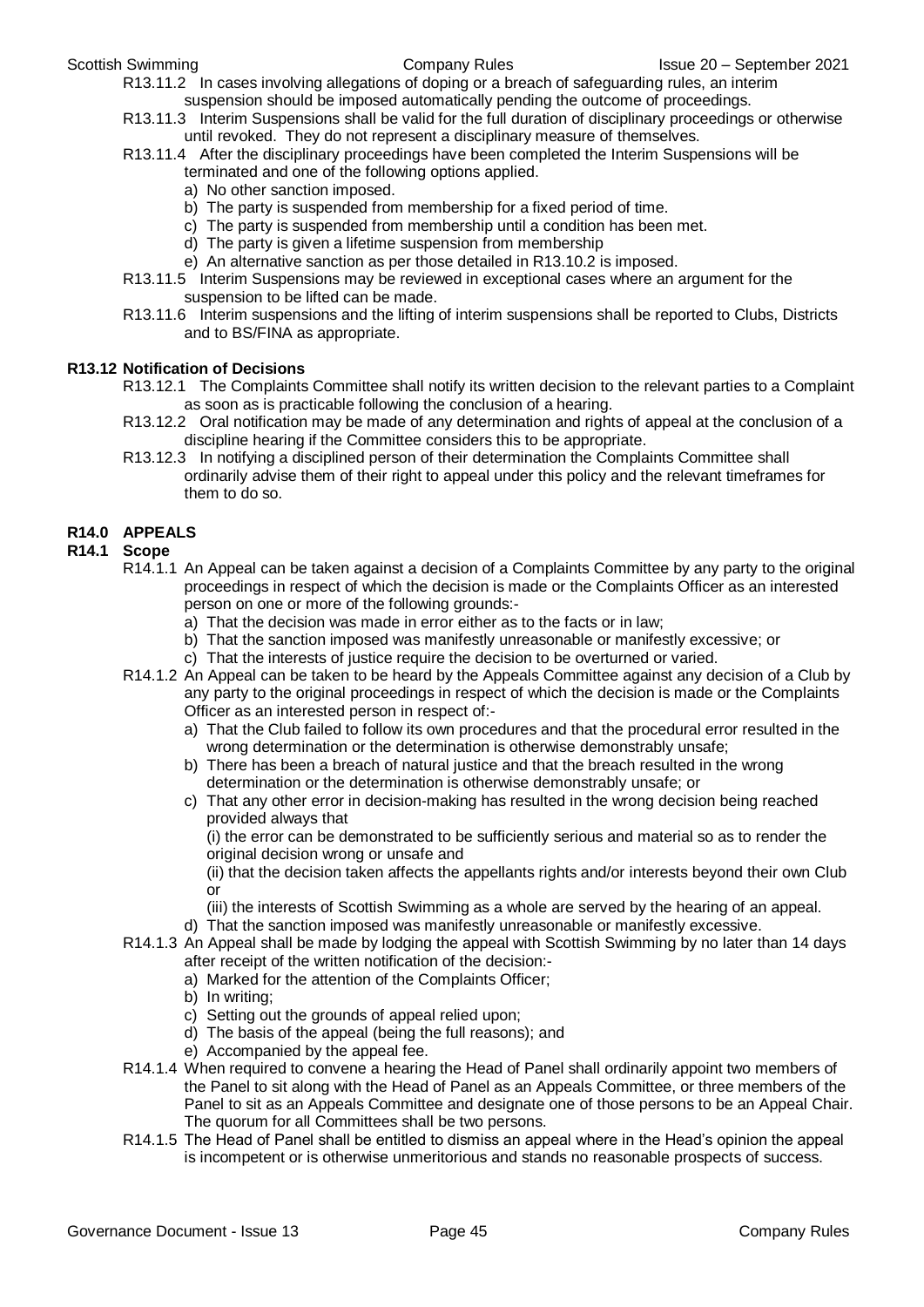- **R14.2 Appeals Committee** R14.2.1 Subject to the above the Appeals Committee shall have power to regulate its own procedure in line with the purpose of reaching an expeditious and just outcome.
	- R14.2.2 Appeals may be determined by way of written representations and without any need for a personal hearing. This will be at the discretion of the Appeals Committee.
	- R14.2.3 If a personal hearing takes place then the appealing party is entitled to be present and to have their legal representative, if any, present at the hearing along with the Complaints Officer (and any legal representative they may choose to bring).
	- R14.2.4 Appeals shall ordinarily proceed by way of review.
	- R14.2.5 A re-hearing of any first instance cases shall only be permitted if the Appeals Committee decides that a new hearing is necessary.
	- R14.2.6 New evidence shall only be permitted on appeal if the Appeals Committee is satisfied that the evidence was not available on or prior to the first hearing on reasonable enquiry.
	- R14.2.7 The Appeals Committee shall have the following powers upon hearing an appeal:
		- a) To affirm the appealed decision;
		- b) Uphold the appeal in full or in part. This may include setting aside the appealed decision, fully reducing a penalty or modifying a decision to increase a penalty or suspension;
		- c) To substitute the decision appealed against for another. This may include substituting the offence or penalties for lesser or more severe sanctions;
		- d) To uphold the appeal and remit it to the Complaints Committee for reconsideration and determination; and/or
		- e) To take any steps that the Committee feels are appropriate to justly and expeditiously deal with the Appeal.
	- R14.2.8 Deliberations of the Appeals Committee will be held in private.
	- R14.2.9 The decision of the Appeals Committee shall ordinarily be issued in writing following the hearing.
	- R14.2.10 The decisions of Appeals Committees shall be final and binding on all parties and persons and there shall be no further right of appeal within Scottish Swimming available to any party or person.

#### **R15.0 COMPLAINTS AND APPEALS HEARINGS PROTOCOLS**

#### **R15.1 Rules of Evidence**

- R15.1.1 Committees shall not be bound by any rule of evidence in general.
	- R15.1.2 Committees shall be entitled to receive, consider and call upon such evidence as they deem appropriate in making a determination on a case. A Committee shall be entitled to accord to evidence such weight as seems to the Committee proper having regard to the quality of the evidence and the reliability and credibility of same.
	- R15.1.3 Such evidence may include:
		- a) Evidence whether in writing, audio/visual or photographic;
		- b) Evidence from experts in any form including opinions;
		- c) Evidence from any source and on any topic including the law.
	- R15.1.4 The Committee Chair shall obtain from Scottish Swimming the record of previous offences, if any, of the alleged offender if the Complaints Officer is not in attendance at the hearing. It shall be supplied in an inner sealed envelope which shall only be opened once sanction is to be considered.

#### **R15.2 Attendance and Questioning of Witnesses**

- R15.2.1 Ordinarily it shall be the responsibility of a party wishing to bring a witness in support of their case to secure that witness' attendance at the hearing.
- R15.2.2 Any Committee established further to these Rules may require the attendance of any person to attend at a hearing.
- R15.2.3 If any person required to attend either refuses or fails to do so then the Committee may choose to:
	- a) Proceed in that person's absence;
	- b) Adjourn the hearing;
	- c) Allow or refuse to allow any evidence of that person to be given in another form (if the person is a witness);
	- d) Direct that the witness who has not attended be made the subject of misconduct proceedings.
- R15.2.4 Witnesses will not be cross-examined by any persons present at a hearing, except by members of the Committee.
- R15.2.5 Other persons present at any such hearing are permitted to ask questions addressed to the witness in question through the Chair and with the permission of the Chair of either Committee.
- R15.2.6 At any hearing the Committees of Scottish Swimming shall be entitled to ask such questions of any witness as they consider necessary for deciding the matter.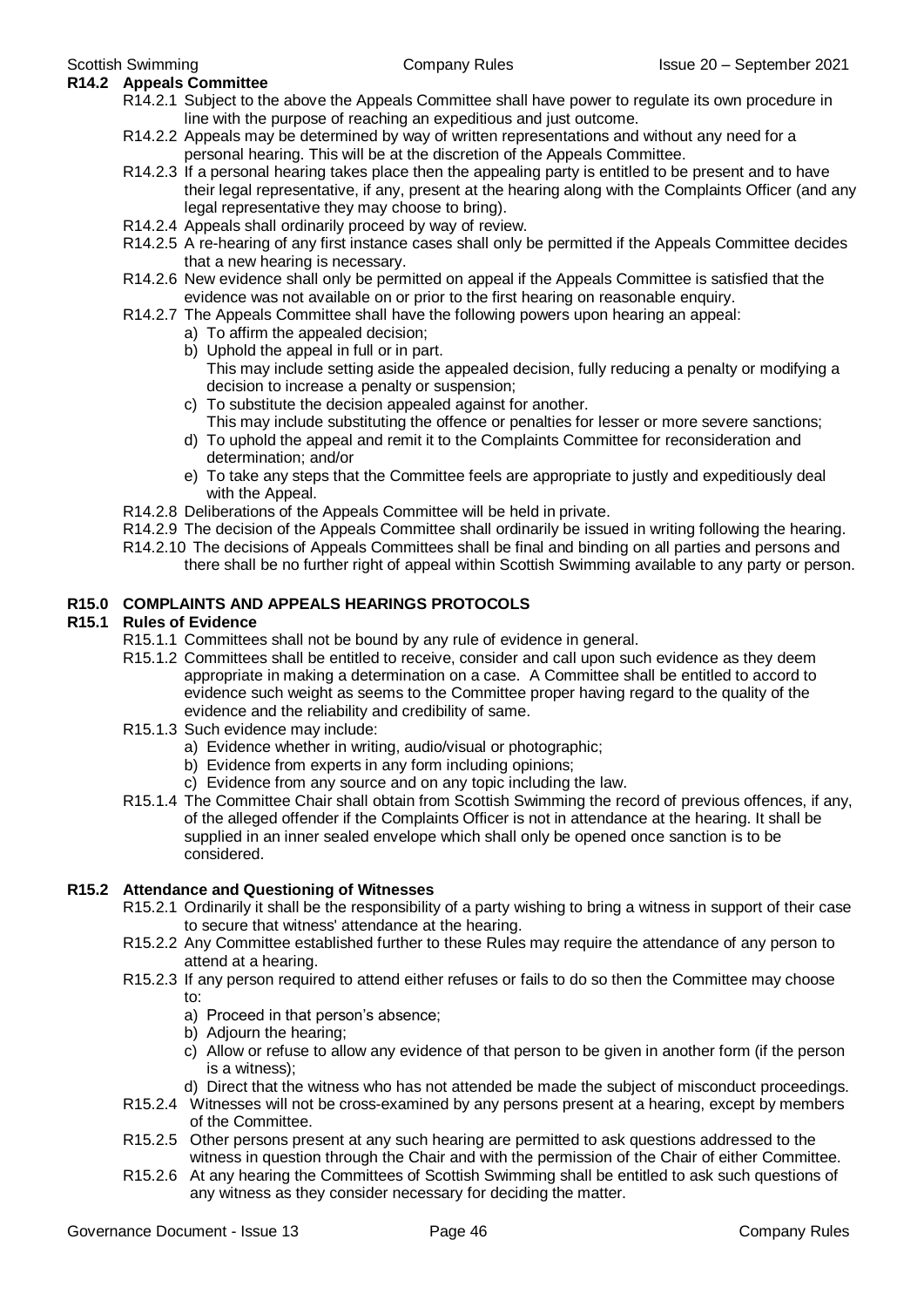#### **R15.3 Standards and Burdens of Proof**

R15.3.1 The relevant standard of proof for all proceedings shall be on the balance of probabilities.

#### **R15.4 Representation**

- R15.4.1 A party appearing at a hearing shall be entitled to be represented by a representative of their choosing provided that
	- (i) the representative is available and can attend; and
	- (ii) the representative is not in any way conflicted from attending as a representative.
- R15.4.2 The Complaints Officer shall also be entitled to seek the help of any person in discharging the Complaints Officer duties and shall be entitled to nominate any person to carry out any function or power invested in the Complaints Officer by these Rules whether in substitution of the Complaints Officer or in addition to the Complaints Officer carrying out such duties. For the avoidance of any doubt the Complaints Officer shall be entitled to be accompanied at any hearing by legal representation.

#### **R15.5 Publicity**

- R15.5.1 Scottish Swimming will be entitled to publish details of any proceedings taken under these procedures including the identities of the parties concerned, the findings, determination and/or sanction determined in any matter.
- R15.5.2 Any committee appointed further to these Rules may recommend to Scottish Swimming that any matter be publicised.
- R15.5.3 Except with the express approval of the Chair of the Committee, no Committee member shall make any statement or disclosure to any third party concerning any event which took place at a hearing and any statement made or document or other materials considered during or in connection with a hearing further to these Rules.

#### **R15.6 Multiple Incidents**

- R15.6.1 If proceedings, howsoever arising, are taken against or concern more than one party and are connected in some manner then those proceedings may be heard together either on the application of any party, Scottish Swimming or the Committee appointed in the matter.
- R15.6.2 For proceedings to be conjoined the Head of Panel shall determine the application and decide whether such cases should be heard together. One consideration for the Head of Panel shall be whether or not conjoining proceedings would cause undue prejudice or injustice to any of the parties against whom proceedings are being taken.

#### **R15.7 Additional Provisions**

- R15.7.1 Notwithstanding these Rules, a Committee shall have the power to regulate the hearing procedures adopted by it and in so doing any may deviate from the hearing procedures in these Rules as it considers appropriate and expedient so as to dispose of any matter before it justly and expeditiously.
- R15.7.2 No finding, decision or determination taken further to these Rules shall be quashed or held invalid by reason of any defect, irregularity, omission or technicality unless such results in a material doubt as to the reliability of the finding, decision or determination, or would otherwise result in a miscarriage of justice.
- R15.7.3 Any matter arising which is not provided under these Rules shall be decided in accordance with the general principles of natural justice and fairness and having regard at all times to the overriding objectives of this policy.
- R15.7.4 As the Committees shall also have power to regulate their own procedures in the event that any situations arise which are not governed by this policy, or if in their discretion it appears necessary for the interests of justice to deviate from these Rules. This will be competent so long as such deviation does not result in a disproportionate or unjust outcome for the party subject to a complaint.
- R15.7.5 Committees will have discretion to adopt modified procedures in cases involving young or vulnerable persons.
- R15.7.6 In any case, whether questions arise concerning the interpretation of Rules of a District Association, or Club, the Chair of the relevant Committee may seek (but need not seek) the opinion in writing of the relevant District or Club President as to the rules.
- R15.7.7 As a general rule all parties shall bear their own costs and expenses.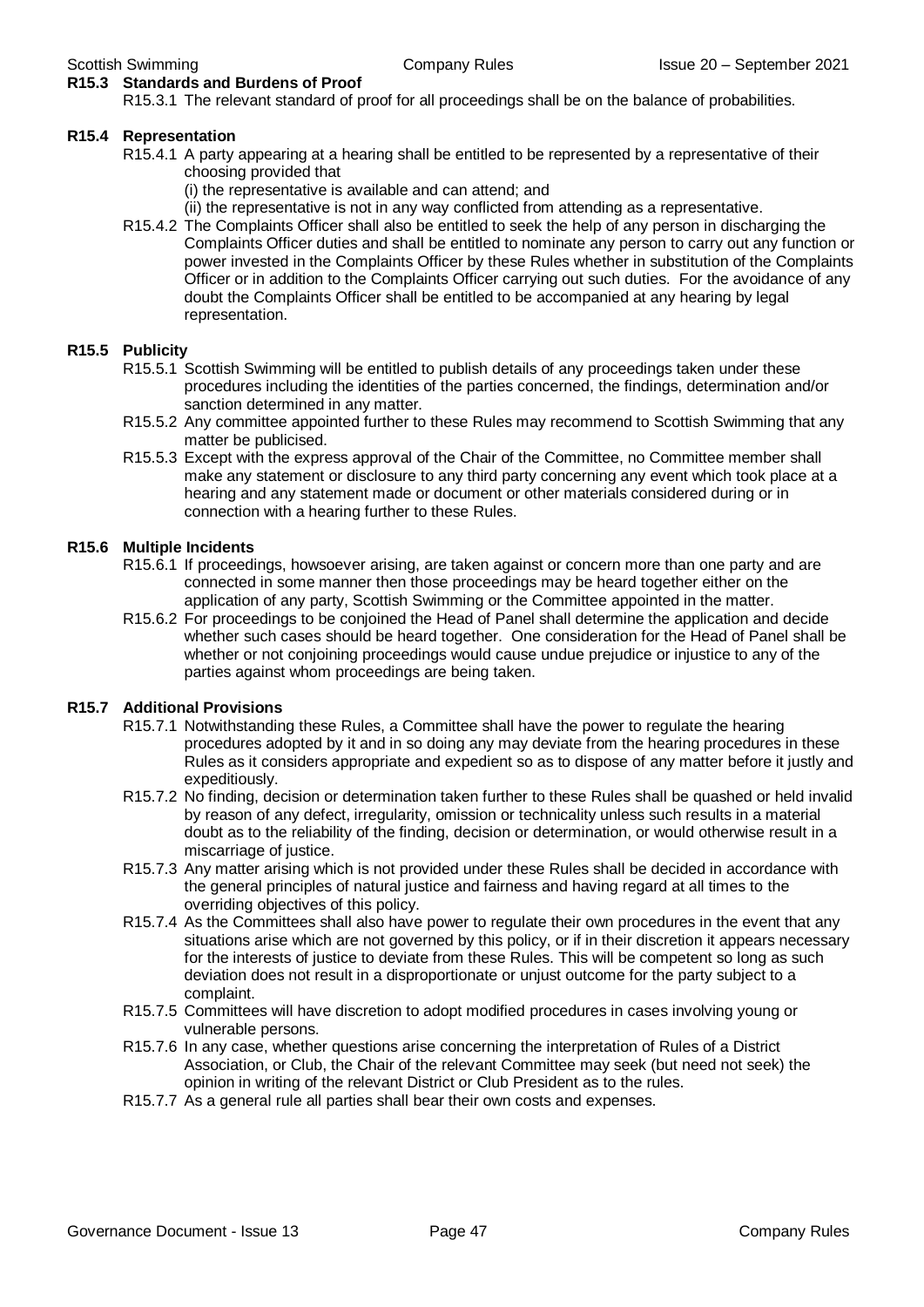#### **R16.0 STANDING ORDERS R16.1 Chair, Quorums, Venues and Motions**

#### R16.1.1 Chair

The rules covering the Chair of meetings are included within the relevant paragraphs of the SASA Constitution, Company Articles and Company Rules relating to each meeting.

#### R16.1.2 Quorum

The rules covering the Quorum for meetings are included within the relevant paragraphs of the SASA Constitution, Company Articles and Company Rules relating to each meeting. Where no specified quorum exists for a meeting the number of attendees is taken as the quorum for majority decision making purposes.

#### R16.1.3 Venues

The rules covering the venue for meetings may be included within the relevant paragraphs of the Scottish Swimming Governance, The Districts' Governance or Clubs' Governance relating to each meeting. However, if the venue is not practical or restricted from being used or if it is anticipated that those attending and/or participating in the meeting will not be in the same place alternative arrangements may be made on how it is proposed that they should communicate or participate during the meeting.

#### R16.1.4 Motions

The references to "Motion" within these standing orders also applies to a "Proposal" or a "Resolution" to change governance documents. The voting requirements for a motion is a simple majority and those for proposals or resolutions are defined within the rules relating to each meeting.

#### **R16.2 General and Delegates Meetings**

R16.2.1 The Standing orders in this section shall apply to General and Delegates meetings

- a) **Scottish Swimming** General Meetings
- b) SASA Districts General Meetings Delegates Meetings
- b) SASA Clubs General Meetings
- R16.2.2 A meeting must keep a record, in writing, of every decision taken by the meeting The general rule is that any decision made by the meetings in Section R16.2.1 must be either a unanimous decision or a majority decision.
- R16.2.3 If a motion is put to a vote, voting shall be by show of hands unless a secret ballot is requested by the Mover or the Meeting or at the discretion of the Chair. Voting for Office-Bearers shall be by secret ballot only if put to a vote.
- R16.2.4 Only the votes of those eligible to vote and present at the casting of the votes shall be counted.
- R16.2.5 Any individual entitled to vote may request a recount.
- R16.2.6 In the event of there being an equality of votes on a motion which requires a decision (choice) to be made for the continued good governance of Scottish Swimming the Chair shall have a casting vote.
- R16.2.7 The Chair's ruling on questions of order or procedure shall be final unless it is challenged by
	- a) for Scottish Swimming meetings at least 30 individuals eligible to vote.
	- b) for SASA District meetings at least 30% of the individuals present and eligible to vote.

Thereafter a motion "That the Chair's ruling shall stand" will be put to a vote without discussion.

- R16.2.8 a) The approval of at least two thirds of those present and voting is required to:
	- i) Alter the order of business.
	- ii) Allow any individual to address the meeting who is not otherwise entitled to do so.
	- iii) Reverse the Chair's decision under R16.2.7.
	- b) A simple majority of those present and voting is required to:
		- i) Adopt an amendment to a motion.
- R16.2.9 A motion must be seconded immediately after the mover's speech. If there is no seconder, the proposition falls. A motion once seconded may only be withdrawn by the mover with the consent of the seconder.
- R16.2.10 If any motion on the Agenda is not moved by the proposer or other individual entitled to take part in the proceedings and vote when it is called by the Chair, it shall be considered as dropped and may not be carried forward to later in the meeting.
- R16.2.11 The mover of a motion may speak for up to ten minutes. Other speakers will be allowed a maximum of five minutes.
- R16.2.12 No speaker may speak more than once on any motion except in the following circumstances:
	- a) The mover of an original motion shall be entitled to speak on any amendment to the motion.
		- b) The mover of an original motion shall be entitled to reply at the end of the discussion before the motion is put to the vote.